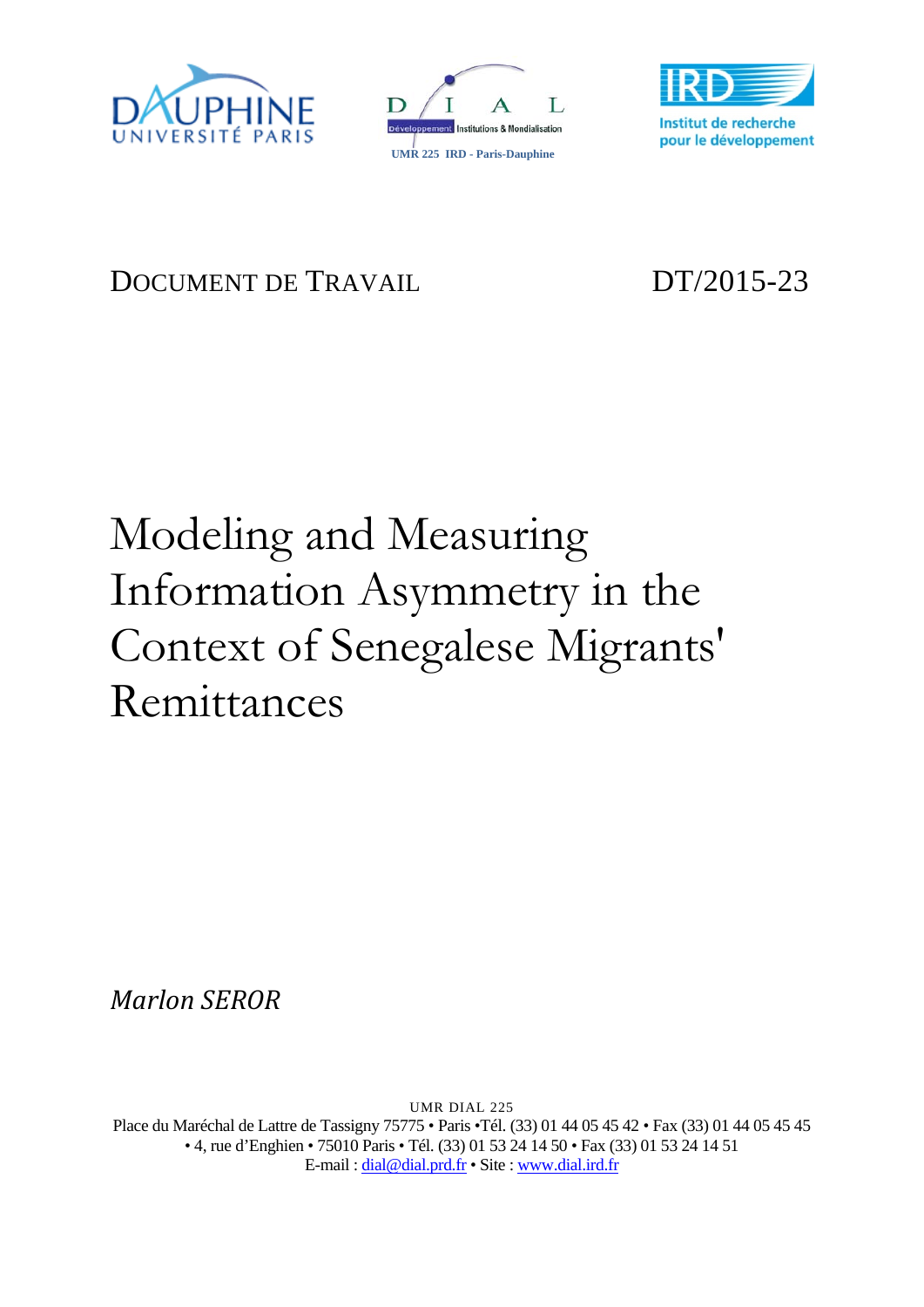## Modeling and Measuring Information Asymmetry in the Context of Senegalese Migrants' Remittances.

#### Marlon SEROR<sup>∗</sup>

#### Abstract

Much optimism has been invested in the developmental role of migrants' remittances as altruism and frequent interactions should facilitate investments by migrants in their countries of origin. But geographical dispersion can foster strategic behavior. We develop a model of transfers from the Senegalese diaspora based on socio– anthropological evidence of remittances earmarked by migrants for investments or expenditures by their households of origin, especially durable assets. The model allows for information asymmetry and monitoring by the migrant. It shows that it may be optimal for recipients to behave strategically and we may observe systematic discrepancies between recipients' and senders' reports of the goods to be financed by transfers. Novel matched data enable us to test and find support for the model's predictions.

*Keywords* : Asymmetric Information ; International migration ; Remittances ; Senegal

*JEL classification* : D82, F22, F24

<sup>\*</sup>Paris School of Economics, École Normale Supérieure and UMR DIAL 225. Address: DIAL, 4, rue d'Enghien, 75010 Paris (France). E–mail: <marlon.seror@ens.fr>.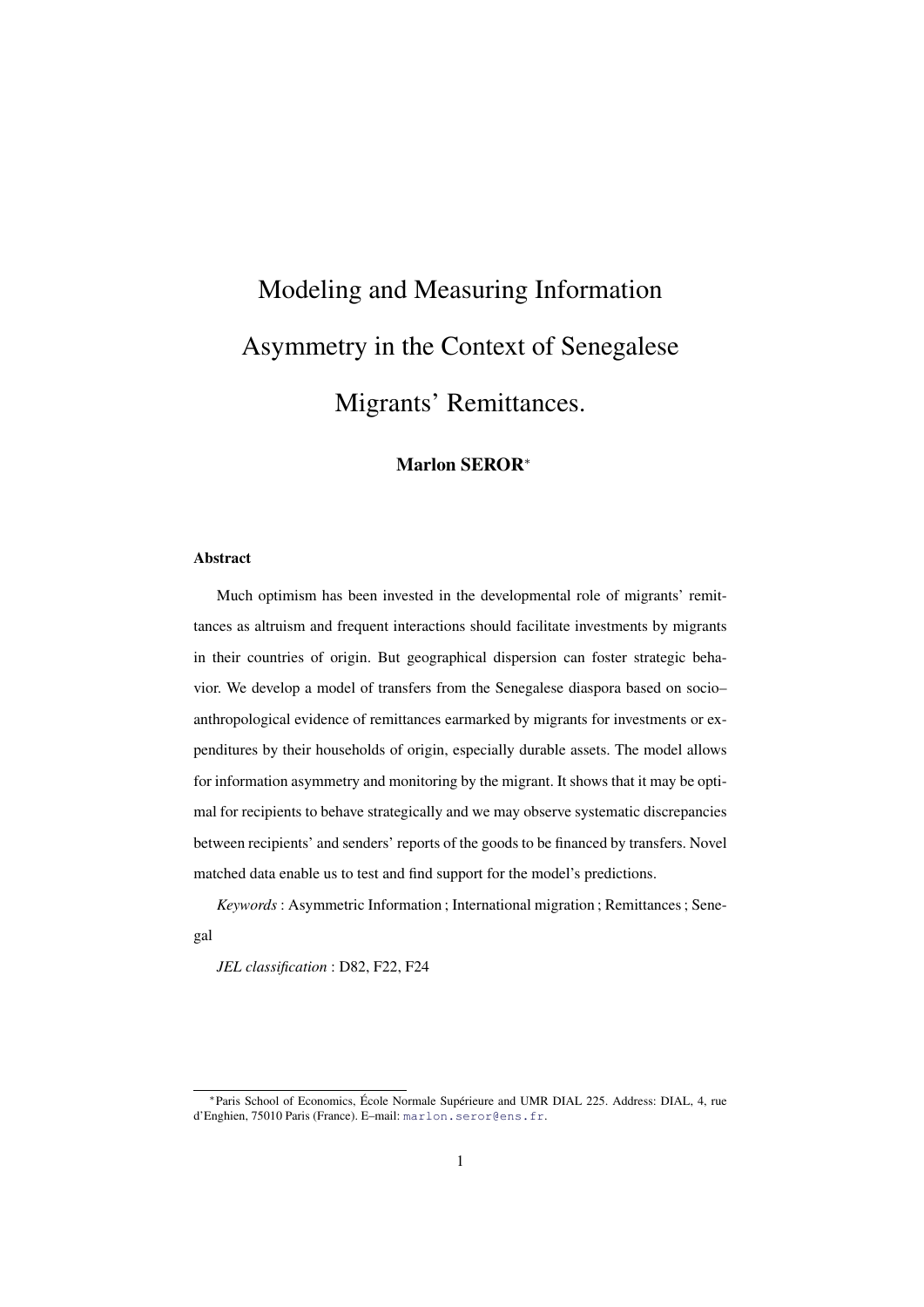#### **Résumé**

Les envois de fonds des migrants suscitent de grands espoirs en termes de développement. Altruisme et contacts réguliers entre les membres d'une même famille devraient faciliter l'investissement par les migrants dans leur pays d'origine. Mais l'eloignement ´ géographique peut aussi générer des comportements stratégiques. Nous modélisons ici les envois de fonds de la diaspora sénégalaise, en nous appuyant sur la démonstration par la littérature socio-anthropologique du désir des migrants d'affecter leurs envois à tel poste de depense ou d'investissement, notamment l'achat de biens durables, dont ´ le foyer d'origine a la charge. Notre modèle prend en compte l'asymétrie d'information qui peut exister entre migrants et foyer d'origine, ainsi que les activités de contrôle mises en œuvre par le premier. Il démontre qu'il peut être optimal pour les bénéficiaires d'envois de fonds d'adopter un comportement stratégique et qu'il est ainsi possible d'observer un écart systématique entre les déclarations de ceux qui envoient et reçoivent des fonds quant aux biens qu'ils visent à financer. Des données appariées innovantes nous permettent d'évaluer les prédictions du modèle, qui se trouve conforté par le travail empirique.

*Mots–clés* : Information privée et asymétrique ; Migration internationale ; Envois de fonds; Sénégal

*Classification JEL*: D82, F22, F24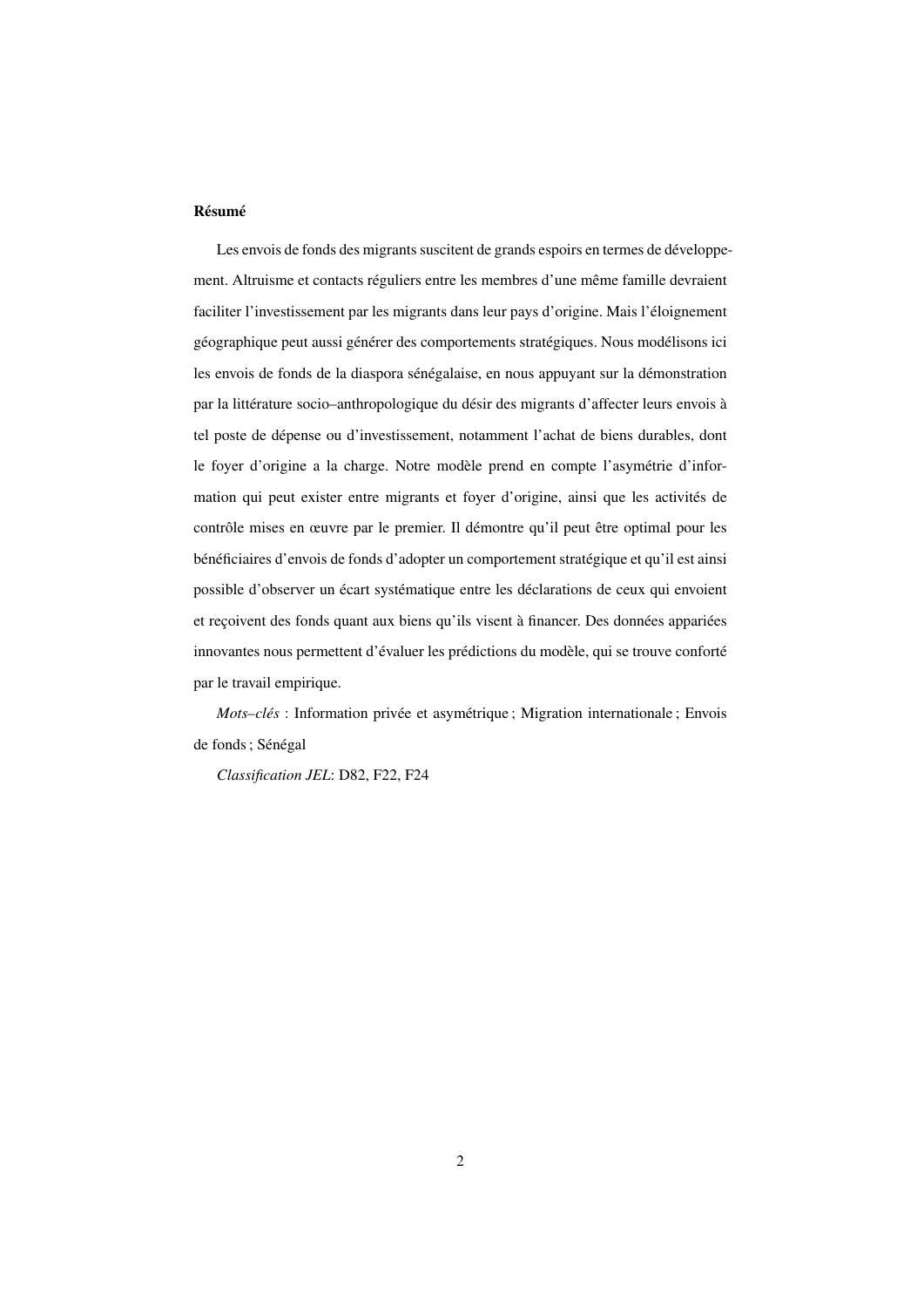#### 1 Introduction

Why migrants remit and how they determine the amounts they send has attracted both policymakers' and scholars' interest. Over 70% of officially recorded remittances flow into low– or middle–income countries [\(World Bank,](#page-39-0) [2014b\)](#page-39-0). This totals US\$404 billion in 2013 or three times the size of official development assistance [\(World Bank,](#page-39-1) [2014a\)](#page-39-1), a manna that could be harnessed for economic development—see [Maimbo and](#page-38-0) [Ratha](#page-38-0) [\(2005\)](#page-38-0), *inter alia*. Productive investment of remittances should moreover benefit from the altruism and close–knit relationships that characterize households, facilitating coordination and the enforcement of agreements [\(Carling,](#page-36-0) [2008\)](#page-36-0).

Remittances worldwide are nevertheless overwhelmingly spent on consumption and recurrent household needs. A major reason may be the pattern of control of household resources [\(Chimhowu et al.,](#page-37-0) [2005\)](#page-37-0). Indeed, migrants often initiate investment, deciding for instance to build a house and start a business out of a desire to return home, while recipients would rather continue allocating funds to consumption (ibid.).

A leading—yet relatively understudied—mechanism behind such control issues is the private information held by recipients on how remittances are used. Geographical dispersion is indeed inherent in transnational households and monitoring costs are expected to be much higher than for co–resident members, aggravating the consequences of diverging preferences. This paves the way for strategic behavior, one manifestation of which is information manipulation, and carries important implications as reducing information asymmetry and control issues might stimulate remittances or help channel them toward more productive uses [\(Yang,](#page-39-2) [2011\)](#page-39-2).

The Senegalese diaspora offers a suitable setting for the study of information asymmetry in the context of international migration and remittances. Emigration has a long history there, both to neighboring African countries such as Mauritania and to distant Europe. It is also a major support of the Senegalese economy: 11.18% of its GDP was accounted for by international remittances in 2011 [\(World Bank,](#page-39-0) [2014b\)](#page-39-0) and 7 out of 10 Senegalese households have at least one emigrant [\(Some,](#page-39-3) [2009\)](#page-39-3). <sup>[1](#page-3-0)</sup> Therefore, even

<span id="page-3-0"></span><sup>1.</sup> It is interesting to note that 76% of Senegalese households' transfer receipts originate from family members [\(De Vreyer et al.,](#page-37-1) [2008\)](#page-37-1).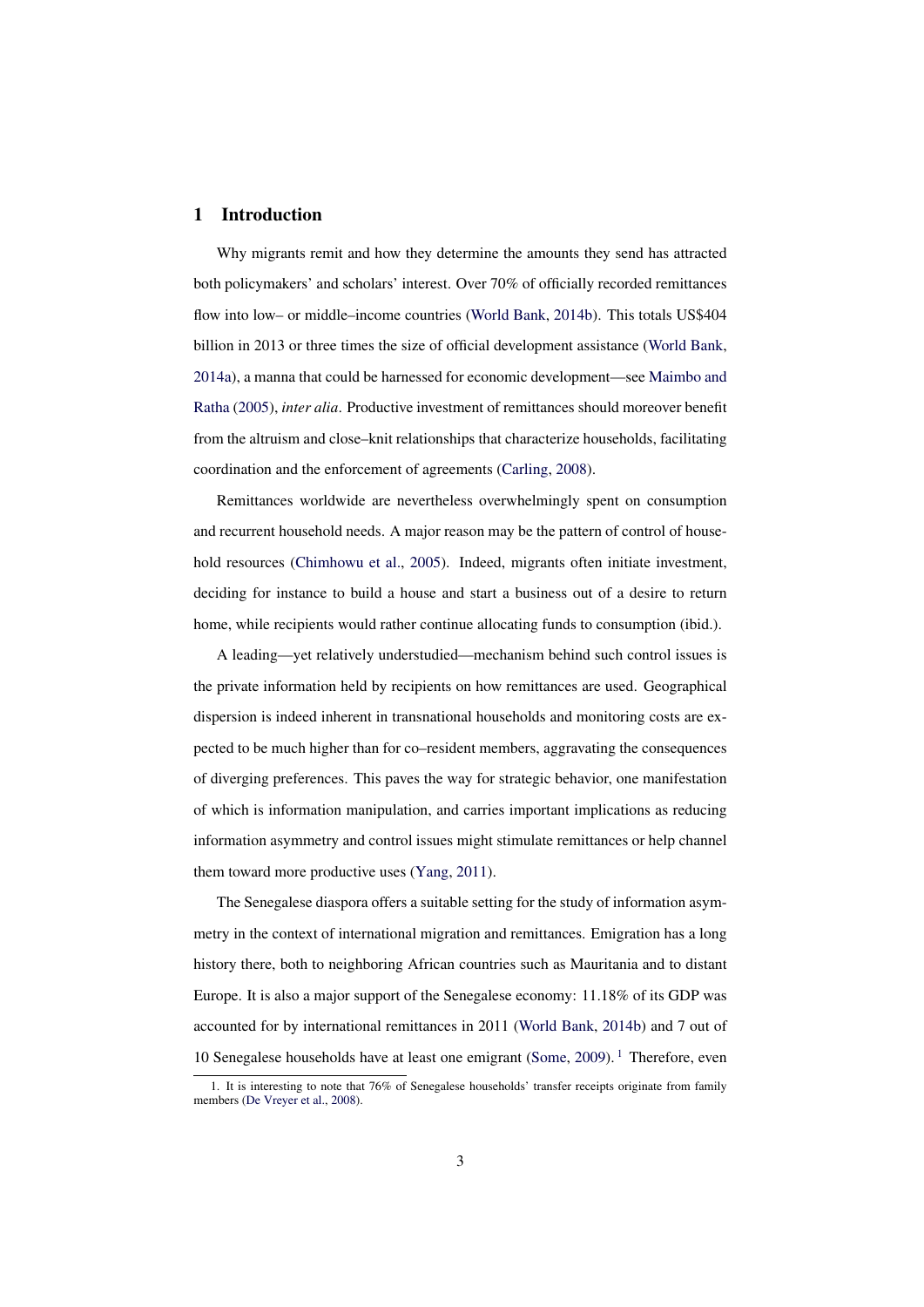if geographical dispersion is a hotbed of information asymmetry and manipulation, we would expect Senegalese transnational households to have developed all possible hedges against it.

This paper's discussion of information asymmetry and manipulation within Senegalese transnational households is grounded in qualitative evidence and empirical work. It relies on matched data on Senegalese migrants and their households of origin where a stylized fact emerges (presented in Section [5.1\)](#page-17-0): Migrants systematically report a higher number of assets owned—refrigerators, DVD players, bicycles, cars, etc.—by their households of origin than the latter themselves. A similar finding obtains when one considers the quality of their dwellings.

The stylized fact is in line with findings from a growing literature on information asymmetry and control issues in geographically dispersed households. Evidence suggests that migrants seek more control over the use of the remittances they send [\(Ashraf](#page-36-1) [et al.,](#page-36-1) [2011;](#page-36-1) [Chin et al.,](#page-37-2) [2010;](#page-37-2) [Batista and Narciso,](#page-36-2) [2013\)](#page-36-2), in particular through in–kind transfers [\(De Laat,](#page-37-3) [2008;](#page-37-3) [Torero and Viceisza,](#page-39-4) [2013;](#page-39-4) [Batista et al.,](#page-36-3) [2013\)](#page-36-3), and transfer recipients alter their behavior based on the observability of their actions [\(Azam and](#page-36-4) [Gubert,](#page-36-4) [2005;](#page-36-4) [Chami et al.,](#page-37-4) [2005;](#page-37-4) [Chen,](#page-37-5) [2006,](#page-37-5) [2013\)](#page-37-6). [2](#page-4-0)

A final strand in the literature, to which this study belongs, goes one step further by contrasting the information held by remittance senders and recipients. [De Weerdt et al.](#page-37-7) [\(2014\)](#page-37-7) use cross–reports from domestic migrants and their households of origin in Tanzania to construct a measure of misperception of each other's consumption. They find a lack of systematic misperceptions but show that transfers increase with recipients' perception of the donor's income. Likewise, [Seshan and Zubrickas](#page-38-1) [\(2014\)](#page-38-1) rely on reports of Qatar–based migrants' earnings collected from the migrants and their wives in Kerala. They find that wives tend to underestimate their husbands' overseas earnings and that this pattern correlates with lower annual remittances sent home. [De Weerdt et al.](#page-37-7) [\(2014\)](#page-37-7) and [Seshan and Zubrickas](#page-38-1) [\(2014\)](#page-38-1) highlight the importance of transfer *senders'*

<span id="page-4-0"></span><sup>2.</sup> Other papers highlight that *migrants* indulge in strategic behavior—see [Chort et al.](#page-37-8) [\(2012\)](#page-37-8) on Senegalese migrants, and [Ambler](#page-36-5) [\(2012\)](#page-36-5). It is worth noting that [Ambler](#page-36-5) [\(2012\)](#page-36-5) finds evidence of migrants taking advantage of private information but cannot conclude that recipients behave strategically in her setting.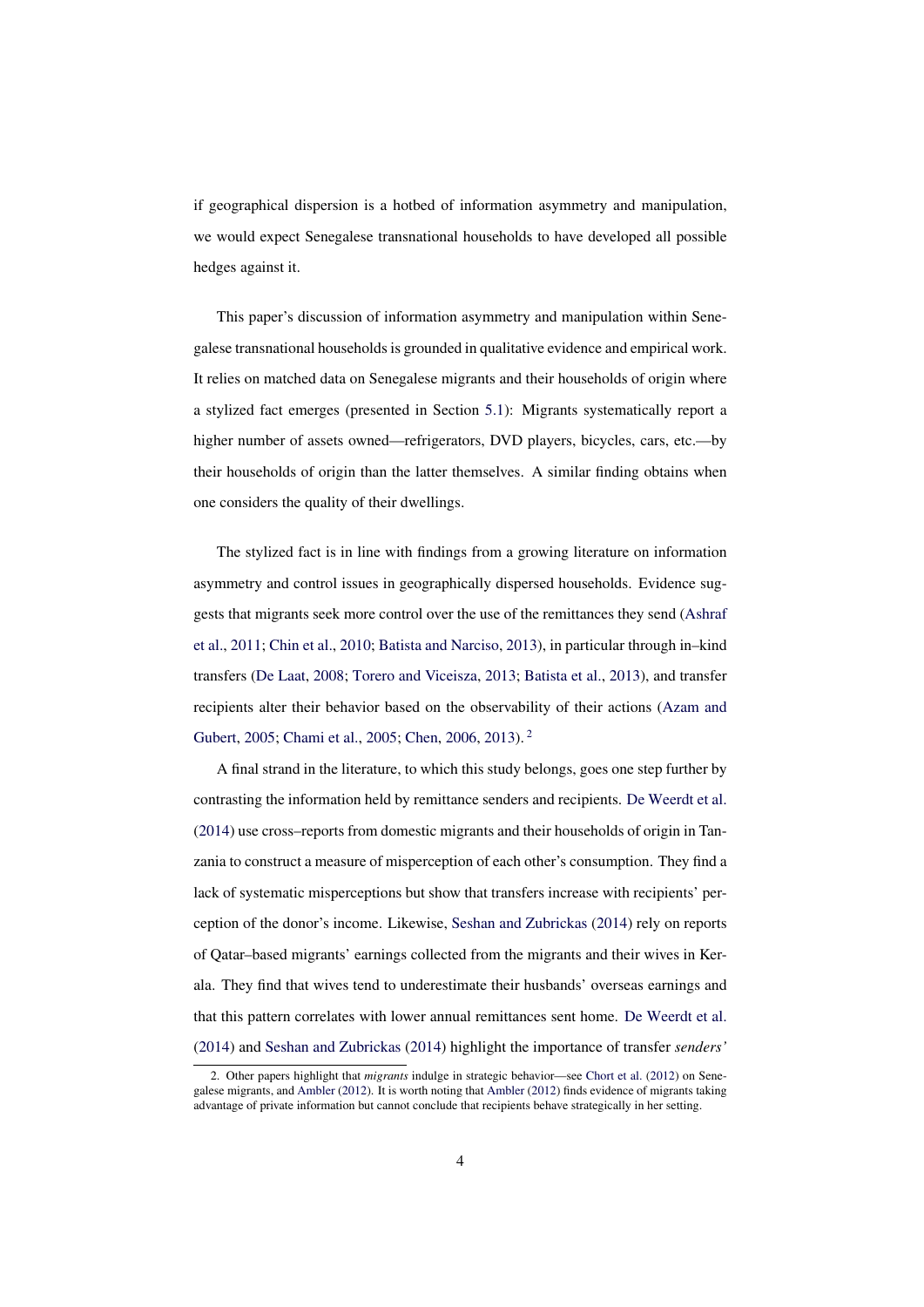private information. [3](#page-5-0) Our stylized fact hints in the opposite direction—at information asymmetry about transfer *recipients*. [4](#page-5-1)

Our first contribution (Section [2\)](#page-6-0) is to replace the stylized fact in the context of the Senegalese transnational household economy in order to qualitatively identify leading remittance motives and potential sources of strategic behavior. We rely on the socio–anthropological literature and a semi–qualitative study of Senegalese migrants specifically designed to shed light on the stylized fact.<sup>[5](#page-5-2)</sup> We find evidence that migrants earmark some of their transfers, especially for real–estate investments, productive ventures, or the refurbishment or equipment of the family compound back home, and report information asymmetry and manipulation issues.

The qualitative evidence lays the foundations for our second contribution (Section [3\)](#page-9-0): a model of Senegalese migrants' remittances in an information–asymmetry framework. Whereas [De Weerdt et al.](#page-37-7) [\(2014\)](#page-37-7) and [Seshan and Zubrickas](#page-38-1) [\(2014\)](#page-38-1) focus on the impact on remittances of observed gaps in survey reports, we shall lay emphasis on investigating whether such gaps can be attributed to information manipulation by transfer recipients. Evidence of information asymmetry is indeed lacking: Since migrants are likely to have developed mechanisms to monitor the use of their remittances, it is unclear *a priori* whether it may be optimal for recipients to deviate from earmarking contracts. Subsequently, we shall rely on the model to establish that residual information asymmetry may explain the stylized fact of systematic discrepancies between recipients' and senders' reports of the goods to be financed by transfers. Predictions are derived to shed light on the effects of information asymmetry on remittance

behavior.

<span id="page-5-0"></span><sup>3.</sup> [McKenzie et al.](#page-38-2) [\(2013\)](#page-38-2) also suggests that Tongan migrants to New Zealand misrepresent their earnings *downwards* to their transfer recipients.

<span id="page-5-1"></span><sup>4.</sup> Other papers focus on information asymmetry between co–resident household members—see [Ashraf](#page-36-6) [\(2009\)](#page-36-6), [Castilla and Walker](#page-36-7) [\(2013\)](#page-36-7) and [Ziparo](#page-39-5) [\(2014\)](#page-39-5).

<span id="page-5-2"></span><sup>5.</sup> Because it was not the sole focus of the matched data that we use for the empiricis (see Section [4\)](#page-16-0), a short questionnaire was developed in order to delve further into information asymmetry, and implemented in October 2012 in Château Rouge. This area of Paris is densely populated by and attracts (from the rest of the conurbation) many Senegalese migrants. The semi–qualitative survey assesses whether information asymmetry is a concern for the migrant with questions on earmarking of transfers, suspicion, monitoring and sanctions. Furthermore, the interviewees were presented with the stylized fact identified in the matched data and asked to put forward the most plausible hypotheses. Great care was taken in letting the interviewees express themselves and in gathering qualitative information. Due to the qualitative dimension of the survey, 20 migrants were interviewed.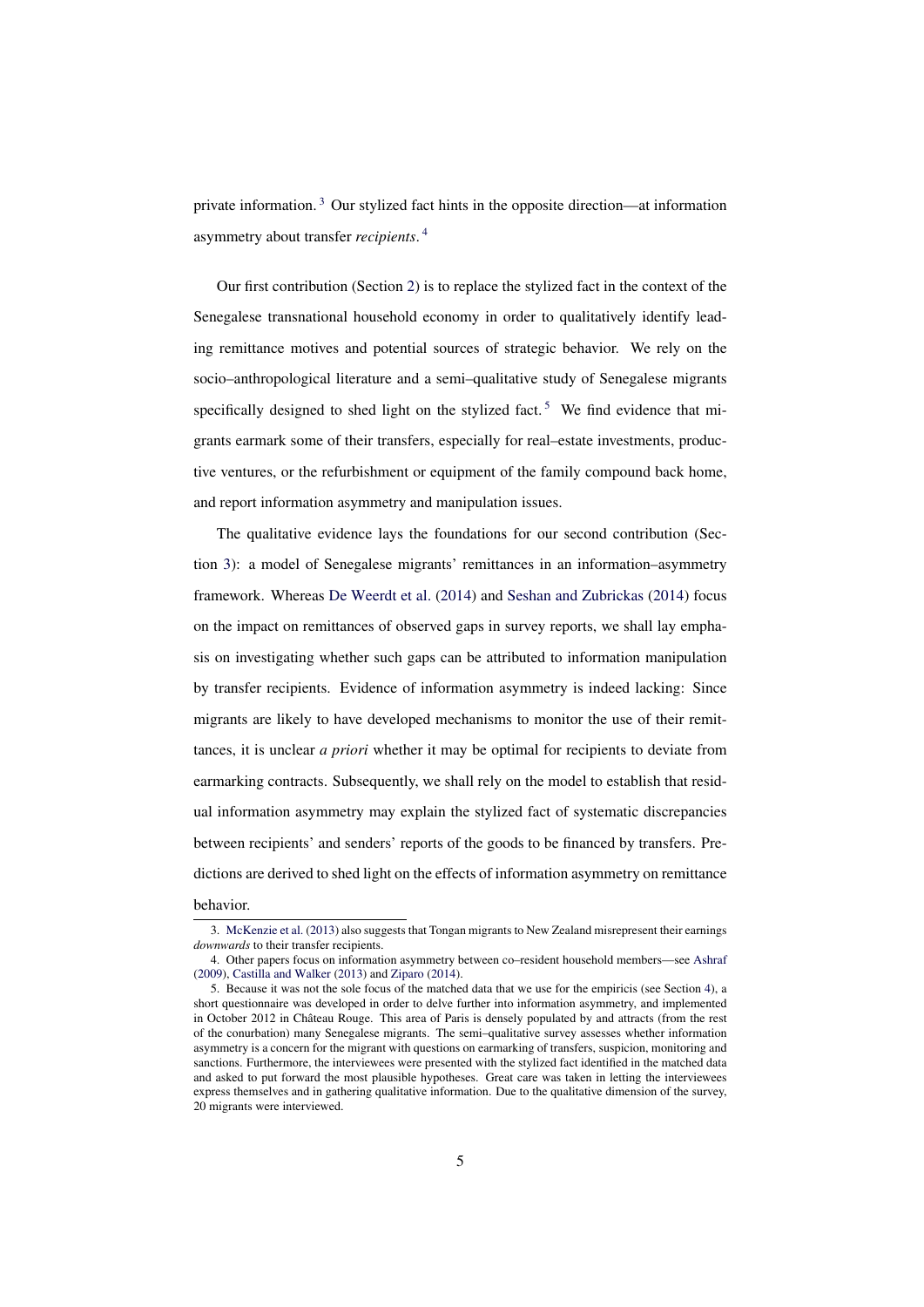After a presentation of the data (Section [4\)](#page-16-0), Section [5](#page-17-1) provides evidence of the stylized fact and shows that it is consistent with the model's predictions. It also deals with potential alternative interpretations and pays particular attention to measurement error.

Section [6](#page-33-0) concludes.

### <span id="page-6-0"></span>2 Transfers and information in Senegalese transnational households

Family networks play a major financial role in Senegal and decisions to emigrate have often been described as a household strategy [\(Chort and Senne,](#page-37-9) [2013;](#page-37-9) [Boltz–](#page-36-8) [Laemmel and Villar,](#page-36-8) [2014,](#page-36-8) *inter alia*). In spite of distance, Senegalese migrants remain closely linked to their "household of origin," as they themselves call the place where they were born, grew up and where their siblings and parents still live (ibid.). This is also where redistribution norms are inculcated and internalized [\(Platteau,](#page-38-3) [2012\)](#page-38-3). [6](#page-6-1)

Building a house "back home" comes up repeatedly in studies of Senegalese migrants. Although most of their remittances are meant to finance daily expenses, real estate and the improvement and equipment of housing has become a growing concern for them [\(Fall,](#page-38-4) [2003\)](#page-38-4). As [Dia](#page-37-10) [\(2007\)](#page-37-10) puts it: "It is fashionable among migrants nowadays to have a house built in the village [although the existing house might be large enough]. Oftimes, building does not suffice; the house must be adorned with all the attributes of 'modernity': a TV set, a VCR, a telephone, and electrification thanks to so-lar panels."<sup>[7](#page-6-2)</sup> Expanding or refurbishing the family compound through remittances thus embodies migrants' desire to return to their households of origin and offers a tangible signal of their efforts to maintain ties [\(Boltz–Laemmel and Villar,](#page-36-8) [2014\)](#page-36-8).

Money is sent back home and then the onus is on relatives living in the household of origin to purchase the materials needed for construction or the equipments of the new building [\(Dia,](#page-37-10) [2007\)](#page-37-10). More generally, the semi–qualitative survey showed that a

<span id="page-6-1"></span><sup>6.</sup> Even for those born at destination, the link to the household of origin, i.e., to the place where the *parents* (usually, the father) were born and raised, remains strong. [Boltz–Laemmel and Villar](#page-36-8) [\(2014\)](#page-36-8) report the story of a man born in the capital, Dakar, but building a house in Fatick, where his father was born and had returned, with the project of moving there someday too.

<span id="page-6-2"></span><sup>7.</sup> Translation by the author.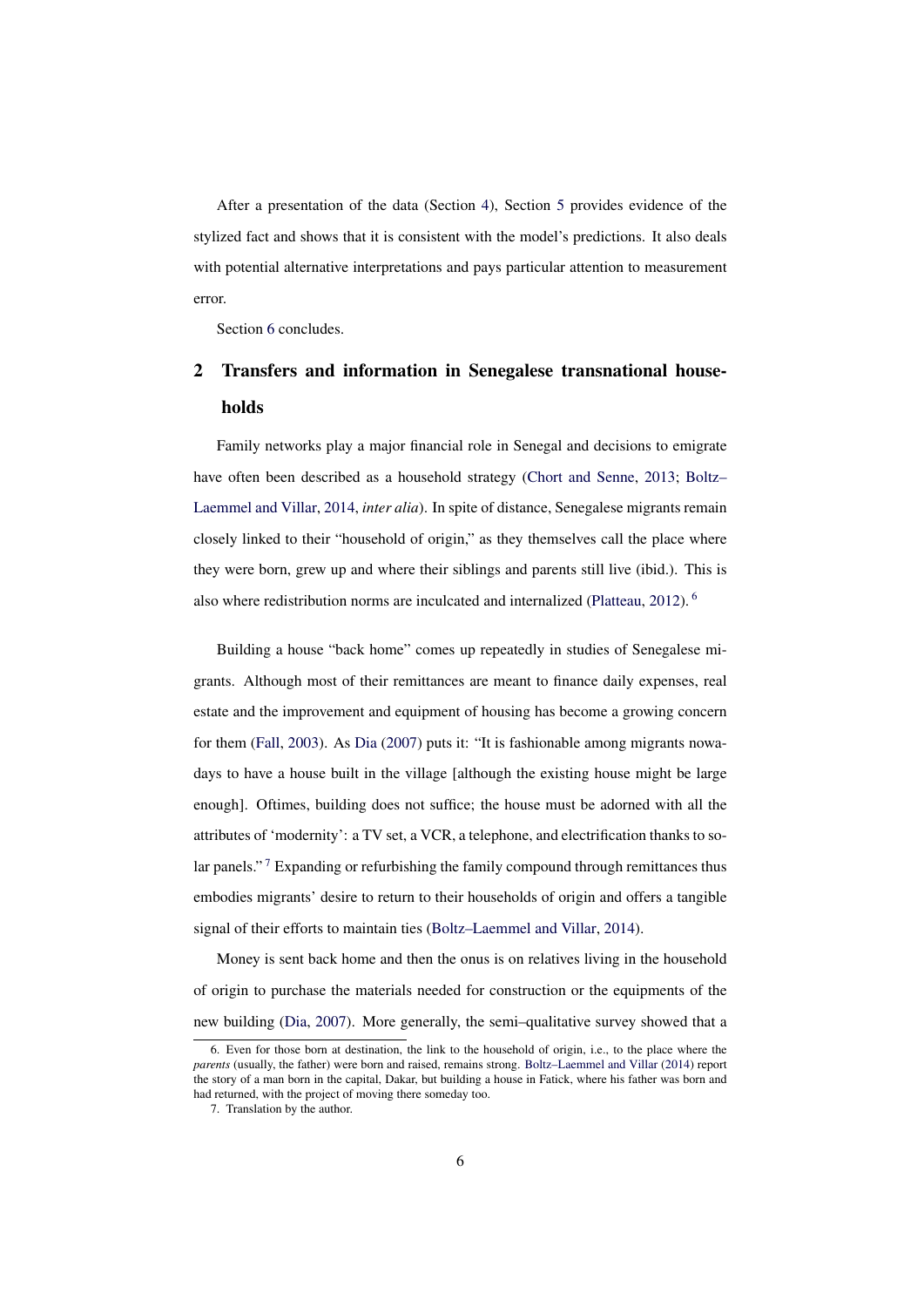third of respondents do not always give recipients a free hand as far as how transfers should be spent. They instead earmark remittances for particular purchases, through in–kind transfers or verbal instructions.

Migrants' preferences over the use of remittances need not be in line with their relatives' back home. To the contrary, [Dia](#page-37-10) [\(2007\)](#page-37-10) explains that migrants are often "accused of imposing decisions on the villagers and thus of abusing their new monetary power". Migrants on the other hand fear that members of the household of origin rather keep the money, do not purchase all that is necessary or use up the transfers in a short time. Conflicts with relatives in Senegal over money, its use and the implementation of investment projects may thus emerge, so that remittances create a familial economy characterized by "a struggle for controlling the resources from migration" [\(Dia and](#page-38-5) [Adamou,](#page-38-5) [2003\)](#page-38-5). [8](#page-7-0)

Different members of the transnational household are also subjected to different emergencies or pressures. Most of the time, migrants are not directly solicited for financial assistance; but their left–behinds, first and foremost their spouses, are pressured into redistributing as requests from closer relatives are more difficult to turn down [\(Boltz–Laemmel and Villar,](#page-36-8) [2014\)](#page-36-8). [9](#page-7-1)

Conflict over the use of remittances is not the only instrument that recipients and senders can resort to in order to impose their views. Information manipulation is another.

It is worth noting here that, migrants may use private information about their earnings or their situation in the destination country to reduce the amounts they have to remit [\(Chort et al.,](#page-37-8) [2012\)](#page-37-8). Now, if the stylized fact we intend to explain is due to information manipulation, we would expect it to originate in *recipients'* behavior since it

<span id="page-7-0"></span><sup>8.</sup> Translation by the author. It is worth emphasizing that we make no claims about whose preferences the recipients' or the senders'—are more conducive to household welfare or economic development. It may well be that *migrants'* projects are unproductive. Conspicuous consumption among Senegalese migrants is well–documented—e.g., in [Dia](#page-37-10) [\(2007\)](#page-37-10) and [Boltz–Laemmel and Villar](#page-36-8) [\(2014\)](#page-36-8). However, migrants—the ones actually making remittance decisions—do seem more inclined to invest in productive ventures back home—see [Chimhowu et al.](#page-37-0) [\(2005\)](#page-37-0).

<span id="page-7-1"></span><sup>9.</sup> Such pressures can have nefarious consequences. [Platteau](#page-38-3) [\(2012\)](#page-38-3) imputes the failure of Senegalese shopkeepers who had taken over from the Mauritanians expelled during the 1989 war on the obligation to grant credit and poorer customers' (mostly relatives and neighbors) "perceived right to consider the loan taken as a (forced) gift".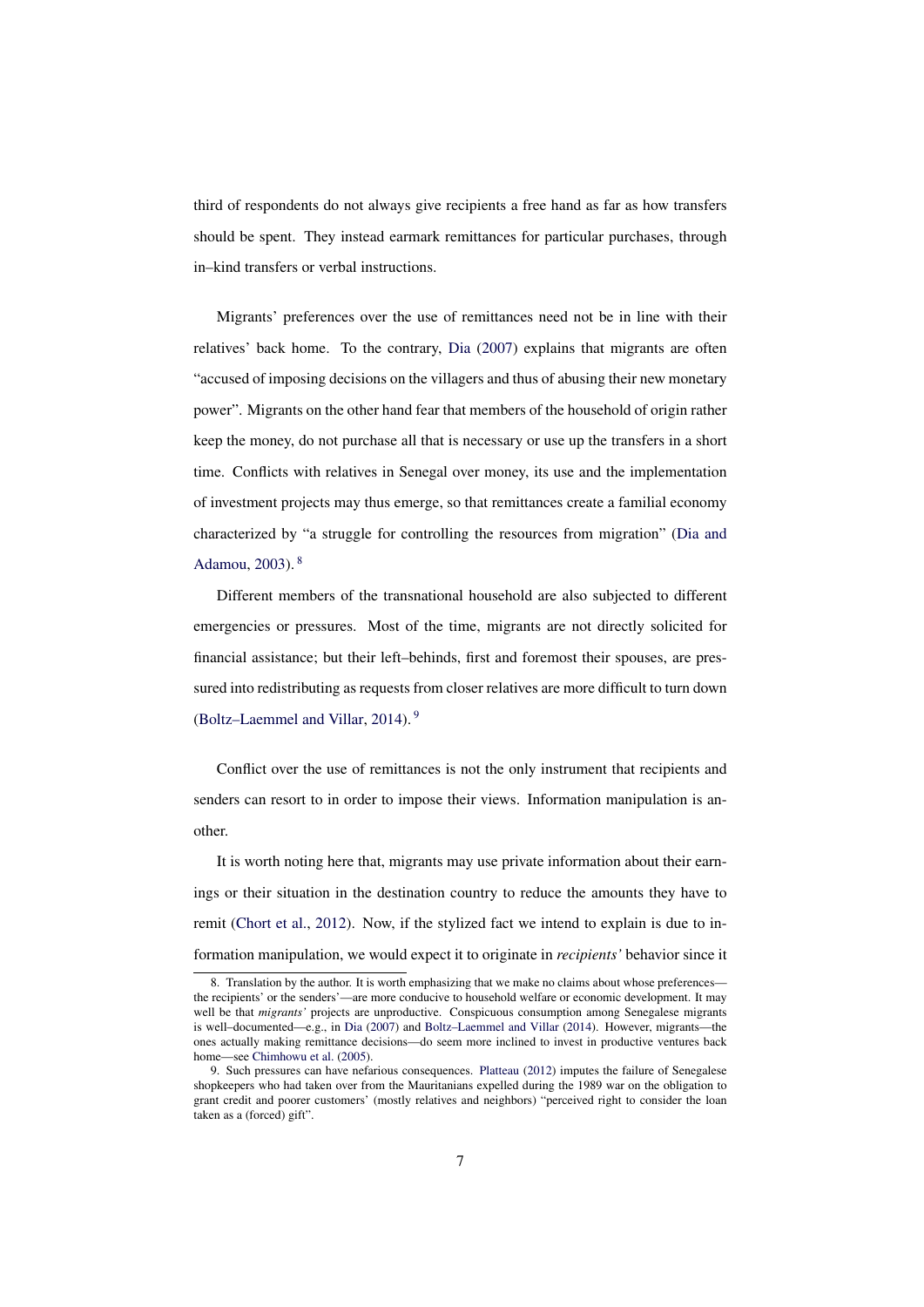pertains to items identified as promoted by migrants in the literature. We thus focus on information asymmetry about the household of origin's actions.

Invested funds are reported to be subject to taxation by those in charge in Senegal without the agreement of the migrants, who often "bemoan the lack of people worthy of trust among their kith and kin" [\(Fall,](#page-38-4) [2003\)](#page-38-4) and of "reliable intermediaries" (ibid.) in general in the country of origin. <sup>[10](#page-8-0)</sup> According to [Marfaing](#page-38-6) [\(2003\)](#page-38-6), the majority of migrants have experienced the failure of their own business projects in Senegal as business funds are regularly swallowed up in the event of emergencies.

Our semi–qualitative survey asked respondents to speculate on the stylized fact emerging from the matched data: Most maintained that the discrepancies observed were due to the household of origin lying to the migrant in order to extract more or se-cure transfers. This result is strongest for assets.<sup>[11](#page-8-1)</sup> The most frequent story pertains to durable goods not being purchased, contrary to the migrant's wishes, or sold, if bought by the migrant directly. Respondents often mentioned fancy clothes or participation in "baby naming ceremonies" *(ngénte* in Wolof) as the destination of the embezzled transfers.

This is evidence of information asymmetry and manipulation, whereby relatives back home exploit private information about how remittances are spent to further their own interests. As one migrant in the semi–qualitative survey put it: "We only know what they tell us." Half the interviewees had doubts about the information received from their main transfer recipients and thought their earmarking was not followed or information was distorted in order to extract rents.

Migrants however do exert themselves to improve the information they receive. This may mean reducing the fungibility of transfers by sending them to shopkeepers so as to allocate them beforehand [\(Dia,](#page-37-10) [2007\)](#page-37-10), remitting in kind  $^{12}$  $^{12}$  $^{12}$  or monitoring trans-

<span id="page-8-1"></span><span id="page-8-0"></span><sup>10.</sup> Translation by the author.

<sup>11. 15</sup> out of 20 indicted the household of origin for the observed discrepancies. 7 of those understood the stylized fact immediately and spontaneously answered without the interviewer listing possible options; 12 came up with an anecdote or an example to illustrate their answers.

<span id="page-8-2"></span><sup>12.</sup> Customers' comments posted on the website of Niokobok, a firm specializing in in–kind transfers to Senegal, eloquently reflect the relationship between control issues and in–kind remittances: For instance, one customer explains that it allows her/him to "make sure the money is really used by the household" as "you are always afraid that the money is not managed well when you are far away," according to another—see <https://www.niokobok.com/reviews-7.html> [Accessed on September 21, 2015].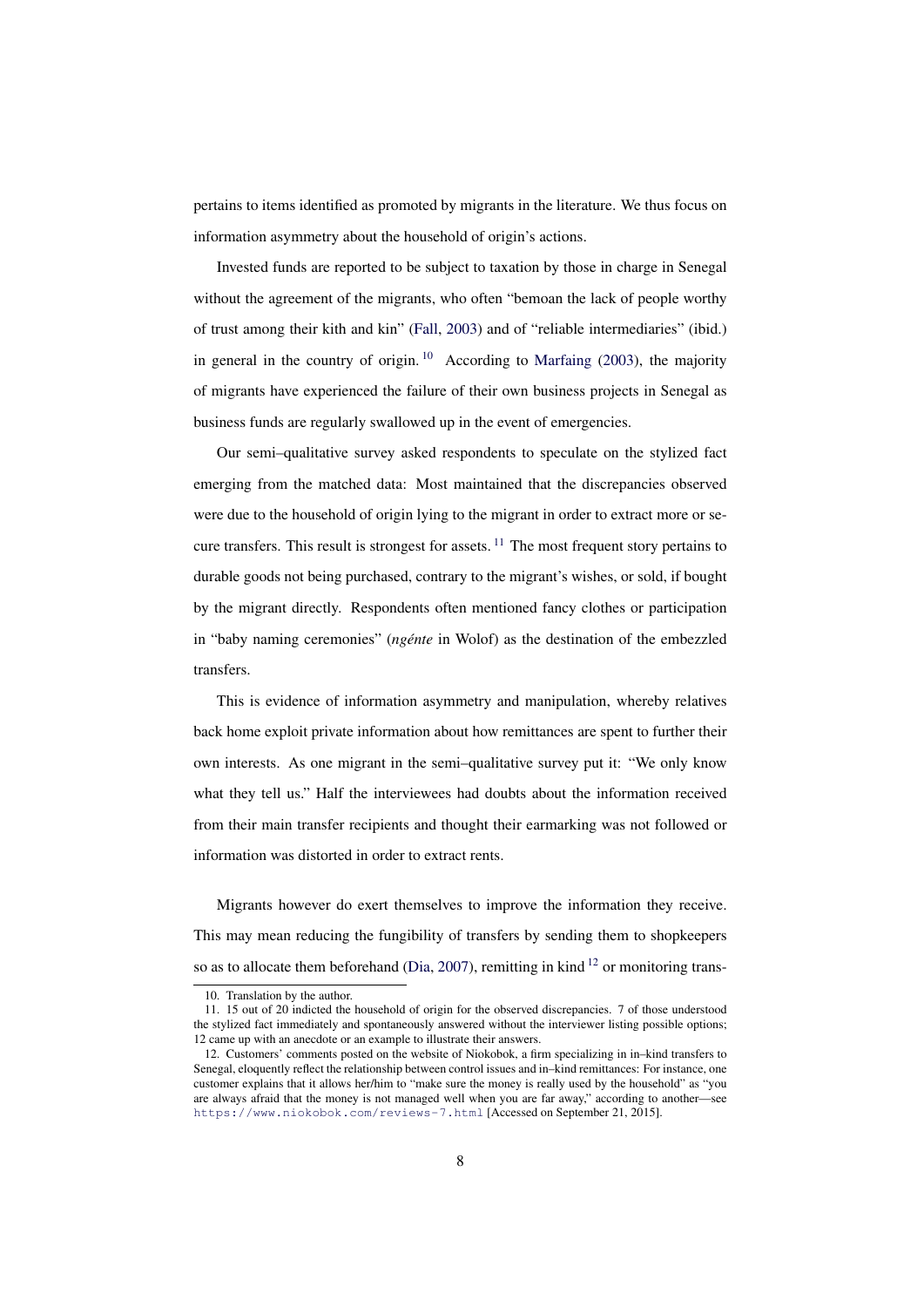fer recipients through phone calls, visits to the household of origin and contacts with other migrants or neighbors from the same community. [Fall](#page-38-4) [\(2003\)](#page-38-4) highlights that "migrants choose to maximize the benefit of their stays back home by managing their own projects themselves"—see also [Dia](#page-37-10) [\(2007\)](#page-37-10).

If information manipulation is detected, reputation seems the main leverage for punishment. In the semi–qualitative survey, respondents explained that they would threaten to cut remittances or badmouth their households of origin to punish them for swerving from their instructions.

#### <span id="page-9-0"></span>3 Theoretical framework

The review of the literature on remittance allocations within Senegalese transnational households has revealed conflicts between senders and recipients, and a strategic use of information by the latter, especially as migrants earmark transfers for specific goods or services. Among those, housing and equipment of the house seems to take pride of place. The rest of the paper shall thus focus on asset ownership,  $^{13}$  $^{13}$  $^{13}$  for which we can anticipate, based on a solid body of socio–anthropological evidence, in which direction disingenuous households of origin should bend the information they share with migrants.<sup>[14](#page-9-2)</sup>

This is already part of the explanation for the stylized fact observed in our data and presented in Section [5.1:](#page-17-0) The household of origin could take advantage of private information on the use of transfers to avoid sanctions. Nevertheless, we saw that migrants do monitor the use of remittances they send, which ought to be modeled explicitly.

#### 3.1 Soft–information model

The framework delineated in this section can be traced back to [Mookherjee and Png](#page-38-7) [\(1989\)](#page-38-7). They develop a moral–hazard model inspired by [Grossman and Hart](#page-38-8) [\(1983\)](#page-38-8) but allow agents' utility to depend partly on what they report, thus creating an incentive for them to misrepresent their actions. To counter this, the principal can "audit" the

<span id="page-9-1"></span><sup>13.</sup> Because of the more complex structure of the housing quality variables, Section [5](#page-17-1) shall focus on asset ownership. Corresponding results for housing characteristics are displayed in Appendix [F.](#page-48-0)

<span id="page-9-2"></span><sup>14.</sup> Conversely, different motives for remittances can lead to incompatible predictions about information manipulation when it comes to aggregate variables such as earnings or wealth. For instance, we would expect the household of origin, should they behave strategically, to either play down or inflate their wealth depending on whether remitters are believed to be motivated by altruism or inheritance, respectively.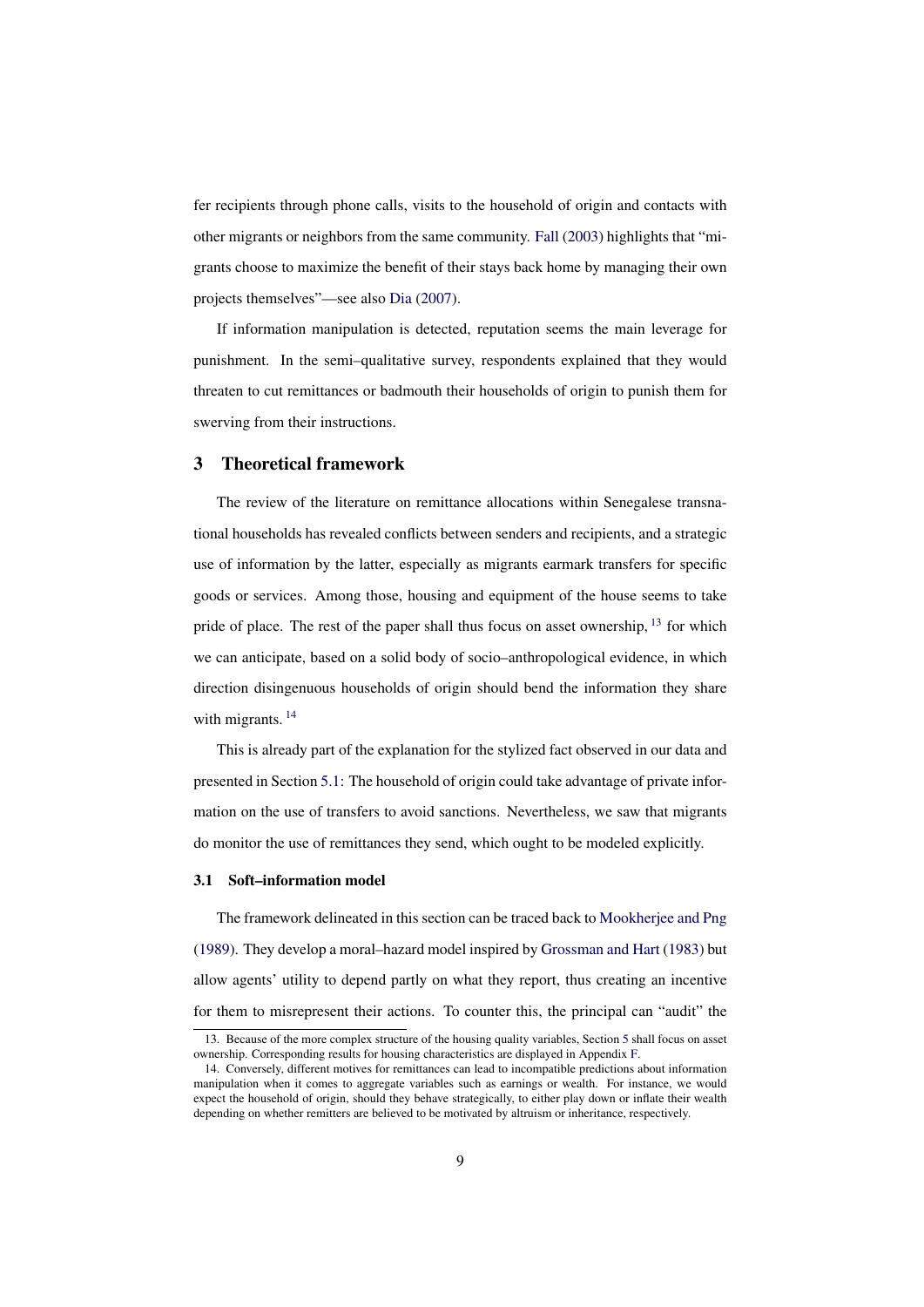information communicated.

In our remittance context, we assume the principal to be the migrant, denoted  $m$ , and the agent her household of origin,  $h$ . The migrant wants to increase the consumption of a good  $(X)$ . The migrant may eventually move back to Senegal and live in the house she built and equipped, or run the business she invested in. But in the meantime her investments are realized by and benefit  $h$ . Examples of  $X$  are refrigerators or cars for durable assets and roof material or the number of rooms for housing.

Note that  $X$  may serve a productive purpose, e.g., a refrigerator can be used to store refreshments for sale. The model is more general than what the data, presented in Section [4,](#page-16-0) enable us to test: It applies to any good or service  $X$  that  $m$  favors and finances relative to any private consumption good  $Y$  that she disapproves of or does not wish to promote. For instance, an alternative interpretation is that  $m$  is paternalistic and derives utility from  $h$ 's consumption of some goods but not others.

Both m's and h's preferences are common knowledge thanks to a long and daily interaction prior to migration. The migrant thus knows what  $h$  would have done in autarky, i.e., without her remittances.

In autarky, h maximizes its utility subject to a budget  $\omega$  from the consumption of X and Y, which have unit costs  $p_X$  and  $p_Y$ , respectively. We denote  $X^*(\omega)$  the optimal consumption of X given  $\omega$ . Earnings  $\omega$  are assumed constant or varying only marginally so that m estimates them as well as h's optimal  $X^*(\omega)$  accurately.<sup>[15](#page-10-0)</sup> However, h is subject to some shock  $\tau \in [0, 1]$  that reduces its disposable income to  $\omega(1-\tau)$ .

 $\tau$  can stand for some pressure that m does not feel or understand, e.g., from close relatives or friends of  $h$ 's but not of hers, or an emergency she disapproves of. Alternative interpretations of  $\tau$  are possible, e.g., h may suffer from a lack of self–control or bend the earmarking of the contract temporarily and prefer not to bother  $m$ , although they eventually fail to restore the contractual equilibrium. But the way this shock is

<span id="page-10-0"></span><sup>15.</sup> The assumption of a constant  $\omega$  can be relaxed. If  $\omega$  has a stochastic component and h may misrepresent its earnings to  $m$  in order to extract more transfers, misrepresentations about  $X$  (see below) are still possible, albeit of a smaller magnitude.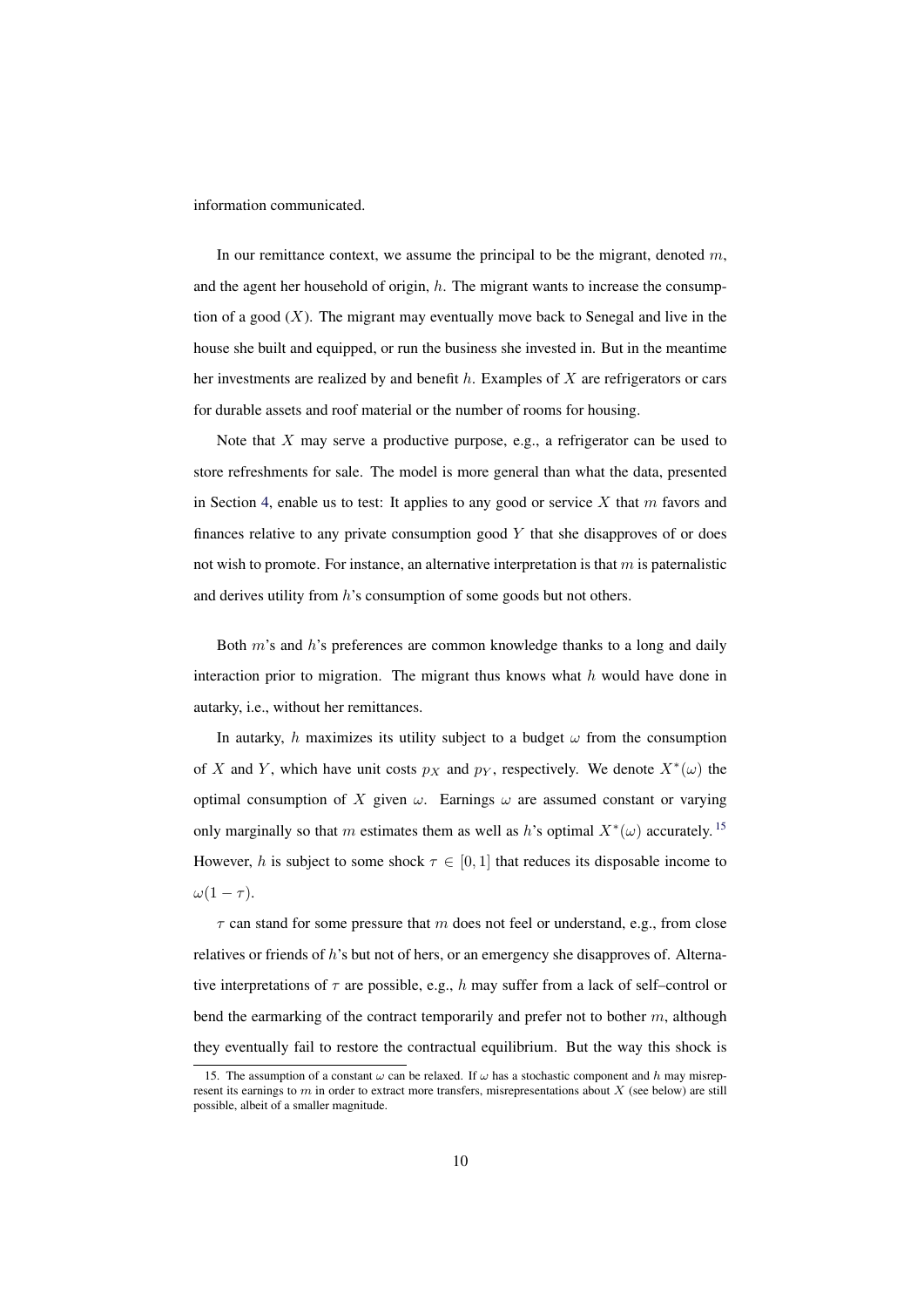modeled here—as a dent in disposable income—corresponds to the argument of social pressure to share put forward in the literature.

We assume for simplicity that  $\tau$  can take on only two values. But *which* level of  $\tau$ will be realized is unknown *ex ante*:  $\tau = 0$  occurs with probability  $\pi$  and  $\tau > 0$  with probability  $(1 - \pi)$ . This uncertainty stems from random circumstances affecting h, e.g., a neighbor or distant relative accidentally falling ill. However, h can observe  $\tau$ and its consumption decisions are determined by whether or not it is subject to it, as stated in Problem [1:](#page-11-0)

#### *h*'s problem in autarky:

<span id="page-11-0"></span>
$$
\max_{X,Y} W^h = u^h(Y) + v^h(X) \tag{1a}
$$

$$
s.t. \t\omega(1-\tau) = p_X X + p_Y Y \t\t(1b)
$$

In autarky, m is unable to invest in X by definition; and h consumes  $X^*(\omega(1-\tau))$ . We however assume that m has positive demand for  $X$ , so that if she is not satiated by  $h$ 's autarky consumption level of  $X$  she would benefit from transferring resources to h to increase the quantity of  $X$  that it consumes.  $X$  then becomes a public good co–financed by m and h. They agree on a contract whereby m sends remittances t to finance X but only *over and above* h's contribution in autarky. [16](#page-11-1)

According to the contract, m sends remittances  $t(\omega, X^{*m})$ , where  $X^{*m}$  is the total X (autarky level *plus* what is financed through  $t$ ) she targets, and  $h$  is supposed to spend it all on X so that  $X_{hh} = X^*(\omega) + \frac{t}{px}$ , where  $X_{hh}$  is the level of X chosen by h. This notation anticipates on the empirical section, which compares  $h$ 's  $(X_{hh})$  and  $m$ 's  $(X_{hm})$  reports of X. The issue is that X cannot be observed by m due to geographical distance so that strategic behavior can arise, whereby h regards t as fungible income that it can spend on either X or Y, thus consuming  $X^*(\omega + t)$  instead of  $X^*(\omega) + \frac{t}{px}$ .

Let us note that since Problem [1](#page-11-0) is known to  $m$ , she can predict  $h$ 's attitude perfectly, except that, after t is sent, h is subject to the random shock  $\tau$  that she cannot

<span id="page-11-1"></span><sup>16.</sup> The contract could specify that m finances all of  $X$ ; m would thereby be acknowledging that a portion of t, corresponding to  $p_X\ddot{X}^*(\omega)$  is effectively fungible.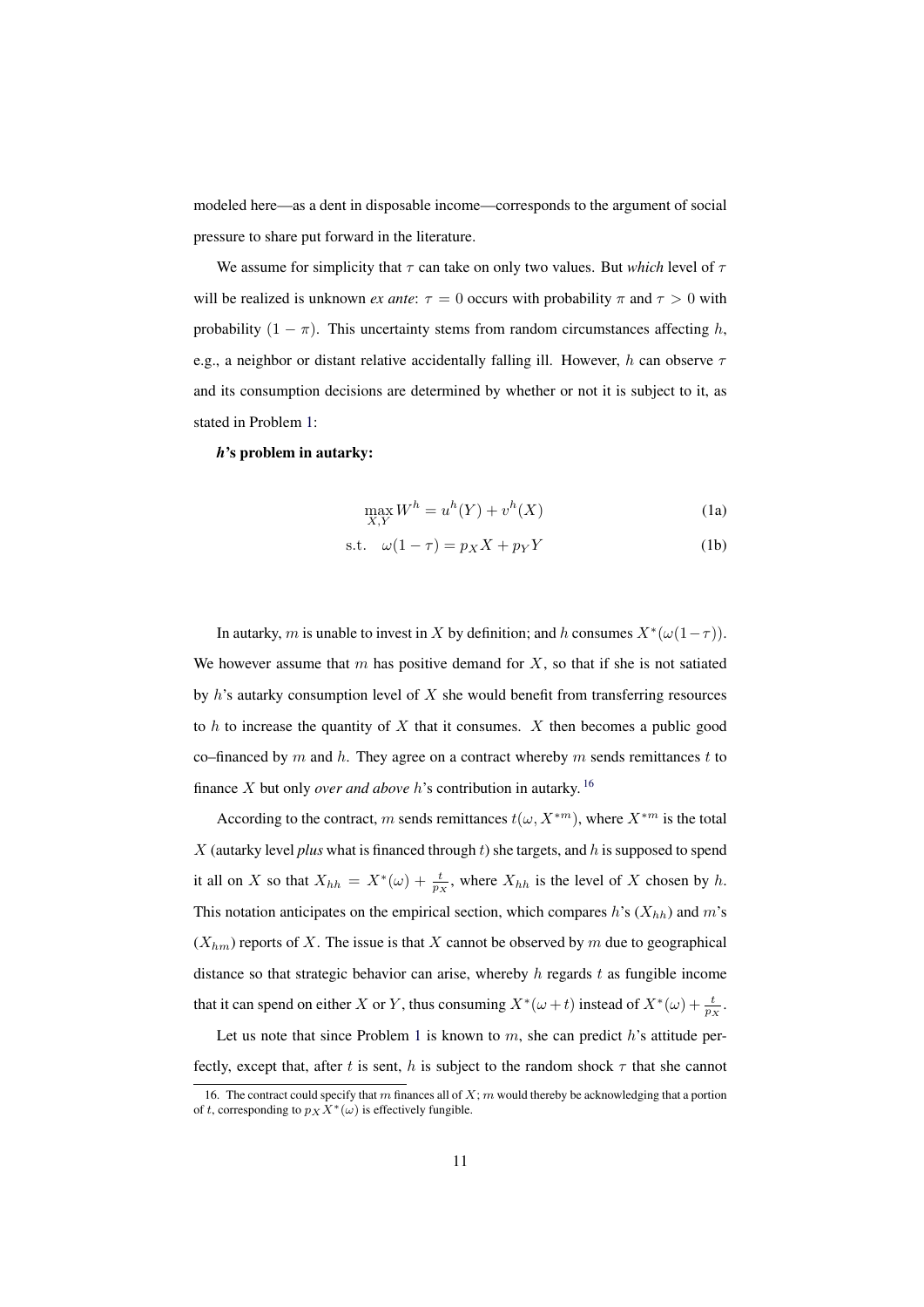observe. The potential levels of  $\tau$  are assumed to be known to m but she ignores in which state of the world h is:  $\pi$  or  $(1 - \pi)$ .

After  $X_{hh}$  is realized h reports a message  $\widehat{X_{hh}}$  to m. The actual  $X_{hh}$  is unobservable to, and  $\widehat{X}_{hh}$  unverifiable by m. However, observability can be partly restored *ex post* through m's monitoring of h's consumption of X. This requires investing Q at a cost  $l(Q)$ , with  $l'(Q) > 0$ . Examples of monitoring activities include phone calls, physical visits to  $h$ , the collection of information from neighbors, relatives or fellow migrants from the same village, etc.  $l(Q)$  also incorporates m's intrinsic ability to monitor h, including geographical dispersion.  $17$ 

A crucial feature is that m's monitoring technology is imperfect and a deviation  $\widehat{X_{hh}} \neq X_{hh}$  is detected only with probability  $0 \leq q(\widehat{X_{hh}} - X_{hh}; Q) \leq 1$ , where Q increases the probability of detection. False positives are assumed away:  $q(0; Q) = 0$ . After investigating, m thus becomes convinced either that  $\widehat{X_{hh}} > X_{hh}$  or that  $\widehat{X_{hh}} =$  $X_{hh}$ . We denote m's belief after monitoring by  $\alpha(q(\cdot))$ , where the function  $\alpha(\cdot)$  yields 1 with probability q and 0 with probability 1 – q. If  $\widehat{X_{hh}} \neq X_{hh}$  is exposed, m metes out a utility cost  $F$  to  $h$ , the effect of which is to distort  $h$ 's preferences toward the earmarking of  $t$  favored by  $m$ . We assume  $F$  fixed so that there is a limit to sanctions m can inflict on  $h$ . <sup>[18](#page-12-1)</sup>

The model is a one–shot game. Although this simplification is introduced for tractability, investment in  $X$  may not be frequent enough that the migrant can avail herself of past experiences. Moreover, we saw that  $h$  is often the only or best intermediary back home and that migrants may not have credible future sanctions at hand—such as putting an end to transfers or to their relationship with  $h$ .

We assume for simplicity that there is no commitment problem: As long as  $Q > 0$ is invested, monitoring is run; and m cannot but inflict punishment F on h if  $X^{*m} \neq$  $X_{hh}$  is detected. <sup>[19](#page-12-2)</sup>

<span id="page-12-0"></span><sup>17.</sup> A more complex understanding of the costs and benefits of monitoring is possible. Phone calls, for instance, may cut both ways: They enable  $m$  to monitor  $h$  but also give  $h$  the opportunity, in a model with transfers for other purposes than investment in X, to request more money. Such a risk would increase  $l(Q)$ .

<span id="page-12-1"></span><sup>18.</sup> Note that an alternative to a fixed  $F$  would be to add a "limited liability constraint" (in terms of utility) in Problem [2](#page-13-0) below.

<span id="page-12-2"></span><sup>19.</sup>  $F$  has no cost in the model. Commitment would not hold if  $F$  harmed  $m$  too. Besides, the marginal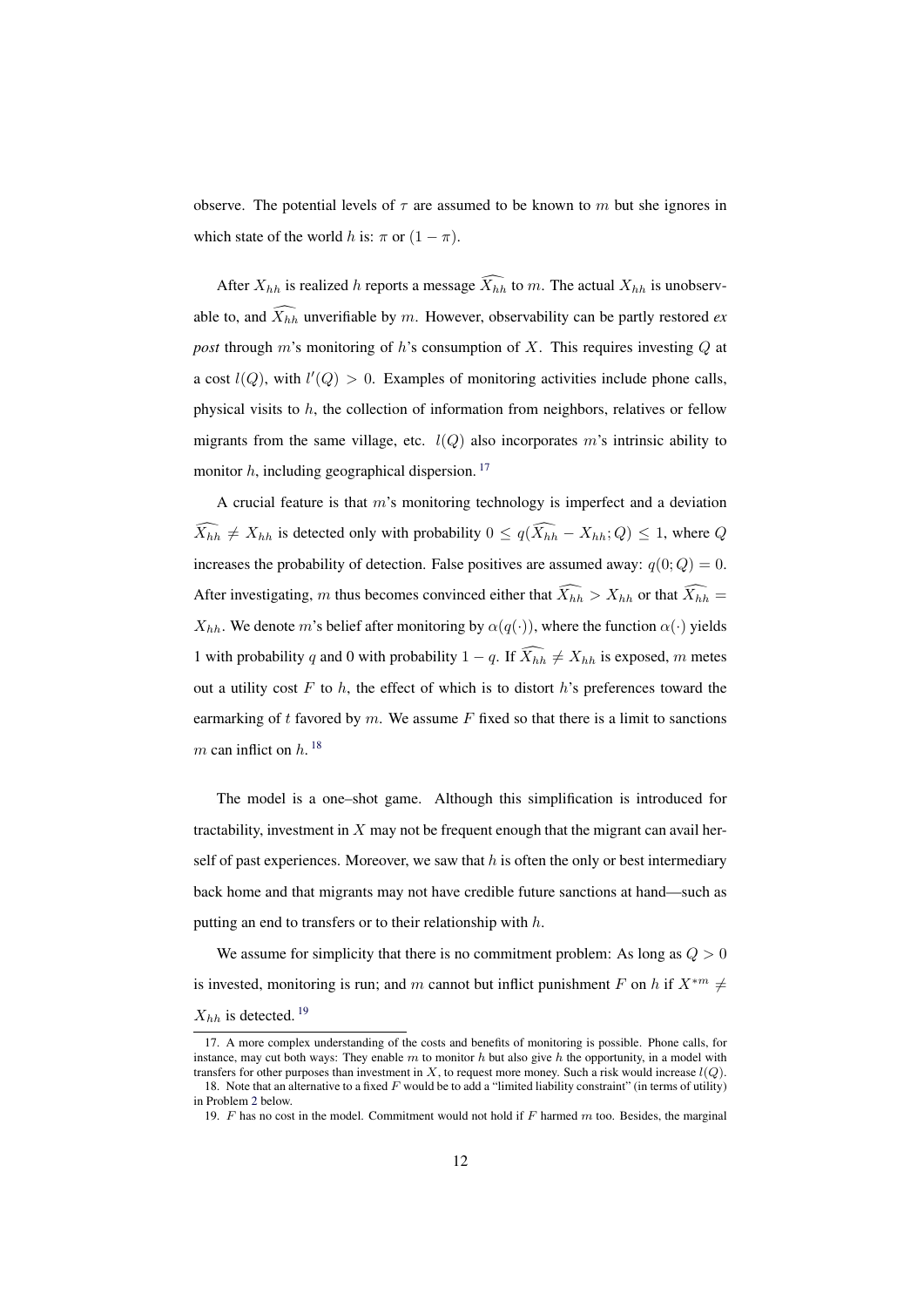Figure [1](#page-13-1) summarizes the sequence of the game.

<span id="page-13-1"></span>

Figure 1: Sequence of the game

More formally,  $h$  solves Problem [2](#page-13-0) last based on variables set by  $m$  (and singled out by stars). Problem [3](#page-13-2) however takes into account, through backward induction, h's best reaction (also flagged by stars) to determine  $m$ 's optimal transfer  $t$  (equivalently, her target  $X^{*m}$ ) and other choice variables.

#### *h*'s problem:

<span id="page-13-0"></span>
$$
\max_{X,Y} W^h = u^h(Y) + v^h(X) - F\alpha(q(X^{*m} - X; Q^*))
$$
 (2a)

s.t. 
$$
\omega(1-\tau) + t^* = p_X X + p_Y Y
$$
 (2b)

*m*'s problem:

<span id="page-13-2"></span>
$$
\max_{c,t,Q} W^m = u^m(c) + \pi v^m(X^*(\omega + t; Q))
$$
  
+(1 -  $\pi$ ) $v^m(X^*(\omega(1 - \tau) + t; Q))$  (3a)

$$
s.t. \quad \Omega = c + p_t t + l(Q) \tag{3b}
$$

Notation is as follows: Y (c) is h's (m's) private consumption good;  $u^{i}(\cdot)$  and  $v^{i}(\cdot)$ ,

cost of monitoring h, once Q has been sunk, may be close to 0. Contacts and visits also signal affection or abidance by norms (unmodeled here) so that  $m$  may derive benefits while inquiring about her investments in  $\boldsymbol{X}.$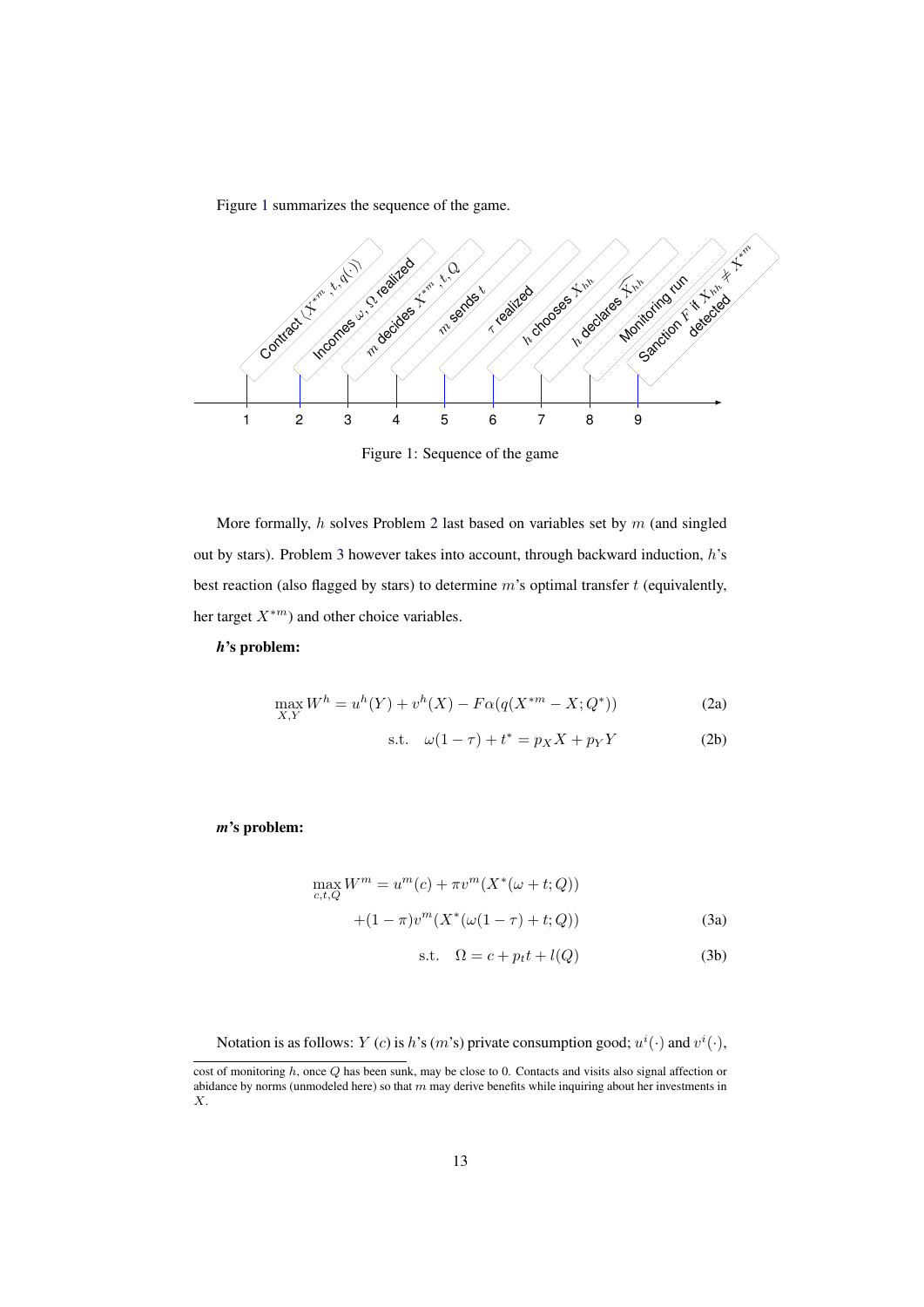$i = h, m$ , are concave and twice differentiable utility functions;  $p_t$  is what sending one unit of t costs m, while the price of c is normalized to 1; and  $\Omega$  is m's earnings. All prices are assumed positive definite and common knowledge.

It is important to note that although  $m$  increases the resources available to h through  $t$ , participation in the contract is not trivial for remittance recipients—see Appendix [A.](#page-40-0) Whenever the participation constraint is not met, disconnecting t from  $X^{*m}$  is the only way for  $m$  to induce participation.

Now, provided  $h$  finds it worthwhile to participate, can it be optimal for them to strategically deviate? A strategic behavior in this context means that h regards t as fungible income that can be spent on either  $X$  or  $Y$ . Whether  $h$  deviates from the contract depends on a number of factors, as the incentive compatibility constraint de-tailed in Appendix [B](#page-41-0) makes it clear. The key result is that even when  $m$  can monitor  $h$ 's consumption of X,  $h$  may optimally deviate under certain conditions determined by the structural parameters. The incentive to deviate is unambiguously reinforced by the cost of observing h's actions and thus geographic dispersion, as captured by  $Q$ . <sup>[20](#page-14-0)</sup> Absent monitoring, h always has an incentive to deviate, which is clearly strengthened by higher  $t$ —see Appendix [B.](#page-41-0) This implies that any increase in  $t$  that  $m$  might contemplate must be checked by a concomitant improvement in her ability to detect and sanction deviations.

Indeed, maximizing  $W^m$  with respect to t and Q, we obtain—see Appendix [D:](#page-43-0)

<span id="page-14-1"></span>
$$
\frac{\partial t}{\partial Q} = \frac{l'(Q)}{p_t} \tag{4}
$$

Equation [4](#page-14-1) tells us that  $\frac{\partial t}{\partial Q}$  is unambiguously positive. This positive covariance at the optimum between  $t$  and  $Q$  means that even though there may be heterogeneity in  $Q-t$  pairs, due to migrants' and households' having different structural parameters, at the equilibrium we expect  $Q$  and  $t$  to move in the same direction. Moreover, we see that it increases with  $l(Q)$ : The more difficult or costly it is for m to monitor h,

<span id="page-14-0"></span><sup>20.</sup> We can verify that h's incentive to deviate is stronger when  $\tau > 0$ —see Appendix [C.](#page-43-1) This result holds when one abstracts from monitoring. Interestingly, the introduction of monitoring renders the effect of  $\tau$  ambiguous because the higher  $\tau$ , the larger the deviation all else equal, and thus the more likely it is that the deviation is detected.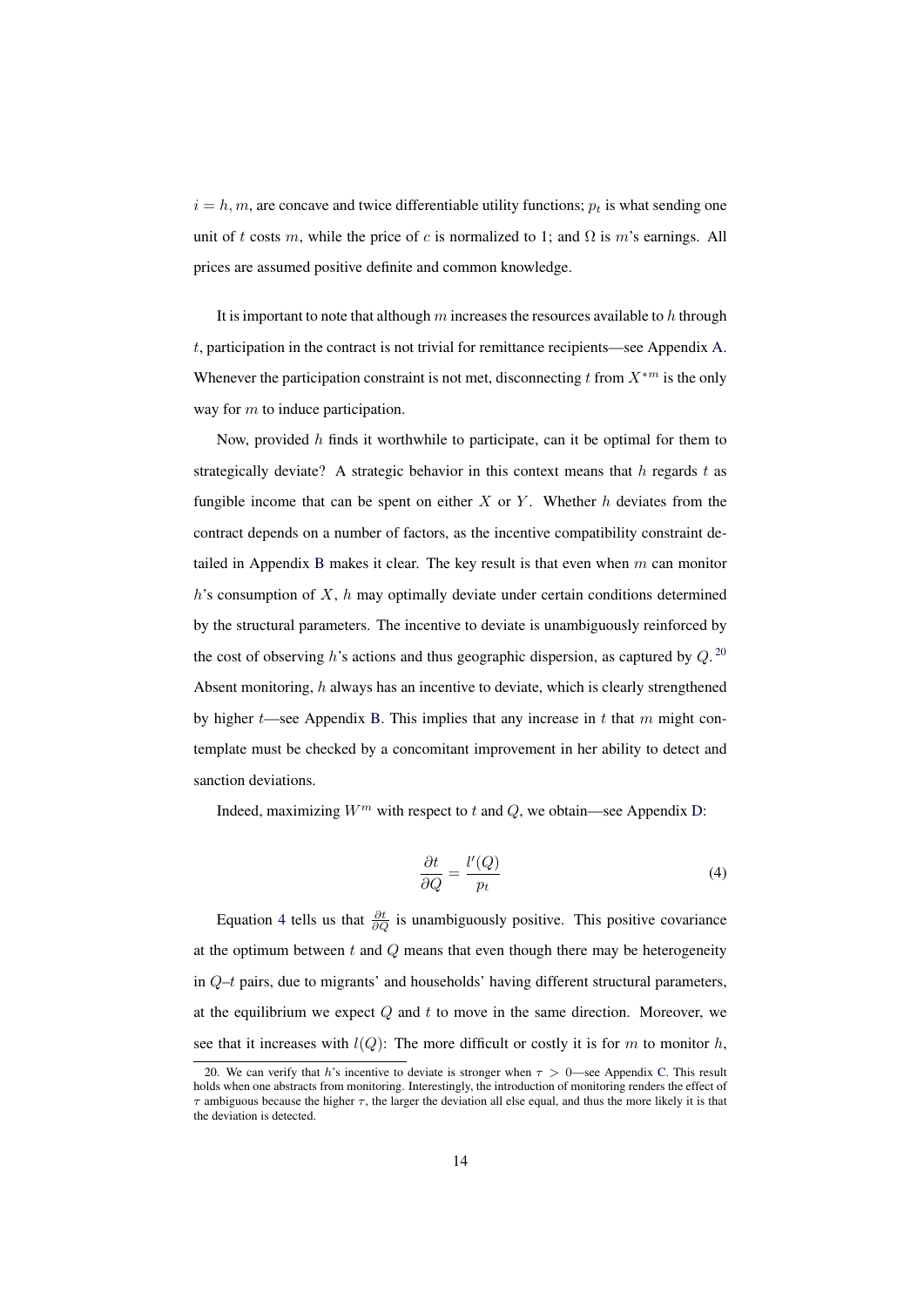the stronger the (positive) correlation between t and Q. We would thus expect  $\frac{\partial t}{\partial Q}$  to increase with geographical distance, although this effect might be attenuated by  $p_t$ .

#### 3.2 Discrepancies between migrants' and households' reports

Anticipating on the empirical Section [5,](#page-17-1) what  $m$  reports when no deviation is detected deserves some discussion. We should indeed observe  $X_{hm} = X_{hh} < \widehat{X_{hh}}$ after a deviation was successfully detected. But if what  $m$  reports in the survey is what she believes and her expectations are rational,  $X_{hm}$  should incorporate, whenever h does not deviate or monitoring fails, the probability that  $h$  was in fact disingenuous conditional on no deviation being detected. However, this is likely to be computationally demanding for  $m$ . Moreover,  $m$  may incur a psychological cost from reporting  $X_{hm} < \widehat{X_{hh}}$ , which would be tantamount to indicting h of misrepresentations, without any tangible evidence. We therefore argue that misrepresentations by  $h$  should show in the comparison of  $X_{hm}$  and  $X_{hh}$  whenever they go undetected.

#### 3.3 Predictions of the model

A few main predictions result from the model.

First, h may rationally deviate from the contract and because of the uncertainty inherent in their behavior (which is due to  $\tau$ ) and in m's monitoring, the migrant may systematically report  $X_{hm} \geq X_{hh}$ . Subsequently, the model predicts  $\Delta \geq 0$ . Note that if we relax the assumptions that  $\omega$  is constant and that  $\tau$  is ignored in the contract,  $\Delta \geq 0$  remains possible but becomes theoretically less likely, which would in turn strengthen empirical evidence of misrepresentations.

Second, h's incentives to deviate from the contract are expected to be stronger when observability is lower. This would originate in a higher  $l(Q)$ , due to m's intrinsic characteristics or the environment of the relationship, such as geographical distance.

Third,  $Q$  and  $t$  should co–vary positively, and the lower the observability of  $h$ 's actions, the stronger the correlation. Intuitively, this can be explained by the fact that higher  $t$  means larger benefits from deviations, which calls for improved monitoring.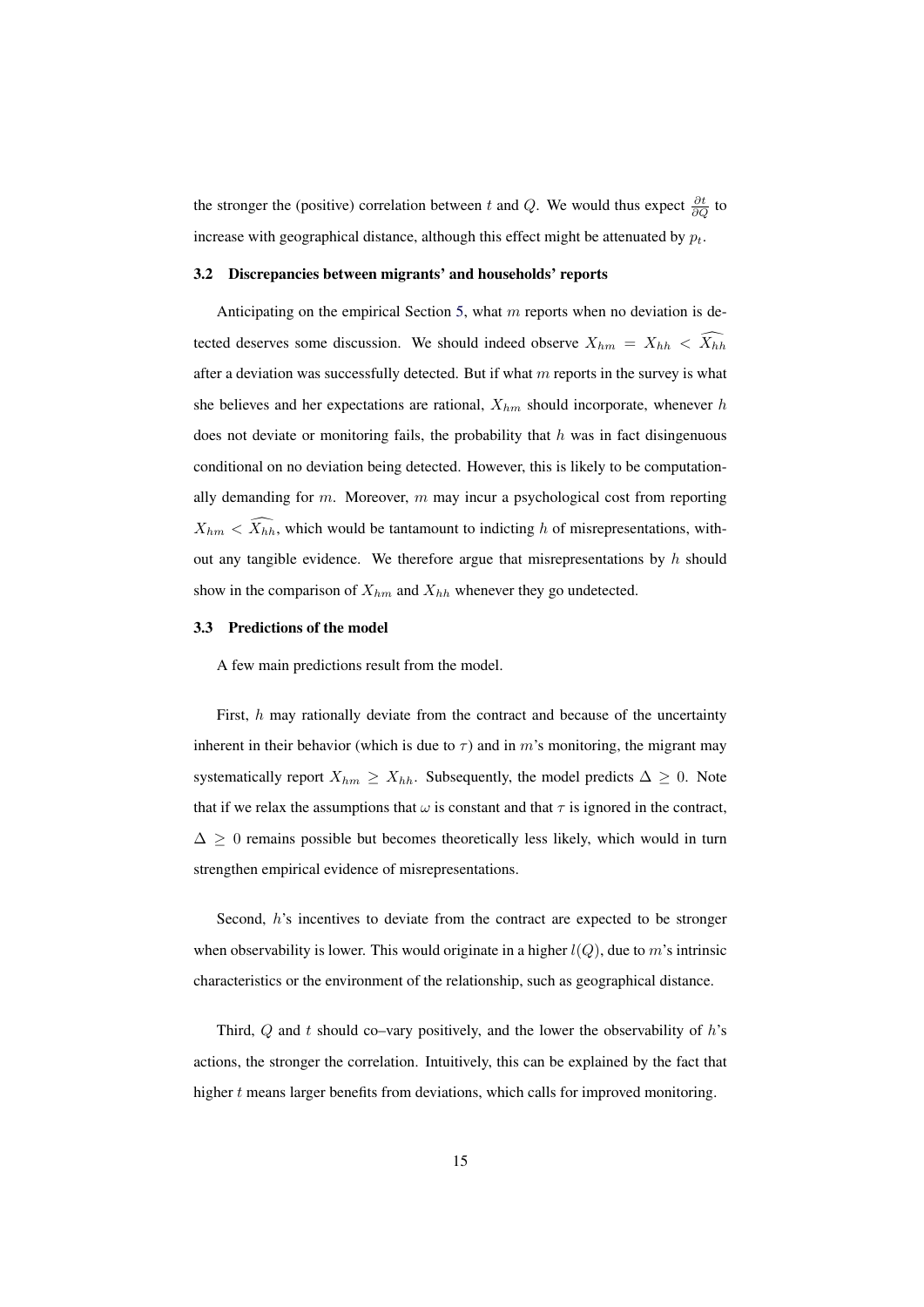#### <span id="page-16-0"></span>4 Presentation of the data

In order to test the model's predictions, we draw on matched data from the MID-DAS project  $(2009-2010)$ .<sup>[21](#page-16-1)</sup> MIDDAS first contacted migrants in the host country, aspiring to be nationally representative of the Senegalese immigrant population in France, Italy and Mauritania.<sup>[22](#page-16-2)</sup> The migrants were asked to put the survey team in touch with their households of origin, who were then interviewed at home in Senegal and presented with a thorough questionnaire that painstakingly describes and follows the complex structure of Senegalese households, made up of several subgroups or "cells".<sup>[23](#page-16-3)</sup> Table [1](#page-17-2) summarizes information about sample size and composition.

It is worth noting that although not all migrants' households of origin could be matched, resulting in rather small sample sizes, sample selection seems rather mild see [Seror](#page-38-9) [\(2012\)](#page-38-9) and [Chort and Senne](#page-37-9) [\(2013\)](#page-37-9) for econometric analyses. Moreover, information asymmetry is likely to be less of an issue in the matched than in the unmatched sample, as migrants and households of origin should exhibit stronger ties in the former. Evidence of information asymmetry and manipulation in Section [5](#page-17-1) should therefore be understood as a lower bound compared to the population.

Matched data shall enable us to compare migrants' and households' reports (denoted  $X_{hm}$  and  $X_{hh}$ , respectively) of a set of household characteristics X, and thus *measure* discrepancies ( $\Delta$ ) that potentially coincide with gaps between m's and h's information sets. The variables available are characteristics of  $h$ 's dwelling, which we ordered by increasing quality (studied in Appendix [F\)](#page-48-0), and the number of different assets they own, as stated by m and  $h<sup>24</sup>$  $h<sup>24</sup>$  $h<sup>24</sup>$ . The discussion in Section [2](#page-6-0) gives us confidence that migrants earmark remittances to such goods and exhibit a higher preference for them than their households of origin.

<span id="page-16-1"></span><sup>21. &</sup>quot;Migration and development in Senegal: an empirical analysis using matched data on Senegalese migrants and their origin households". For a detailed presentation of the project, see [http://www.dial.](http://www.dial.ird.fr/projets-de-recherche/projets-anr/middas) [ird.fr/projets-de-recherche/projets-anr/middas](http://www.dial.ird.fr/projets-de-recherche/projets-anr/middas) [in French; accessed Sep. 15, 2015].

<span id="page-16-2"></span><sup>22.</sup> For an overview of the sampling procedure, please refer to [Chort et al.](#page-37-8) [\(2012\)](#page-37-8).

<span id="page-16-3"></span><sup>23.</sup> The household questionnaire was based on "Pauvreté et Structure Familiale" (PSF)—see [De Vreyer](#page-37-1)

[et al.](#page-37-1) [\(2008\)](#page-37-1) for a description.

<span id="page-16-4"></span><sup>24.</sup> The surveys also allow us to match reports about  $h$ 's ownership of traditional agricultural tools, such as plows and hoes. We choose not to study them here because (i) there are few agricultural households in the sample and therefore those variables exhibit little variation, and (ii) they are unlikely to belong to the superior goods favored by m.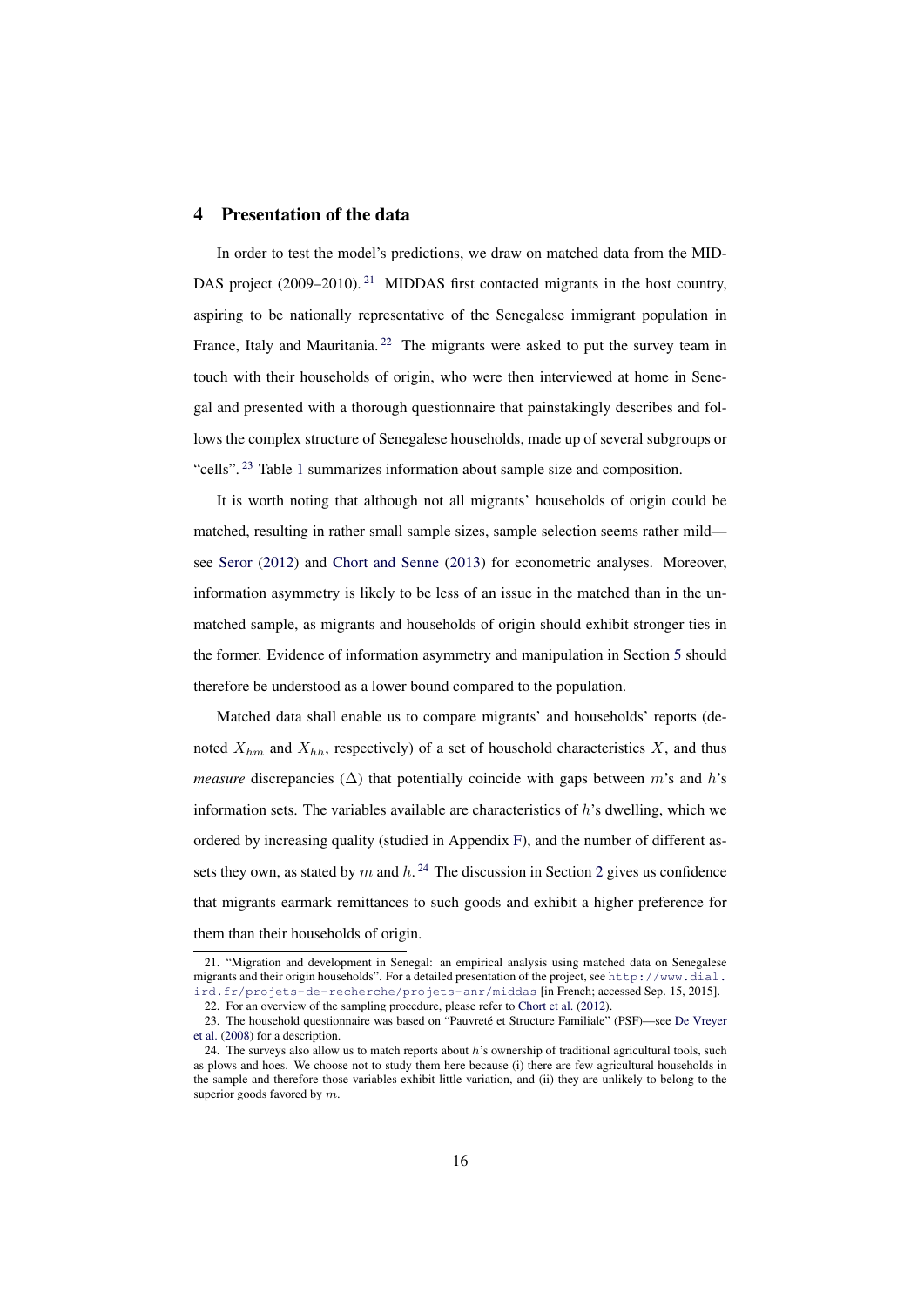<span id="page-17-2"></span>

|                                   | France     | Italy      | Mauritania Pooled |             |
|-----------------------------------|------------|------------|-------------------|-------------|
| Stage 1: Migrant samples          |            |            |                   |             |
| Number of surveyed migrants       | 302        | 303        | 327               | 932         |
| $\ldots\%$ of women               | 24.2       | 22.8       | 36.4              | 28.1        |
| Stage 2: Origin household samples |            |            |                   |             |
| Matching rate $(\% )$             | 29.5       | 20. I      | 53.2              | 34.9        |
| Number of tracked households      | 89<br>49.4 | 61<br>63.9 | 174<br>22.4       | 324<br>37.7 |

Table 1: Sample size and composition by country

#### <span id="page-17-1"></span>5 Empirical test of the model's predictions

#### <span id="page-17-0"></span>5.1 Predictions 1 and 2: Positive discrepancies

The model predicts that *(i)* h might derive benefits from information manipulation, leading to a possible overestimation of X by m, and *(ii)* these benefits are reduced by  $m$ 's monitoring. We expect geographical distance to increase the cost of monitoring  $l(Q)$  and thus deepen the gaps in reports observed in the data. Table [2](#page-17-3) shows that Senegalese migrants living in Mauritania are significantly more likely to visit  $h$  frequently, or to remit in kind, which can be construed as proxies for the frequency and ease of monitoring. [25](#page-17-4)

<span id="page-17-3"></span>Table 2: Correlation between migration destination and monitoring proxies

|                     | (1)                          | (2)                          | (3)                                    |
|---------------------|------------------------------|------------------------------|----------------------------------------|
|                     | Nb of visits to $h$ per year | Days since last visit to $h$ | $\%$ of total remittances to h in kind |
| $m$ in Mauritania   | $0.65***$                    | $-190.38***$                 | $8.90***$                              |
|                     | (0.14)                       | (61.24)                      | (1.51)                                 |
| Constant            | $0.82***$                    | 794.68***                    | $2.49***$                              |
|                     | (0.05)                       | (43.72)                      | (0.36)                                 |
| <b>Observations</b> | 895                          | 711                          | 757                                    |

Standard errors in parentheses

The constant corresponds to the European mean dependent variable.  $m$  in Mauritania captures the effect of  $m$  being in Mauritania instead of Europe.  $*$   $p$  < 0.10,  $*$   $*$   $p$  < 0.05,  $*$   $*$   $*$   $p$  < 0.01

#### <span id="page-17-4"></span>Table [3](#page-19-0)<sup>[26](#page-17-5)</sup> illustrates our main stylized fact and tests the first two predictions of the

<sup>25.</sup> Conversely, migrants' places of residence within Mauritania do not show much variation along these proxies—see Table [F1.](#page-49-0) Therefore, we argue that a dummy variable equal to 1 if m lives in Mauritania rather than in Europe is a better proxy for geographical distance and variation in Q.

<span id="page-17-5"></span><sup>26.</sup> Please note that as in all tables in the paper, robust standard errors are used.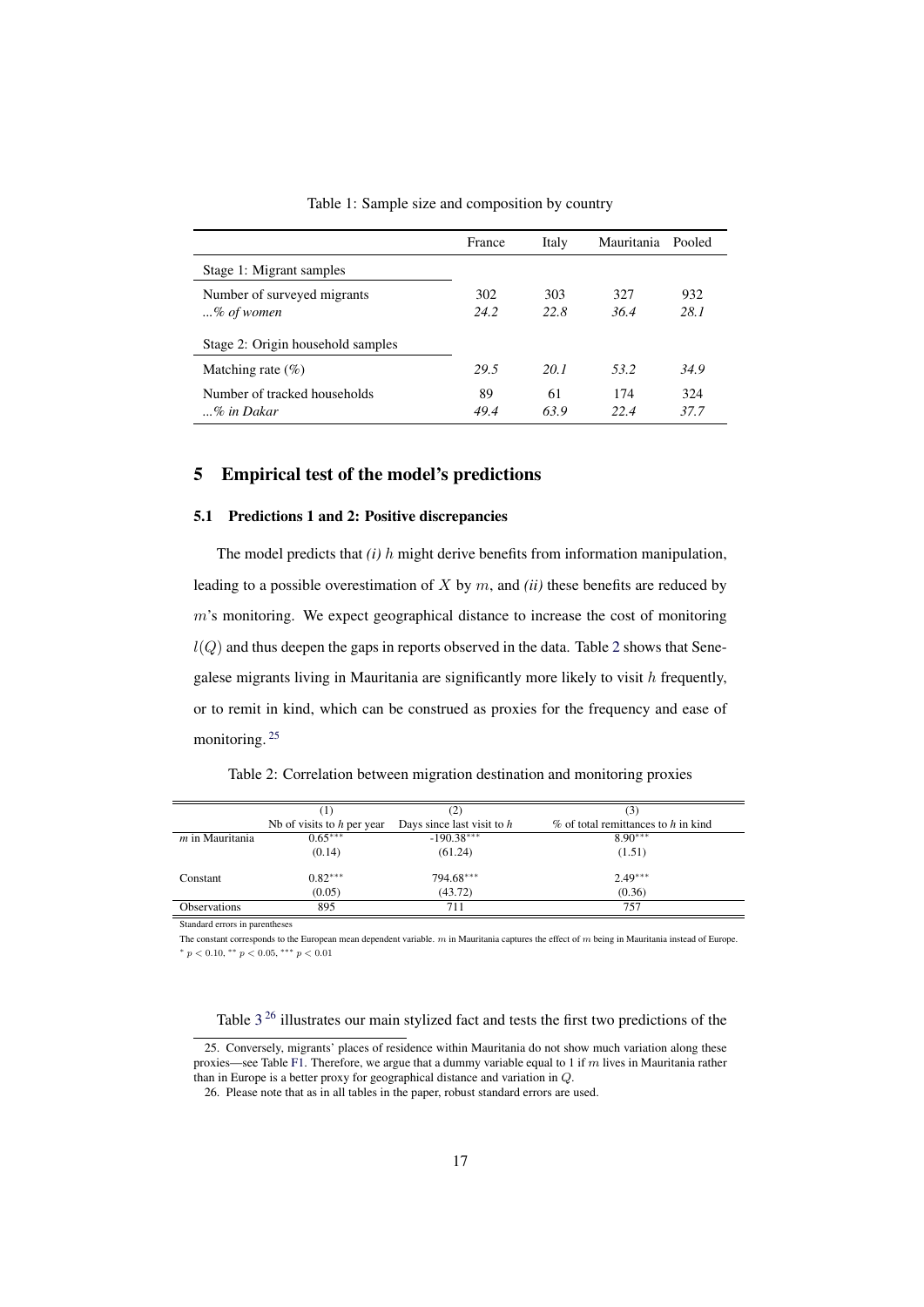model, i.e., that  $\Delta \equiv X_{hm} - X_{hh} \geq 0$  and  $\Delta$  decreases with observability.<sup>[27](#page-18-0)</sup> Following evidence from Table [2,](#page-17-3) "m lives in Mauritania" is used as a proxy for higher observability. Col. 1 simply regresses the asset discrepancies on a constant and Col. 2 introduces the high–observability proxy. In most cases, the constant is positive and significant, while the slope coefficient is negative and significant.  $^{28}$  $^{28}$  $^{28}$  These results support the predictions of the model.

It must be noted that the results from Col. 2 do not lend themselves to a causal interpretation. Migrants indeed select into different host countries based on unobservable characteristics. We choose to keep the specifications used to investigate  $\Delta$  as pared down as possible since inadequate control variables can exacerbate rather than cure omitted variable bias if they are correlated with the error term. Controls might also reduce the endogeneity in the variable of interest but at the cost of netting out some of its interesting effects in terms of information asymmetry. Endogeneity shall be further discussed in Section [5.3.](#page-20-0)

#### 5.2 Prediction 3: Covariance of transfers and monitoring

The third prediction of the model is that  $Q$  and  $t$  should co–vary positively. Testing this prediction is complicated by the obvious endogeneity of monitoring proxies and the fact that the remittances observed in the data cannot be unequivocally matched to expenses or consumption targets defined by the migrant.

The proxies used to approach  $Q$  are: the number of visits that  $m$  makes to  $h$  per year, the number of days since her last visit, the number of contacts per year with the first other emigrant from the same household of origin cited by  $m$  (a valuable source of information for  $m$ ), the share of remittances that are received by  $h$  in kind (which help  $m$  impose a consumption pattern on  $h$  but suffer from transaction or transportation costs that increase with geographical distance) and the number of associations  $m$  belongs to

<span id="page-18-0"></span><sup>27.</sup> Table [F2](#page-49-1) does a similar exercise for characteristics of  $h$ 's housing. Our results indeed rely on survey reports and are therefore subject to measurement error, which is discussed in detail in Section [5.3.](#page-20-0) Because of the more complex structure of measurement error in housing quality variables, Section [5](#page-17-1) shall focus on asset ownership—see Appendix [E](#page-44-0) for an explanation. Corresponding evidence for housing quality is however provided in Appendix [F.](#page-48-0)

<span id="page-18-1"></span><sup>28.</sup> TV set clearly comes across as an exception. Interestingly, this is the asset that the highest proportion of matched households own. Only 16% do not have any TV set, as against 30% for radios and 43% for fans, the second most commonly owned assets in the data. The discrepancy most likely driven by "cluelessness" is also that for TV sets—see Table [6.](#page-24-0)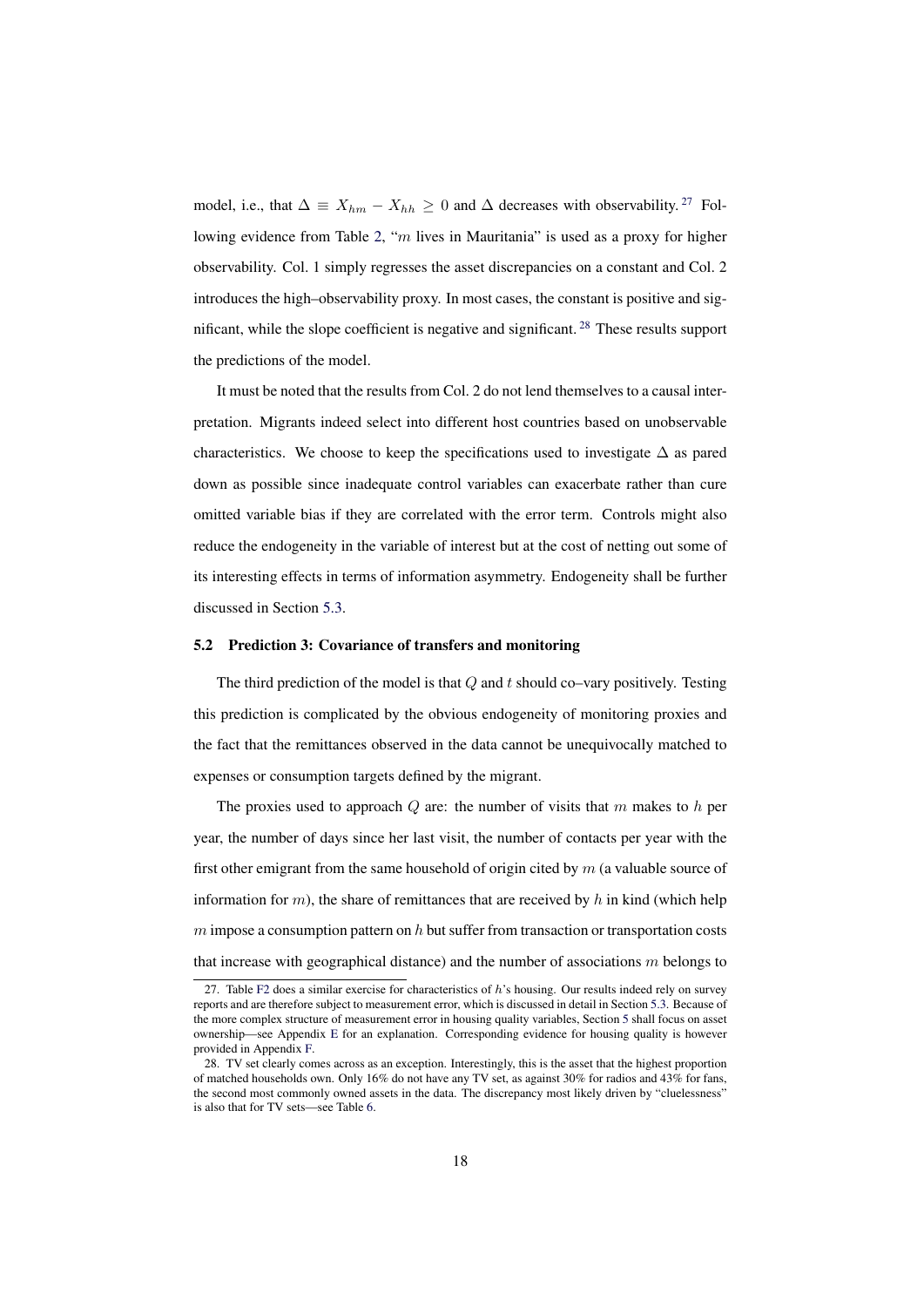<span id="page-19-0"></span>

|                 | <sup>fridge</sup>                                            | freezer           |           | tyset     |                      | dvd                 |                     | radio                |                                 | चु                  |                      | fan               |                     | bike                |                      | car                 |                       | moto                |                                           |
|-----------------|--------------------------------------------------------------|-------------------|-----------|-----------|----------------------|---------------------|---------------------|----------------------|---------------------------------|---------------------|----------------------|-------------------|---------------------|---------------------|----------------------|---------------------|-----------------------|---------------------|-------------------------------------------|
|                 |                                                              |                   |           |           | $\widehat{c}$        |                     |                     |                      | $\widehat{c}$                   |                     | $\widehat{c}$        |                   | $\odot$             |                     | $\widehat{c}$        |                     | $\widehat{\infty}$    |                     | $\widehat{c}$                             |
| onstant         | $0.18***$ $0.24***$ $0.21***$ $0.30***$<br>$(0.04)$ $(0.07)$ | $(0.03)$ $(0.06)$ |           | $-0.22**$ | $-0.43***$<br>(0.12) | $0.37***$<br>(0.06) | $0.35***$<br>(0.10) | $0.23**$<br>$(0.12)$ | $0.34$ <sup>*</sup><br>$(0.20)$ | $0.27***$<br>(0.07) | $0.50***$<br>(0.10)  | (0.14)<br>$-0.08$ | (0.25)<br>$-0.07$   | $0.41***$<br>(0.07) | $0.72***$<br>(0.14)  | $0.14***$<br>(0.04) | $0.27***$<br>(0.07)   | $0.22***$<br>(0.05) |                                           |
| a in Mauritania | (0.08)                                                       |                   | $-0.17**$ |           | $0.41**$<br>$(0.17)$ |                     | 0.11                |                      | $-0.22$<br>$(0.24)$             |                     | $-0.42***$<br>(0.13) |                   | $-0.03$<br>$(0.28)$ |                     | $-0.59***$<br>(0.15) |                     | $0.24***$<br>$(0.07)$ |                     | $0.34***$<br>$0.09$<br>$0.02**$<br>$0.10$ |
| bservations     | $318$ $318$ $317$ $317$                                      |                   |           | 316       | 316                  | 315                 | 315                 | 317                  | 317                             | 314                 | 314                  | 317               | 317                 | 316                 | 316                  | 316                 | 316                   | 317                 | 317                                       |

Table 3: Discrepancies between m's and h's reports of the latter's asset ownership ( $X_{hm} - X_{hh}$ ) Table 3: Discrepancies between m's and h's reports of the latter's asset ownership ( $X_{hm} - X_{hh}$ )

Standard errors in parentheses

19

The constant in Col. 1 (2) corresponds to the (European) mean ∆. m in Mauritania captures the effect on ∆ of m being in Mauritania instead of Europe.<br>\* a ∠ o 10 \*\* a ∠ 0 05 \*\*\* a ∠ 0 01 Standard erros in parentheses<br>
\* The constant in Col. 1 (2) corresponds to the (European) mean  $\Delta$ ,  $m$  in Mauritania captures the effect on  $\Delta$  of  $m$  being in Mauritania instead of Europe.<br>
\*  $p < 0.10$ , \*\*  $p < 0.05$ ,

p < 0.10, ∗∗ p < 0.05, ∗∗∗ p < 0.01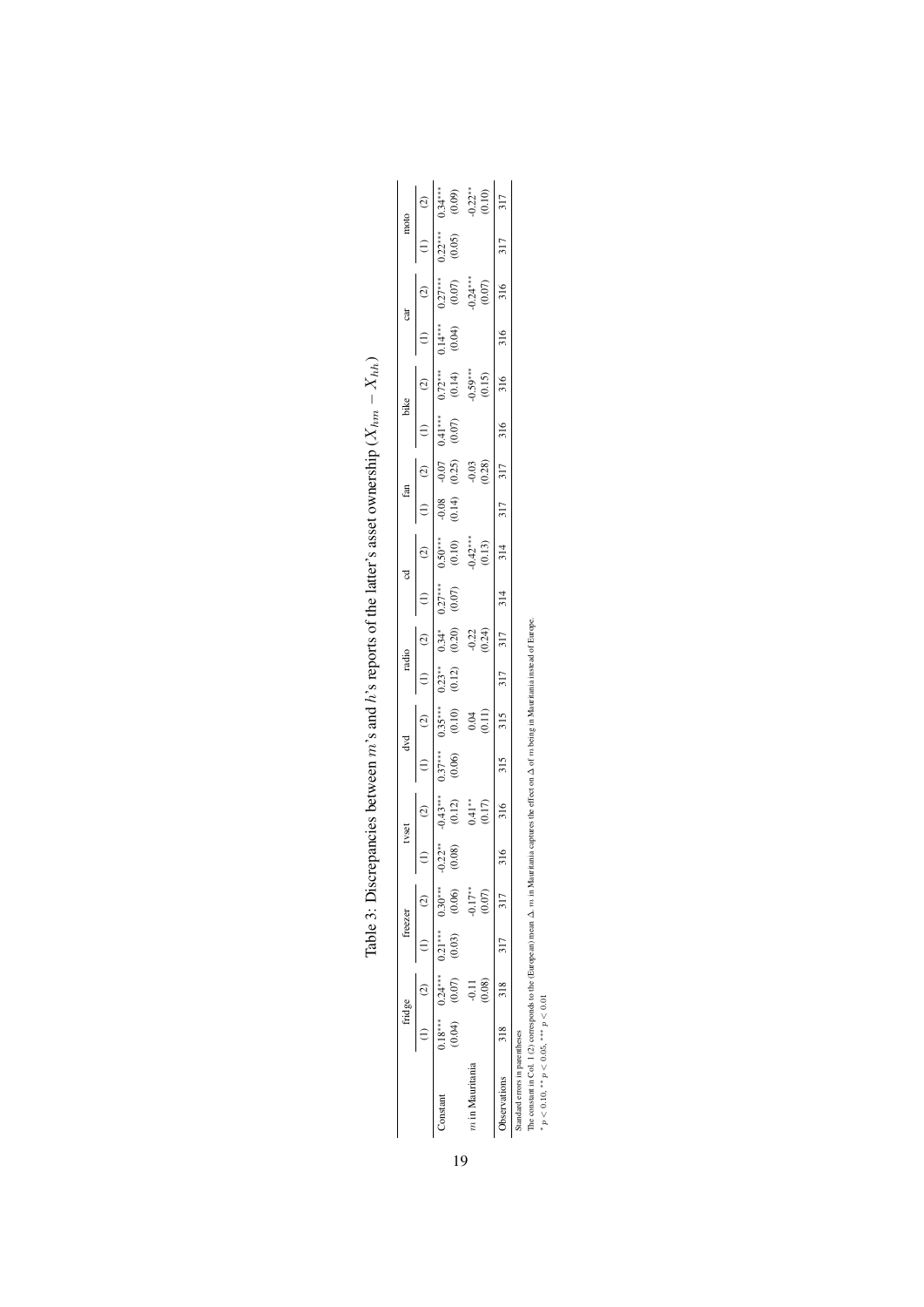(also sources of information about  $h$ ). <sup>[29](#page-20-1)</sup>

All those proxies might be determined by  $m$ 's affection for members of  $h$ , which could also drive altruistic transfers. We thus introduce dummies for whether  $m$  has a spouse or child living in  $h$ . Another obvious omitted variable is m's income, since  $Q$  is costly. If transfers serve an insurance purpose, we might also expect  $m$  to both send more and be more keen on getting news from a vulnerable  $h$ , driving coefficients upwards. We proxy this by an index of  $h$ 's wealth using principal component analysis. Besides those obvious sources of endogeneity, variables pertaining to  $m$ 's last visit to h are likely influenced by whether m ever went back to Senegal to visit h, a dummy that captures emotional ties as well as early–migration situations where  $m$  cannot remit much and might be waiting for a residence permit before she can travel back home. All those potential omitted variables are controlled for in Tables [4](#page-21-0) and [5.](#page-22-0)

The data show that Senegalese migrants' remittances are mostly meant to finance daily consumption—see [Chort and Senne](#page-37-9)  $(2013)$ . Subsequently, regressing total t on proxies for Q offers a conservative test of Predication 3 as it should dilute the expected positive covariance rather than reinforce it.

Tables [4](#page-21-0) and [5](#page-22-0) first lend support to the model insofar as proxies that increase (decrease) with observability of h's actions, e.g., the number of visits to h (days since  $m$ 's last visit), are positively (negatively) and mostly significantly associated with  $t$ . This is robust to various sets of controls, indicated by row titles. Second, the coefficients are larger and more often significant for the European (Table [5\)](#page-22-0) than the Mauritanian sample (Table [4\)](#page-21-0), which is also a prediction of the model.  $30$ 

#### <span id="page-20-0"></span>5.3 Robustness checks

#### 5.3.1 Linking theory to empirics

Now that we have reproduced the stylized fact and tested the model's predictions, the link between the matched variables presented in Section [4](#page-16-0) and the theoretical constructs they are supposed to embody deserves some discussion.

<span id="page-20-1"></span><sup>29.</sup> An additional variable, the number of phone contacts between  $m$  and  $h$  per year, is available for the European sample only—see Table [F3.](#page-50-0)

<span id="page-20-2"></span><sup>30.</sup> Tables [4](#page-21-0) and [5](#page-22-0) are based on migrant survey data. The results are robust to focusing on the matched sample instead, albeit at the cost of reduced precision due to the smaller number of observations.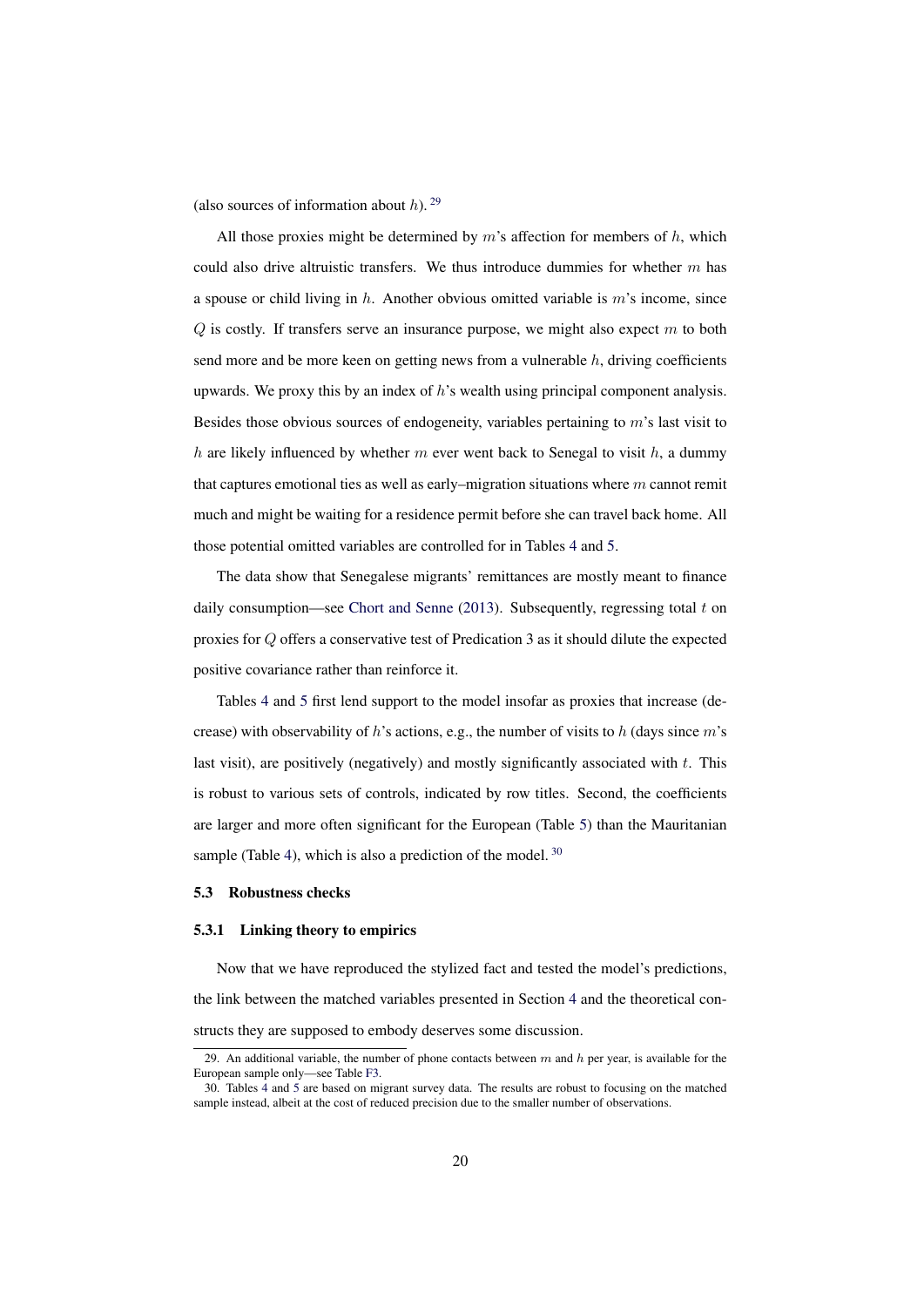<span id="page-21-0"></span>

|                                |         | $\odot$  | ි                                                                                                                                                            | $\widehat{f}$ | ତି                                                                                                                                                                                                                             |  |
|--------------------------------|---------|----------|--------------------------------------------------------------------------------------------------------------------------------------------------------------|---------------|--------------------------------------------------------------------------------------------------------------------------------------------------------------------------------------------------------------------------------|--|
|                                |         |          | No of visits to h per year Days since last visit to h Nb contacts per year with main other emigrant from $h \propto \omega_0$ fotal remittances to h in kind |               | Nb of associations m belongs to                                                                                                                                                                                                |  |
| No controls                    | 7.41    | $-0.05$  | 3.22                                                                                                                                                         | $6.48***$     | $-26.10$                                                                                                                                                                                                                       |  |
|                                | (11.67) | (0.03)   | (3.36)                                                                                                                                                       | (2.18)        | (40.07)                                                                                                                                                                                                                        |  |
| $m$ 's total income $(\in)$    | 8.29    | $-0.05*$ | 1.92                                                                                                                                                         | $5.10***$     | $-51.49$                                                                                                                                                                                                                       |  |
|                                | (11.02) | (0.03)   | (2.54)                                                                                                                                                       | (2.09)        | (38.87)                                                                                                                                                                                                                        |  |
| Spouse lives with h            | $-1.52$ | $-0.03$  | 3.13                                                                                                                                                         | $5.49***$     | $-37.71$                                                                                                                                                                                                                       |  |
|                                | (11.51) | (0.03)   | (3.80)                                                                                                                                                       | (2.10)        | (36.94)                                                                                                                                                                                                                        |  |
| $m$ has child in $h$           | 4.59    | $-0.04$  | 3.68                                                                                                                                                         | $5.43**$      | $-32.00$                                                                                                                                                                                                                       |  |
|                                | (11.89) | (0.03)   | (3.88)                                                                                                                                                       | (2.24)        | (39.89)                                                                                                                                                                                                                        |  |
| h's wealth index               | 6.95    | $-0.06*$ | 3.38                                                                                                                                                         | $5.38***$     | $-26.68$                                                                                                                                                                                                                       |  |
|                                | (11.20) | (0.03)   | (3.72)                                                                                                                                                       | (2.20)        | (39.72)                                                                                                                                                                                                                        |  |
| All controls                   | 0.18    | $-0.04$  | 1.32                                                                                                                                                         | $3.92*$       | $-53.79$                                                                                                                                                                                                                       |  |
|                                | 10.59   | (0.03)   | (3.24)                                                                                                                                                       | (2.08)        | (36.23)                                                                                                                                                                                                                        |  |
| Standard errors in parentheses |         |          |                                                                                                                                                              |               |                                                                                                                                                                                                                                |  |
|                                |         |          |                                                                                                                                                              |               | The dependent variable is total remittances sent by m in the past 12 months (in kind included). Col. 1 and 2 additionally control for whether m ever went back to visit h. Col. 4 includes a quadratic term. The regressions a |  |

| Table 4: Covariance between remittances and monitoring—Mauritanian sample |  |
|---------------------------------------------------------------------------|--|
|                                                                           |  |
|                                                                           |  |

 $\begin{tabular}{|c|c|} \hline \quad \quad & \quad \quad & \quad \quad \\ \hline \quad \quad & \quad \quad & \quad \quad \\ \hline \quad \quad & \quad \quad & \quad \quad \\ \hline \quad \quad & \quad \quad & \quad \quad \\ \hline \end{tabular}$ The depende is total remittances sent by  $m$  in the past 12 months (in kind included). Col.1 and 2 additionally commol for whether  $m$  even when the regressions are extimated on the whole sample thataks to interactions wit • πι<br/> ω σειρεπικεπι ναπαιοιε κισιαι remittances : <br>
\*  $p < 0.10,$  \*\*  $p < 0.05,$  \*\*\*  $p < 0.01$ p < 0.10, ∗∗ p < 0.05, ∗∗∗ p < 0.01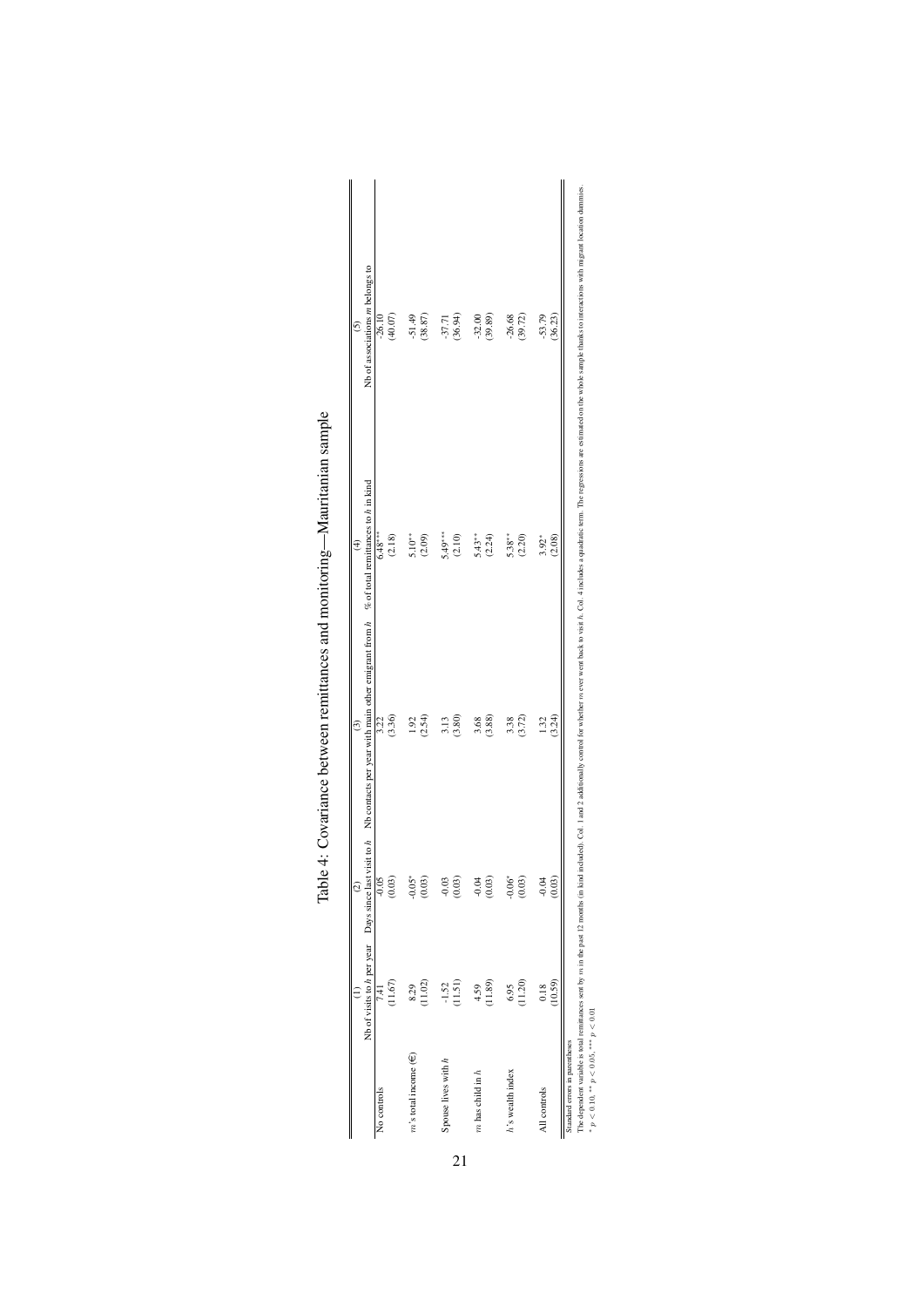<span id="page-22-0"></span>

|                                          |          | $\odot$        | $\widehat{c}$                                                                                                                                         | $\widehat{\mathrm{d}}$ | $\widehat{\mathcal{O}}$                                                                                                                                                                                                        |
|------------------------------------------|----------|----------------|-------------------------------------------------------------------------------------------------------------------------------------------------------|------------------------|--------------------------------------------------------------------------------------------------------------------------------------------------------------------------------------------------------------------------------|
|                                          |          |                | No of visits to h per year Days since last visit to h Nb contacts per year with main other emigrant from $h \propto 6$ fotal remittances to h in kind |                        | Nb of associations m belongs to                                                                                                                                                                                                |
| No controls                              | 112.15   | $-0.25**$      | $12.57***$                                                                                                                                            | 77.60***               | 189.48*                                                                                                                                                                                                                        |
|                                          | (99.43)  | (0.11)         | (5.67)                                                                                                                                                | (25.96)                | (106.86)                                                                                                                                                                                                                       |
| $m$ 's total income $(\in)$              | 83.25    | $0.24***$      |                                                                                                                                                       | $61.68***$             | 123.79                                                                                                                                                                                                                         |
|                                          | (100.06) | (0.11)         | 9.73*<br>(5.29)                                                                                                                                       | (25.99)                | (109.95)                                                                                                                                                                                                                       |
| Spouse lives with h                      | 108.93   | $-0.14$        | $10.56*$                                                                                                                                              | 80.16***               | 160.12                                                                                                                                                                                                                         |
|                                          | (98.63)  | (0.11)         | (5.47)                                                                                                                                                | (25.25)                | (105.81)                                                                                                                                                                                                                       |
| $m$ has child in $h$                     | 92.01    | $-0.15$        | $1.75***$                                                                                                                                             | 64.05**                | 137.53                                                                                                                                                                                                                         |
|                                          | (102.45) | (0.10)         | (5.44)                                                                                                                                                | (26.37)                | (107.36)                                                                                                                                                                                                                       |
| h's wealth index                         | 109.95   | $-0.22**$      | $12.71***$                                                                                                                                            | 69.46***               | 187.90*                                                                                                                                                                                                                        |
|                                          | (99.57)  | (0.11)         | (5.73)                                                                                                                                                | (26.16)                | (108.62)                                                                                                                                                                                                                       |
| All controls                             | 54.41    | $-0.09$        | 7.96                                                                                                                                                  | 48.69*                 | 66.00                                                                                                                                                                                                                          |
|                                          | (102.94) | $\frac{11}{2}$ | (4.92)                                                                                                                                                | (26.46)                | 110.67                                                                                                                                                                                                                         |
| Standard errors in parentheses           |          |                |                                                                                                                                                       |                        | The dependent variable is total remittances seart by mith the post 12 months (in kind lucked). Col. 1 and 2 additionally control for whether m even went back to sid. A. Gol. 4 includes a quadratic term. The regressions are |
| $p < 0.10$ , $m p < 0.05$ , $m p < 0.01$ |          |                |                                                                                                                                                       |                        |                                                                                                                                                                                                                                |
|                                          |          |                |                                                                                                                                                       |                        |                                                                                                                                                                                                                                |

| Table 5: Covariance between remittances and monitoring—European sample |
|------------------------------------------------------------------------|
|                                                                        |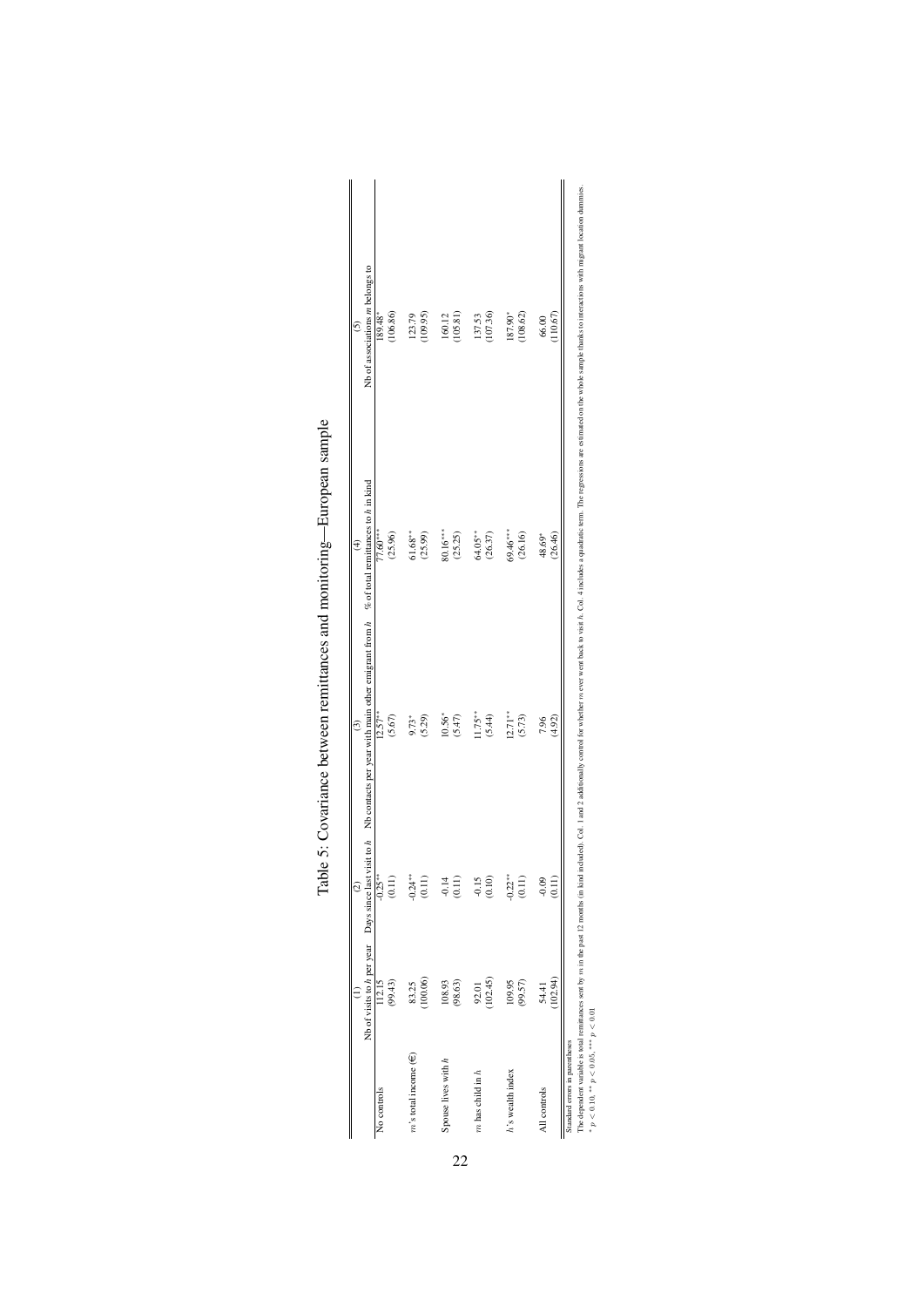The first two predictions of the model suggest we look into  $\Delta \equiv X_{hm} - X_{hh}$ . However, the  $X_{hm}$  observed in the data is likely to capture measurement error. Conversely, the  $X_s$  are familiar objects that  $h$  lives with daily, and the household survey was carried out at  $h$ 's home, where the enumerators could see the  $X$ s or at least infer likely amounts of assets owned and thus double–check with the respondent if the quantity stated sounded outlandish. Nevertheless, the following conclusions remain valid if we allow for measurement error in  $X_{hh}$ , provided it is less severe than in  $X_{hm}$ .

A small measurement error of model is presented in Appendix [E.](#page-44-0) We simply summarize its key results here.

A first concern about the interpretation of the empirical  $\tilde{\Delta}$  as a reflection of undetected misrepresentations by  $h(\Delta)$  is that migrants may be "clueless" about  $X_{hh}$  and provide a random response. Now, if the random response is on average larger (smaller) than  $X_{hh}$ , cluelessness can lead to artificially positive (negative)  $\tilde{\Delta}$ s. [31](#page-23-0)

In order to gauge the meaningfulness of our test of Prediction 1, we compute for each asset the propensity c of migrants to provide a clueless answer that we *would have* to assume to account for the discrepancies highlighted in Table [3.](#page-19-0) Put differently, we are looking for the hypothetical c that would balance perfectly informed  $(X_{hm} = X_{hh})$ and clueless answers. The procedure is explained in Appendix [E.1.](#page-45-0) Estimates of  $c$ are displayed in Table [6:](#page-24-0) The higher the estimated  $c$ , the more unlikely it is that the observed  $\tilde{\Delta}$  can be attributed to cluelessness.

Table [6](#page-24-0) shows that for all assets (except TV sets) one would have to assume a share of clueless migrants in excess of 50% to account for observed discrepancies in the European sample, which is unrealistic given the regular contacts between  $m$  and  $h$ as illustrated in Table [2.](#page-17-3) Migrants' cluelessness is thus an unlikely confound of Prediction 1. We abstract from cluelessness in the rest of the discussion of measurement error.

Appendix [E](#page-44-0) then focuses on two other sources of non–classical measurement error: mean reversion [\(Bound and Krueger,](#page-36-9) [1991\)](#page-36-9) and systematic factors leading to an

<span id="page-23-0"></span><sup>31.</sup> I am indebted to Marcel Fafchamps for suggesting this source of non–classical measurement error.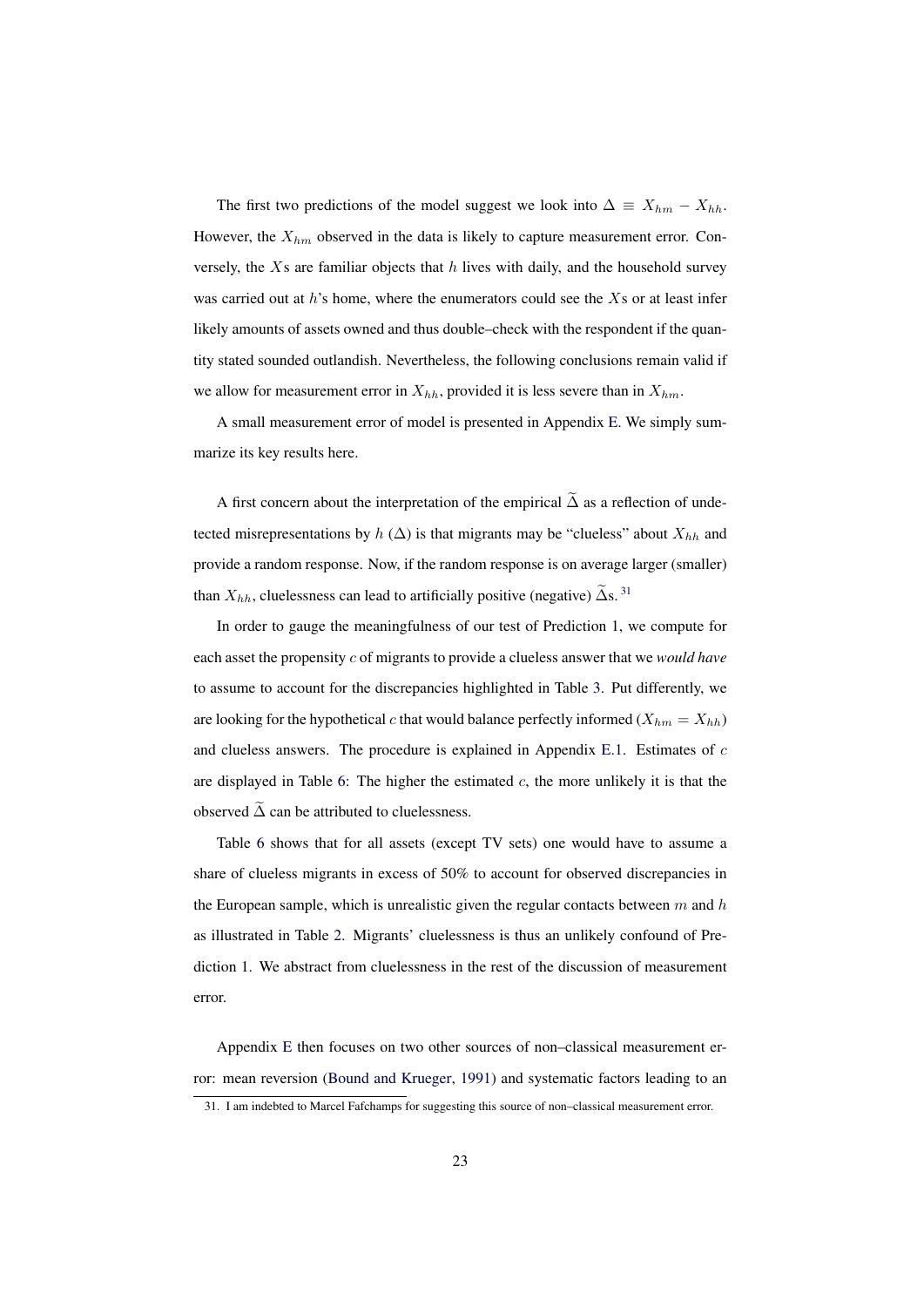<span id="page-24-0"></span>

|                                     | freezer                       |                             |                                           |                                            |                                                                                   |                                          |                                         |                            |                                    |
|-------------------------------------|-------------------------------|-----------------------------|-------------------------------------------|--------------------------------------------|-----------------------------------------------------------------------------------|------------------------------------------|-----------------------------------------|----------------------------|------------------------------------|
| $n$ in Mauritania                   | .42                           | $\frac{\text{tvest}}{0.36}$ |                                           |                                            |                                                                                   |                                          |                                         | $rac{\text{car}}{0.13}$    | $\frac{1000}{0.34}$<br>[0.22,0.45] |
|                                     | $[0.43, 0.70]$ $[0.30, 0.55]$ | 0.25, 0.48                  | $\frac{d \text{vd}}{0.78}$<br>[0.63,0.93] | $\frac{\text{radio}}{0.73}$<br>[0.59,0.88] | $rac{c d}{0.63}$<br>[0.49,0.77]                                                   | $\frac{\text{fan}}{0.69}$<br>[0.54,0.83] | bike<br>$\frac{0.33}{0.33}$ [0.21,0.44] | [0.06, 0.21]               |                                    |
| $m$ in Europe                       |                               | 0.28                        | 0.80                                      | 0.66                                       |                                                                                   | 0.60                                     |                                         | 0.73                       | 0.58                               |
|                                     | $[0.51, 0.81]$ $[0.60, 0.91]$ | $\frac{[0.17, 0.39]}{316}$  | $\frac{[0.64, 0.96]}{315}$                | $\frac{[0.51, 0.81]}{317}$                 | $\begin{array}{c cc} 0.91 & \\ \hline [0.75, 1.07] & \\ \hline 314 & \end{array}$ | $\frac{[0.45, 0.74]}{317}$               | $\frac{0.79}{[0.64, 0.95]}$             | $\frac{[0.58, 0.89]}{316}$ | $\frac{[0.44, 0.73]}{317}$         |
| <b>Jbservations</b>                 |                               |                             |                                           |                                            |                                                                                   |                                          |                                         |                            |                                    |
| 5% confidence intervals in brackets |                               |                             |                                           |                                            |                                                                                   |                                          |                                         |                            |                                    |

| contract the model of                                                                     |
|-------------------------------------------------------------------------------------------|
|                                                                                           |
|                                                                                           |
|                                                                                           |
|                                                                                           |
|                                                                                           |
|                                                                                           |
|                                                                                           |
|                                                                                           |
| Table 6: "Cluelessness" (c) necessary to account for observed discrepancies, by asset $x$ |
|                                                                                           |
|                                                                                           |
|                                                                                           |

95% conneence intervais in brackets<br>The table displays the level of c (Eq. 17) needed to explain the  $\Delta$  observed in Europe and in Mauritania. The table displays the level of c (Eq. [17\)](#page-44-1) needed to explain the ∆ observed in Europe and in Mauritania.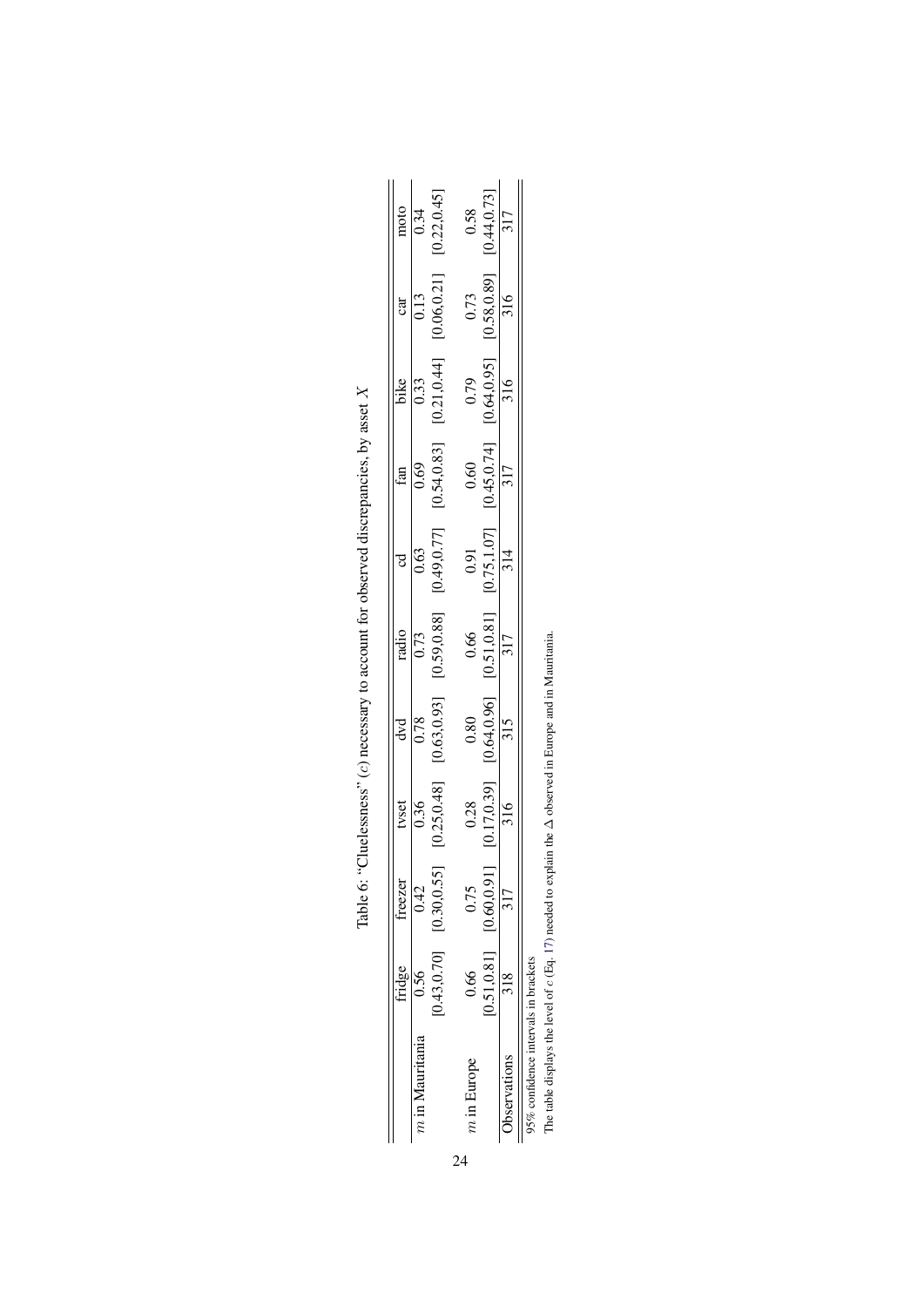overreporting of  $X_{hm}$ .

Mean–reverting measurement error does not jeopardize our test of Prediction 1  $(\Delta > 0)$  based on the reports obtained from the surveys as it can only bias the estimate of ∆ downwards. Artificial support for Prediction 1 can thus only originate from confounding factors leading to a systematic inflation of  $X_{hm}$ , studied in Section [5.3.2.](#page-25-0)

Prediction 2 invites us to further develop the measurement–error model. It suggests proxying h's room for information manipulation by determinants of  $l(Q)$ , such as geographical distance. The issue is that measurement error may not only affect the point estimate but also lead us to reject too often the null hypothesis that the proxy for  $l(Q)$  has no effect. Based on the proxy used in Section [5.1,](#page-17-0) Appendix [E.2](#page-45-1) shows that if anything mean–reverting measurement error biases the estimate toward 0; it thus offers a conservative test of Prediction 2. On the other hand, the confounding factors mentioned above have the opposite effect and require a more in–depth treatment—see below.

#### <span id="page-25-0"></span>5.3.2 Competing interpretations of the discrepancies

Although the model's predictions are borne out by the data and not easily accounted for outside the framework of information asymmetry, competing explanations for  $\Delta >$ 0—relying on  $\delta_O > 0$  rather than  $\delta_A > 0$ , in the notation of Appendix [E—](#page-44-0)must be investigated.

Tables [7](#page-28-0) and [8](#page-29-0) scrutinize the impact of confounding factors on the asset discrepancies. [32](#page-25-1) Potential culprits are the following.

First, the migrant and household surveys were implemented on average 4, 5 and 8 months apart for the French, Mauritanian and Italian samples, respectively. Although a negative economic shock large enough that migrants' households divested and a drop in  $X$  is observed seems unlikely, the role of the time gap must be taken to the test as migrants' households of origin might follow a different growth path from the rest of the country. We use the exogenous time gap between the two surveys, standardized on the basis of  $m$ 's and  $h$ 's places of residence.

<span id="page-25-1"></span><sup>32.</sup> See Table [F4](#page-50-1) for housing characteristics.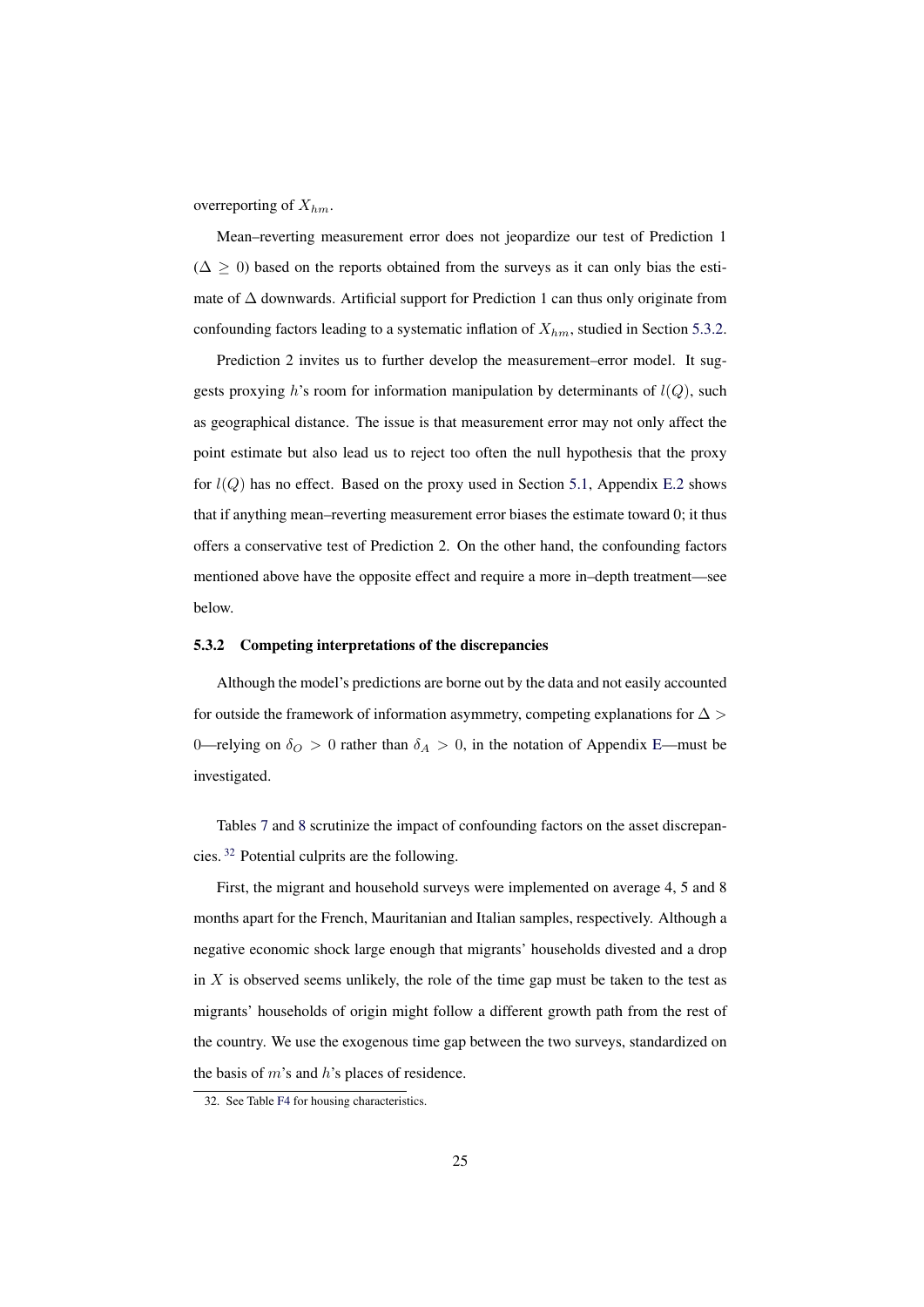Second, social desirability is a serious concern if either of  $m$  or  $h$  is more sensitive to it or if they react to different norms.  $33$  Insofar as social-desirability bias in survey response is a product of the interaction with an enumerator, we can control for this issue thanks to a dummy for whether  $m$ 's enumerator was Senegalese or of Senegalese origin and another for whether  $m$  and her enumerator were of the same sex. Since enumerators were randomly assigned to interviewees, these variables are well identified.

Third, because of the structure of the household questionnaire, the respondent for  $h$  may have been asked to review the possessions of each "cell" of  $h$ , and some might have been more easily overlooked than in the migrant survey. If such were the case, we would however expect the number of members in  $h$  to be trimmed in a similar way in  $h$ 's report. Hence, we use the discrepancy in the size of  $h$  as a control.

Fourth, h might have assumed a more restrictive definition of "h's ownership of  $X$ " than m, especially as X may belong to m although it is used by h. Transfer discrepancies raise a similar issue and can act as a robustness check: Whereas the migrant questionnaire seems to include investment funds from m to h in t, h was apparently asked about remittances the final consumers of which are the members of h. Tables [9](#page-30-0) and [10](#page-31-0) use  $\Delta t$ , a proxy (albeit endogenous) for inconsistencies in the delimitation of ownership. [34](#page-26-1)

Tables [7](#page-28-0) and [8](#page-29-0) show that the proxies for confounding factors usually have the expected signs when significant. " $\Delta h$  size" and "Enumerator Senegalese" seem the most serious confounds. As expected, a large gap in reported  $h$  sizes corresponds to a large  $\Delta X$  and migrants faced with a Senegalese enumerator may have been tempted to overstate the benefits brought to  $h$  by their transfers, reacting to strong remitting norms  $35$ and competition for prestige in the Senegalese diaspora. Compared to Table [3](#page-19-0) we see that the confounds are seldom strong enough to knock the constant and Mauritania dummy out of significance. Finally, Tables [9](#page-30-0) and [10](#page-31-0) do not display significant results,

<span id="page-26-0"></span><sup>33.</sup> Indeed, some interviewees of the semi-qualitative survey deemed plausible that  $m$  exaggerated her role in improving  $h$ 's living standard, and subsequently  $X$ .

<span id="page-26-1"></span><sup>34.</sup> See Table [F5](#page-51-0) for housing characteristics. Unfortunately, the transfers received and reported by  $h$  can be unambiguously attributed to  $m$  only in the French sample.

<span id="page-26-2"></span><sup>35.</sup> In the semi–qualitative survey, 12 out of 20 feel it is a "moral obligation" to remit to the household of origin.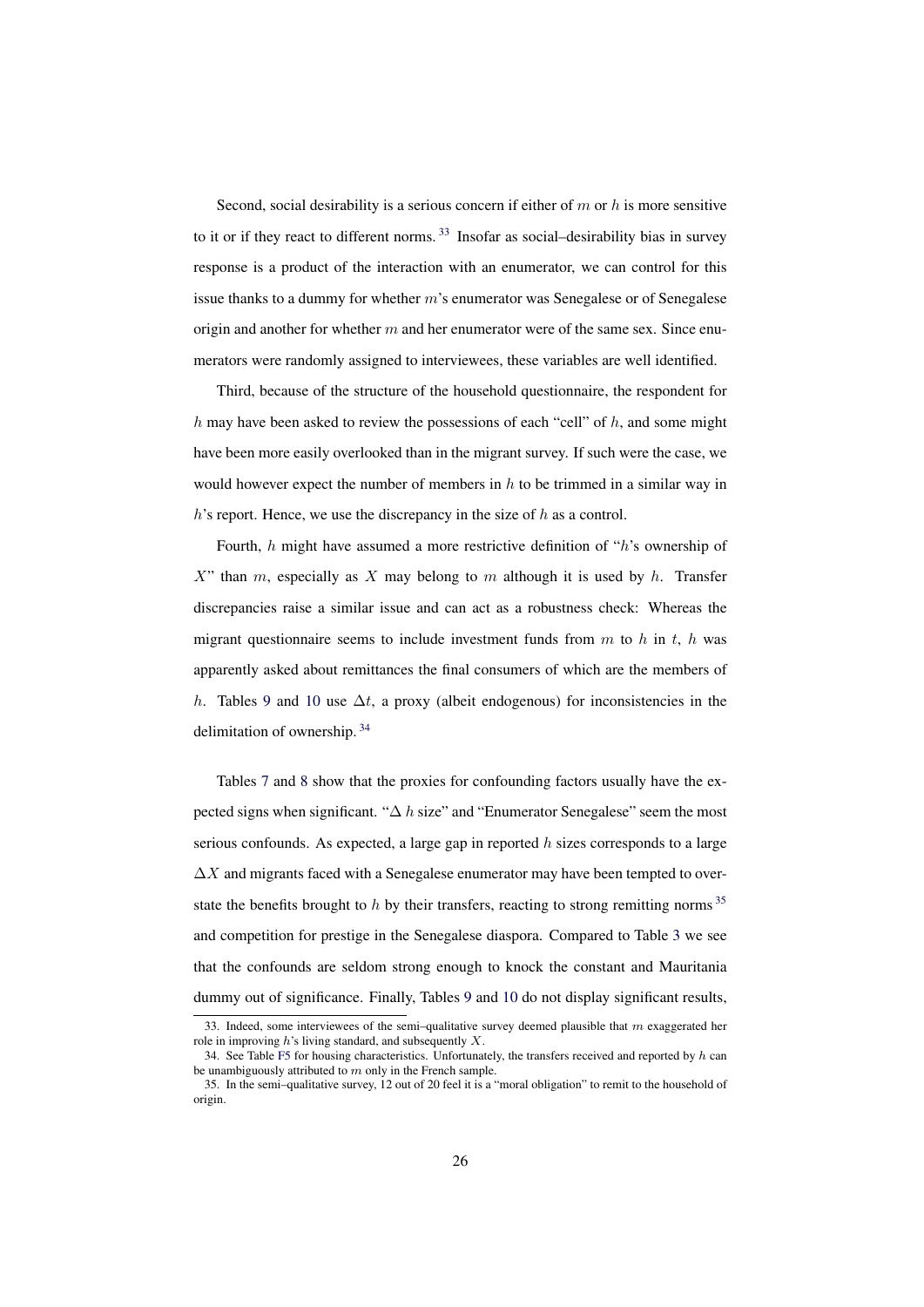which could be blamed on very small sample sizes.<sup>[36](#page-27-0)</sup>

#### 5.3.3 Dealing with endogeneity in the high–observability proxy

Although the previous tables lend little credence to alternative explanations for  $\Delta > 0$ , the second prediction of the model still needs to be buttressed as the significant and robust effect of the Mauritania dummy could be due to a host of unobservables.

Table [11](#page-32-0) summarizes potential channels through which the Mauritania dummy may affect the discrepancies and the direction of the effect. Since we are interested in the sign and significance of the high–observability proxy rather than its point estimate, an omitted variable threatens the results if the bias it induces is of the same sign as that predicted by the model, i.e., if it is negative. This means that factors such as prospective migrants' dreading information manipulation by  $h$  and thus selecting into migration to Mauritania are not serious concerns since they bias the coefficient of interest toward 0. Conversely, if migrants who are less educated than  $h$  are both more likely to go to Mauritania than Europe and not to detect misrepresentations, then a negative bias obtains. Similarly, we would expect mutual affection between  $m$  and  $h$  to both lead them to favor nearby Mauritania as  $m$ 's destination country and reduce the likelihood of nonzero ∆. Finally, it is also plausible that poorer households are less likely to be able to send migrants to distant Europe and perhaps more inclined to diverge from  $m$ in terms of preferences, inducing a negative bias.

It is important to note that a well–identified Mauritania dummy would still lump together two different determinants of  $\Delta > 0$ : Living just across the Senegal river means that monitoring is cheaper but also that remitting capacity and transfer embezzlement are more constrained. Both channels operate through h's strategic behavior: *ex post* through the monitoring of h's actions and *ex ante* since m knows that higher transfers mean stronger incentives to deviate from the contract, as shown in Section [3.](#page-9-0) Subsequently, this does not jeopardize the information–asymmetry hypothesis per se but it does mean that the only way to isolate the *monitoring* channel is to control for remitting capacity directly.

<span id="page-27-0"></span><sup>36.</sup> Other potential confounds, such as delays in information transmission and  $m$ 's underestimating living costs in Senegal, were studied but found not to play a role—see [Seror](#page-38-9) [\(2012\)](#page-38-9).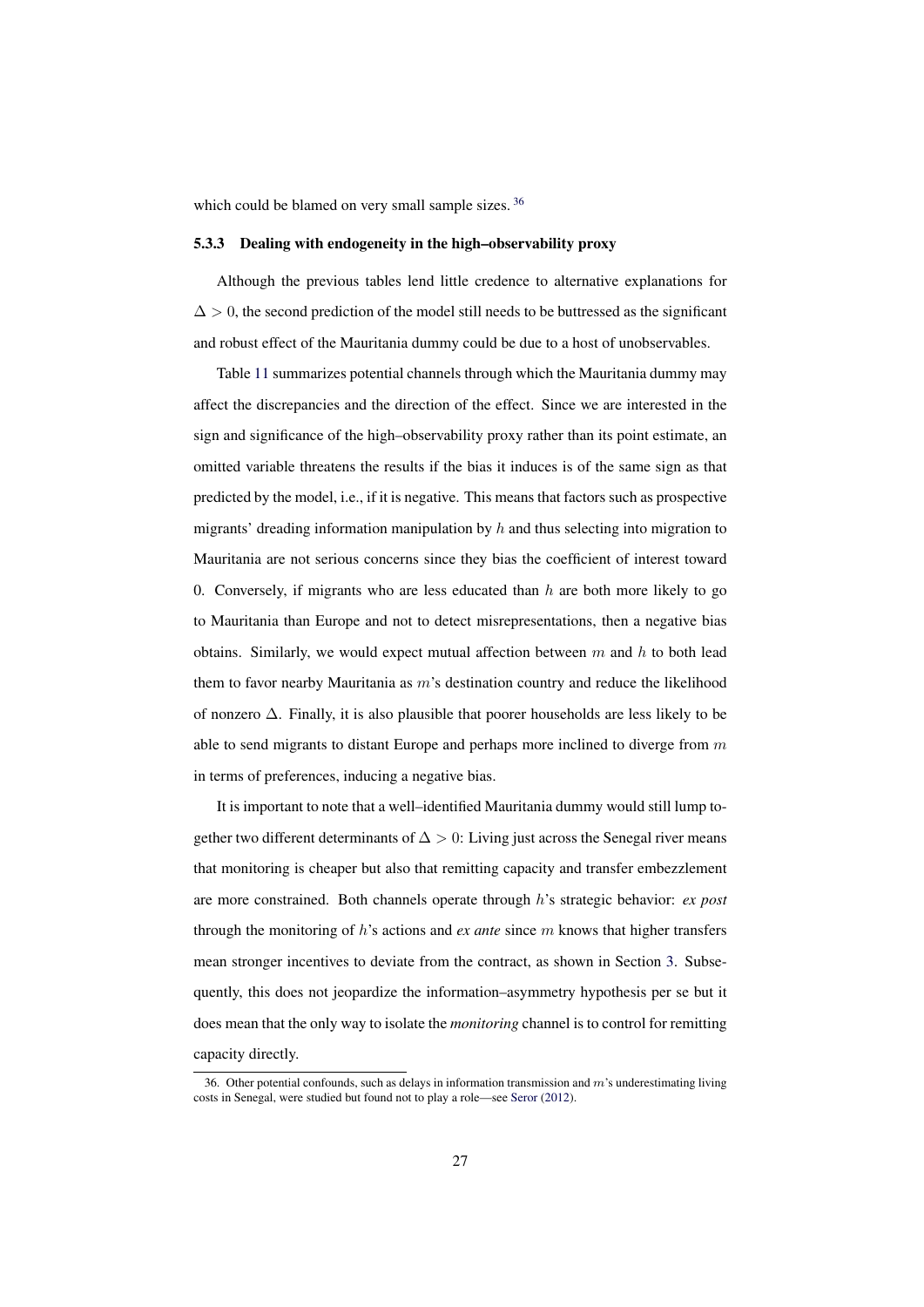<span id="page-28-0"></span>

|                                       |                     |                     | fridge                  |                         |                     | freezer                                                                                                 |                                  |                                                                                                                                                                                                                                                                                                                           |                      |                                                                                                                 | tvset                           |                                                                                                                             |                     | d vd                                                                                                                                                                                                                                                                                                                         |                                         |                                                                                                                                                                                                                                                                                                               |                    | radio                                                                                                         |                            |                                                                                                                                                                                                                                                                                                               |
|---------------------------------------|---------------------|---------------------|-------------------------|-------------------------|---------------------|---------------------------------------------------------------------------------------------------------|----------------------------------|---------------------------------------------------------------------------------------------------------------------------------------------------------------------------------------------------------------------------------------------------------------------------------------------------------------------------|----------------------|-----------------------------------------------------------------------------------------------------------------|---------------------------------|-----------------------------------------------------------------------------------------------------------------------------|---------------------|------------------------------------------------------------------------------------------------------------------------------------------------------------------------------------------------------------------------------------------------------------------------------------------------------------------------------|-----------------------------------------|---------------------------------------------------------------------------------------------------------------------------------------------------------------------------------------------------------------------------------------------------------------------------------------------------------------|--------------------|---------------------------------------------------------------------------------------------------------------|----------------------------|---------------------------------------------------------------------------------------------------------------------------------------------------------------------------------------------------------------------------------------------------------------------------------------------------------------|
|                                       |                     | (2)                 | $\widehat{\mathcal{C}}$ | $\widehat{\mathcal{F}}$ | $\in$               | $\odot$                                                                                                 | $\odot$                          | $\widehat{\mathcal{F}}$                                                                                                                                                                                                                                                                                                   | $\widehat{z}$        | $\odot$                                                                                                         | $\widehat{c}$                   | $\widehat{\mathfrak{t}}$                                                                                                    | $\in$               | $\widehat{\alpha}$                                                                                                                                                                                                                                                                                                           | $\widehat{c}$                           | $\widehat{\mathfrak{t}}$                                                                                                                                                                                                                                                                                      | $\in$              | $\widehat{\infty}$                                                                                            | ම                          | E                                                                                                                                                                                                                                                                                                             |
| Constant                              | $0.18***$<br>(0.04) | $0.22***$<br>(0.07) | $0.24***$<br>(0.07)     | $0.29**$                | $0.21***$<br>(0.03) | $0.32***$                                                                                               |                                  |                                                                                                                                                                                                                                                                                                                           | $0.22^{*}$<br>(0.08) | $0.35$ *<br>(0.15)                                                                                              |                                 |                                                                                                                             | $0.37***$<br>(0.06) | $\begin{array}{c} 0.12 \\ 0.09 \end{array}$                                                                                                                                                                                                                                                                                  |                                         |                                                                                                                                                                                                                                                                                                               | $0.23**$<br>(0.12) | 0.17                                                                                                          |                            |                                                                                                                                                                                                                                                                                                               |
| $m$ in Mauritania                     |                     |                     | $\frac{1}{2}$<br>(0.08) | $-0.14$<br>(0.09)       |                     |                                                                                                         | 30***<br>0.06<br>0.17**<br>0.07) | $\begin{array}{l} \n 0.38^{***} \\ \n 0.05 \\ \n 0.5 \\ \n 0.6 \\ \n 0.9 \\ \n 0.04 \\ \n 0.03 \\ \n 0.04 \\ \n 0.00 \\ \n 0.00 \\ \n 0.00 \\ \n 0.00 \\ \n 0.00 \\ \n 0.00 \\ \n 0.00 \\ \n 0.00 \\ \n 0.00 \\ \n 0.00 \\ \n 0.00 \\ \n 0.00 \\ \n 0.00 \\ \n 0.00 \\ \n 0.00 \\ \n 0.00 \\ \n 0.00 \\ \n 0.00 \\ \n 0.$ |                      |                                                                                                                 | $0.43***\n0.12)\n0.41**\n0.17)$ | $0.54$ **<br>$0.16$<br>$0.16$<br>$0.44$ *<br>$0.21$<br>$0.03$<br>$0.02$<br>$0.03$<br>$0.04$ ***<br>$0.04$ ***<br>$0.04$ *** |                     |                                                                                                                                                                                                                                                                                                                              | $2.35***$<br>$0.10$<br>$0.01$<br>$0.11$ | $\begin{array}{l} 0.09 \\ 0.11 \\ 0.02 \\ 0.00 \\ 0.00 \\ 0.01 \\ 0.01 \\ 0.01 \\ 0.01 \\ 0.01 \\ 0.01 \\ 0.01 \\ 0.00 \\ 0.00 \\ 0.00 \\ 0.00 \\ 0.00 \\ 0.00 \\ 0.00 \\ 0.00 \\ 0.00 \\ 0.00 \\ 0.00 \\ 0.00 \\ 0.00 \\ 0.00 \\ 0.00 \\ 0.00 \\ 0.00 \\ 0.00 \\ 0.00 \\ 0.00 \\ 0.00 \\ 0.00 \\ 0.00 \\ 0.$ |                    |                                                                                                               | 34<br>0.30<br>0.21<br>0.21 | $\begin{array}{l} 0.22 \\ 0.23 \\ 0.39 \\ 0.39 \\ 0.11 \\ 0.14 \\ 0.24 \\ 0.33 \\ 0.63 \\ 0.02 \\ 0.02 \\ 0.00 \\ 0.02 \\ 0.00 \\ 0.00 \\ 0.00 \\ 0.00 \\ 0.00 \\ 0.00 \\ 0.00 \\ 0.00 \\ 0.00 \\ 0.00 \\ 0.00 \\ 0.00 \\ 0.00 \\ 0.00 \\ 0.00 \\ 0.00 \\ 0.00 \\ 0.00 \\ 0.00 \\ 0.00 \\ 0.00 \\ 0.00 \\ 0.$ |
| Standardized time gap                 |                     | (0.05)<br>$0.09*$   |                         |                         |                     |                                                                                                         |                                  |                                                                                                                                                                                                                                                                                                                           |                      |                                                                                                                 |                                 |                                                                                                                             |                     |                                                                                                                                                                                                                                                                                                                              |                                         |                                                                                                                                                                                                                                                                                                               |                    |                                                                                                               |                            |                                                                                                                                                                                                                                                                                                               |
| Enumerator and interviewee same sex   |                     | $-0.04$<br>$(0.09)$ |                         |                         |                     |                                                                                                         |                                  |                                                                                                                                                                                                                                                                                                                           |                      | $\begin{array}{c} 1.1 \\ 0.10 \\ 0.22 \\ 0.18 \\ 0.16 \\ 0.19 \\ 0.03 \\ \vdots \\ 0.01 \\ 0.01 \\ \end{array}$ |                                 |                                                                                                                             |                     |                                                                                                                                                                                                                                                                                                                              |                                         |                                                                                                                                                                                                                                                                                                               |                    |                                                                                                               |                            |                                                                                                                                                                                                                                                                                                               |
| Enumerator Senegalese                 |                     | (0.09)<br>$-0.09$   |                         |                         |                     |                                                                                                         |                                  |                                                                                                                                                                                                                                                                                                                           |                      |                                                                                                                 |                                 |                                                                                                                             |                     |                                                                                                                                                                                                                                                                                                                              |                                         |                                                                                                                                                                                                                                                                                                               |                    |                                                                                                               |                            |                                                                                                                                                                                                                                                                                                               |
| $\Delta h$ size                       |                     | (0.00)<br>0.00      |                         | 0.00000                 |                     | $\begin{array}{c} 0.04 \\ 0.04) \\ 0.20 \\ 0.08 \\ 0.01 \\ 0.01 \\ 0.00 \\ 0.00 \\ 0.00 \\ \end{array}$ |                                  |                                                                                                                                                                                                                                                                                                                           |                      |                                                                                                                 |                                 |                                                                                                                             |                     | $\begin{array}{l} -0.01 \\[-4pt] 0.06 \\[-4pt] 0.21 \\[-4pt] 0.12 \\[-4pt] 0.14 \\[-4pt] 0.14 \\[-4pt] 0.01 \\[-4pt] 0.01 \\[-4pt] 0.01 \\[-4pt] 0.01 \\[-4pt] 0.01 \\[-4pt] 0.01 \\[-4pt] 0.01 \\[-4pt] 0.01 \\[-4pt] 0.01 \\[-4pt] 0.01 \\[-4pt] 0.01 \\[-4pt] 0.01 \\[-4pt] 0.01 \\[-4pt] 0.01 \\[-4pt] 0.01 \\[-4pt] 0.$ |                                         |                                                                                                                                                                                                                                                                                                               |                    | $\begin{array}{c} 0.13 \\ 0.14 \\ -0.14 \\ 0.22 \\ 0.37 \\ 0.5 \\ 0.6 \\ 0.03 \\ 0.02 \\ 0.03 \\ \end{array}$ |                            |                                                                                                                                                                                                                                                                                                               |
| $F$ all confounds = 0<br>Observations | 318                 | 275<br>1.21         | 318                     | 275<br>0.92<br>0.42     | 317                 | $\begin{array}{c} 74 \\ 2.03 \\ 0.0 \end{array}$                                                        | 317                              | 274<br>1.29<br>0.27                                                                                                                                                                                                                                                                                                       | $\frac{316}{2}$      | $273$<br>$4.12$<br>$0.00$                                                                                       | 316                             | 273<br>4.91<br>0.00                                                                                                         | 315                 | 272<br>3.79<br>0.01                                                                                                                                                                                                                                                                                                          | 315                                     | 272<br>3.56<br>0.01                                                                                                                                                                                                                                                                                           | 317                | 274<br>3.29<br>0.01                                                                                           | 317                        | $274$<br>$3.16$<br>$0.01$                                                                                                                                                                                                                                                                                     |
| p-value                               |                     | 0.31                |                         |                         |                     |                                                                                                         |                                  |                                                                                                                                                                                                                                                                                                                           |                      |                                                                                                                 |                                 |                                                                                                                             |                     |                                                                                                                                                                                                                                                                                                                              |                                         |                                                                                                                                                                                                                                                                                                               |                    |                                                                                                               |                            |                                                                                                                                                                                                                                                                                                               |
| .<br>.<br>.                           |                     |                     |                         |                         |                     |                                                                                                         |                                  |                                                                                                                                                                                                                                                                                                                           |                      |                                                                                                                 |                                 |                                                                                                                             |                     |                                                                                                                                                                                                                                                                                                                              |                                         |                                                                                                                                                                                                                                                                                                               |                    |                                                                                                               |                            |                                                                                                                                                                                                                                                                                                               |

| 1<br>1                                                                                                                                                                                                                        |
|-------------------------------------------------------------------------------------------------------------------------------------------------------------------------------------------------------------------------------|
|                                                                                                                                                                                                                               |
|                                                                                                                                                                                                                               |
| i<br>i<br>֖֖֖֖֧ׅׅ֪֦֧֦֧֪֧֪֪ׅ֦֧֚֚֚֚֚֚֚֚֚֚֚֚֚֚֚֚֚֚֚֚֚֡֝֓֓֡֓֓֞֬֝֓֞֓֞֝֬֓֞֝֬֝֓                                                                                                                                                      |
|                                                                                                                                                                                                                               |
| C Transportation of the form of the contraction of the contraction of the contraction of the contraction of the contraction of the contraction of the contraction of the contraction of the contraction of the contraction of |
|                                                                                                                                                                                                                               |
|                                                                                                                                                                                                                               |
| ١                                                                                                                                                                                                                             |
|                                                                                                                                                                                                                               |
|                                                                                                                                                                                                                               |
| -<br>-<br>-<br>í                                                                                                                                                                                                              |
|                                                                                                                                                                                                                               |
| l<br>$\frac{1}{2}$<br>F<br>F                                                                                                                                                                                                  |

Standard errors in parentheses Standard errors in parentheses<br>
The constant in Co.1 –2 (3–4) corresponds to the (European) mean  $\Delta$ , *m* in Mauritania captures the effect on  $\Delta$  of *m* being in Mauritania instead of Europe.<br>
\*  $p < 0.10$ , \* \*  $p < 0.05$ 

The constant in Col. 1–2 (3–4) corresponds to the (European) mean ∆. m in Mauritania captures the effect on ∆ of m being in Mauritania instead of Europe.<br>\* n < 0 10 \* \* n < 0 06 \* \*\* n < 0 01 p < 0.10, ∗∗ p < 0.05, ∗∗∗ p < 0.01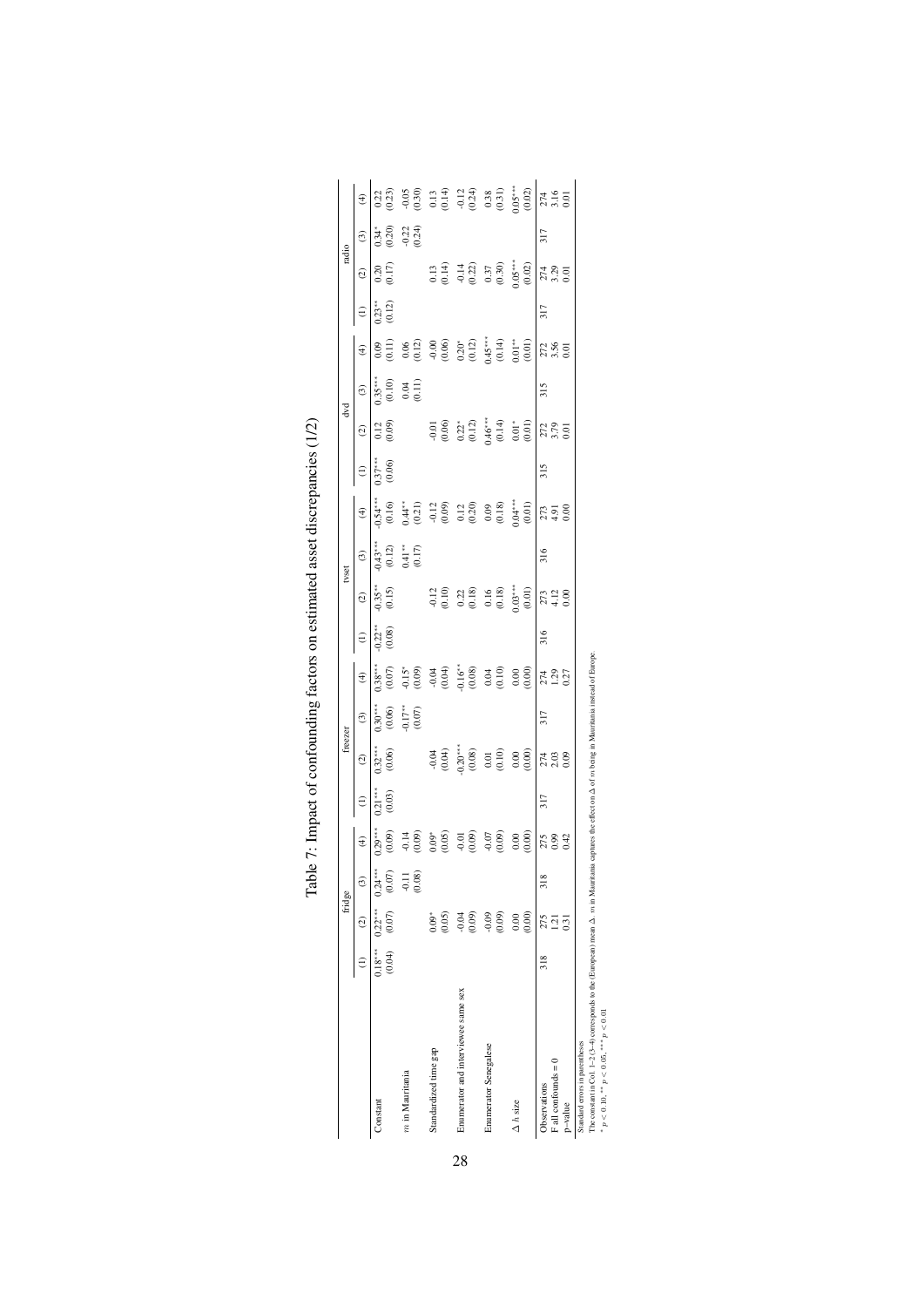<span id="page-29-0"></span>

|                                                                                                                                                                                                                                                                |                     |                                   | उ                    |                                                                                                                                 |               | fan                                                                                                     |                         |                                                                                                                       |                     |                                                                                                                                                                                                                                                                                                               | bike                                          |                                                                |                          | car                  |                                                                                         |                                                          |                     | moto                                                                                                                |                     |                                                                                                                                                                              |
|----------------------------------------------------------------------------------------------------------------------------------------------------------------------------------------------------------------------------------------------------------------|---------------------|-----------------------------------|----------------------|---------------------------------------------------------------------------------------------------------------------------------|---------------|---------------------------------------------------------------------------------------------------------|-------------------------|-----------------------------------------------------------------------------------------------------------------------|---------------------|---------------------------------------------------------------------------------------------------------------------------------------------------------------------------------------------------------------------------------------------------------------------------------------------------------------|-----------------------------------------------|----------------------------------------------------------------|--------------------------|----------------------|-----------------------------------------------------------------------------------------|----------------------------------------------------------|---------------------|---------------------------------------------------------------------------------------------------------------------|---------------------|------------------------------------------------------------------------------------------------------------------------------------------------------------------------------|
|                                                                                                                                                                                                                                                                |                     | $\circ$                           | $\odot$              | $\widehat{\mathcal{F}}$                                                                                                         | $\widehat{c}$ | $\widehat{\alpha}$                                                                                      | $\widehat{\mathcal{C}}$ | $\widehat{\mathcal{F}}$                                                                                               | $\ominus$           | $\odot$                                                                                                                                                                                                                                                                                                       | $\odot$                                       | $\widehat{\mathcal{F}}$                                        | $\widehat{c}$            | $\odot$              | $\odot$                                                                                 | $\bigoplus$                                              | $\ominus$           | $\odot$                                                                                                             | $\odot$             | E                                                                                                                                                                            |
| Constant                                                                                                                                                                                                                                                       | $0.27***$<br>(0.07) | $0.20**$<br>(0.09)                | $0.50***$<br>(0.10)  | $0.41***$<br>$(0.12)$                                                                                                           | 60.14         | $-0.25$<br>$(0.20)$                                                                                     | $-0.07$<br>$-0.25$      | (27)<br>$-0.24$                                                                                                       | $0.41***$<br>(0.07) | $0.56***$<br>$(0.13)$                                                                                                                                                                                                                                                                                         |                                               | $0.81***$<br>(0.17)                                            | $^{*}_{0.14}^{*}_{0.04}$ | $0.17***$<br>(0.06)  |                                                                                         | $0.26***$<br>(0.07)                                      | $0.22***$<br>(0.05) | $0.27***$                                                                                                           | $0.34***$<br>(0.09) | $0.39***$<br>(0.12)                                                                                                                                                          |
| $m$ in Mauritania                                                                                                                                                                                                                                              |                     |                                   | $-0.42***$<br>(0.13) |                                                                                                                                 |               |                                                                                                         | $-0.03$<br>$(0.28)$     |                                                                                                                       |                     |                                                                                                                                                                                                                                                                                                               | $0.72***$<br>$(0.14)$<br>$0.59***$<br>$0.15)$ |                                                                |                          |                      | $\begin{array}{c} 0.27^{***} \\ 0.07) \\ 0.24^{***} \\ 0.24^{***} \\ 0.07) \end{array}$ |                                                          |                     |                                                                                                                     | $0.22**$            |                                                                                                                                                                              |
| Standardized time gap                                                                                                                                                                                                                                          |                     | (0.08)<br>0.02                    |                      | $0.49$ <sup>***</sup> *6.15<br>$0.15$<br>$0.02$<br>$0.08$<br>$0.04$<br>$0.14$<br>$0.15$<br>$0.01$<br>$0.01$<br>$0.01$<br>$0.01$ |               |                                                                                                         |                         | $-0.33$<br>$-0.33$<br>$-0.17$<br>$-0.10$<br>$-0.29$<br>$-0.52$<br>$-0.50$<br>$-0.30$<br>$-0.30$<br>$-0.30$<br>$-0.30$ |                     |                                                                                                                                                                                                                                                                                                               |                                               |                                                                |                          |                      |                                                                                         | $0.19$<br>$0.09$<br>$0.04$<br>$0.02$<br>$0.09$<br>$0.09$ |                     |                                                                                                                     |                     |                                                                                                                                                                              |
| Enumerator and interviewee same sex                                                                                                                                                                                                                            |                     | $-0.12$<br>$(0.14)$               |                      |                                                                                                                                 |               |                                                                                                         |                         |                                                                                                                       |                     |                                                                                                                                                                                                                                                                                                               |                                               |                                                                |                          |                      |                                                                                         |                                                          |                     |                                                                                                                     |                     |                                                                                                                                                                              |
| Enumerator Senegalese                                                                                                                                                                                                                                          |                     | $0.45***$<br>(0.16)               |                      |                                                                                                                                 |               | $\begin{array}{l} 0.21 \\ 0.17) \\ 0.9 \\ 0.27) \\ 0.51^* \\ 0.30 \\ 0.9 \\ 0.02 \\ 0.0 \\ \end{array}$ |                         |                                                                                                                       |                     | $\begin{array}{l} 0.07 \\ 0.10) \\ 0.28 \\ 0.38 \\ 0.14) \\ 0.00 \\ 0.01 \\ 0.01 \\ 0.01 \\ 0.01 \\ 0.01 \\ 0.01 \\ 0.01 \\ 0.01 \\ 0.01 \\ 0.01 \\ 0.01 \\ 0.01 \\ 0.01 \\ 0.01 \\ 0.01 \\ 0.01 \\ 0.01 \\ 0.01 \\ 0.01 \\ 0.01 \\ 0.01 \\ 0.01 \\ 0.01 \\ 0.01 \\ 0.01 \\ 0.01 \\ 0.01 \\ 0.01 \\ 0.01 \\ $ |                                               | $-0.12$<br>$-0.12$<br>$-0.09$<br>$-0.02$<br>$-0.02$<br>$-0.01$ |                          | 5년<br>1980년<br>1980년 |                                                                                         | $-0.02$<br>$(0.09)$                                      |                     | $\begin{array}{c} 0.03 \\ 0.05 \\ 0.24 \\ 0.11 \\ 0.39^{***} \\ 0.9 \\ 0.05 \\ 0.00 \\ 0.00 \\ 0.01 \\ \end{array}$ |                     |                                                                                                                                                                              |
| $\Delta h$ size                                                                                                                                                                                                                                                |                     | $0.02***$<br>(0.01)               |                      |                                                                                                                                 |               |                                                                                                         |                         | (0.02)                                                                                                                |                     |                                                                                                                                                                                                                                                                                                               |                                               |                                                                |                          | $0.01*0.000$         |                                                                                         | $0.01$<br>$0.01$                                         |                     |                                                                                                                     |                     |                                                                                                                                                                              |
| $F$ all confounds = 0<br>Observations<br>p-value                                                                                                                                                                                                               | $\frac{314}{4}$     | 3.21<br>$\overline{0}$ .01<br>271 | 314                  | $\frac{27}{3.60}$                                                                                                               | 317           | 274<br>2. 19<br>0. 07                                                                                   | 317                     | 274<br>2.19<br>0.07                                                                                                   | 316                 | 273<br>1.90<br>1.11                                                                                                                                                                                                                                                                                           | 316                                           | 273<br>1.07<br>0.37                                            | 316                      | 273<br>1.55<br>1.019 | 316                                                                                     | 273<br>0.92                                              | 317                 | 274<br>4.22<br>0.00                                                                                                 | 317                 | $-0.29$<br>$+0.13$<br>$-0.03$<br>$-0.05$<br>$-0.11$<br>$-0.14$<br>$-0.05$<br>$-0.05$<br>$-0.05$<br>$-0.05$<br>$-0.05$<br>$-0.05$<br>$-0.05$<br>$-0.05$<br>$-0.05$<br>$-0.05$ |
| The constant in Col. 1-2 (3-4) corresponds to the (European) mean $\Delta$ . $m$ in Mauritania captures the effect on $\Delta$ of $m$ being in Mauritania instead of Europe<br>* $p < 0.10$ , ** $p < 0.05$ , *** $p < 0.01$<br>Standard errors in parentheses |                     |                                   |                      |                                                                                                                                 |               |                                                                                                         |                         |                                                                                                                       |                     |                                                                                                                                                                                                                                                                                                               |                                               |                                                                |                          |                      |                                                                                         |                                                          |                     |                                                                                                                     |                     |                                                                                                                                                                              |

| ı<br>İ                                                                             |
|------------------------------------------------------------------------------------|
|                                                                                    |
| i<br>ı                                                                             |
|                                                                                    |
|                                                                                    |
|                                                                                    |
|                                                                                    |
|                                                                                    |
|                                                                                    |
|                                                                                    |
|                                                                                    |
|                                                                                    |
| Table X: Impact of contounding tactors on estimated asset discream-<br>ı<br>i<br>l |
|                                                                                    |
| ט<br>גע<br>.<br>E                                                                  |

p < 0.10, ∗∗ p < 0.05, ∗∗∗ p < 0.01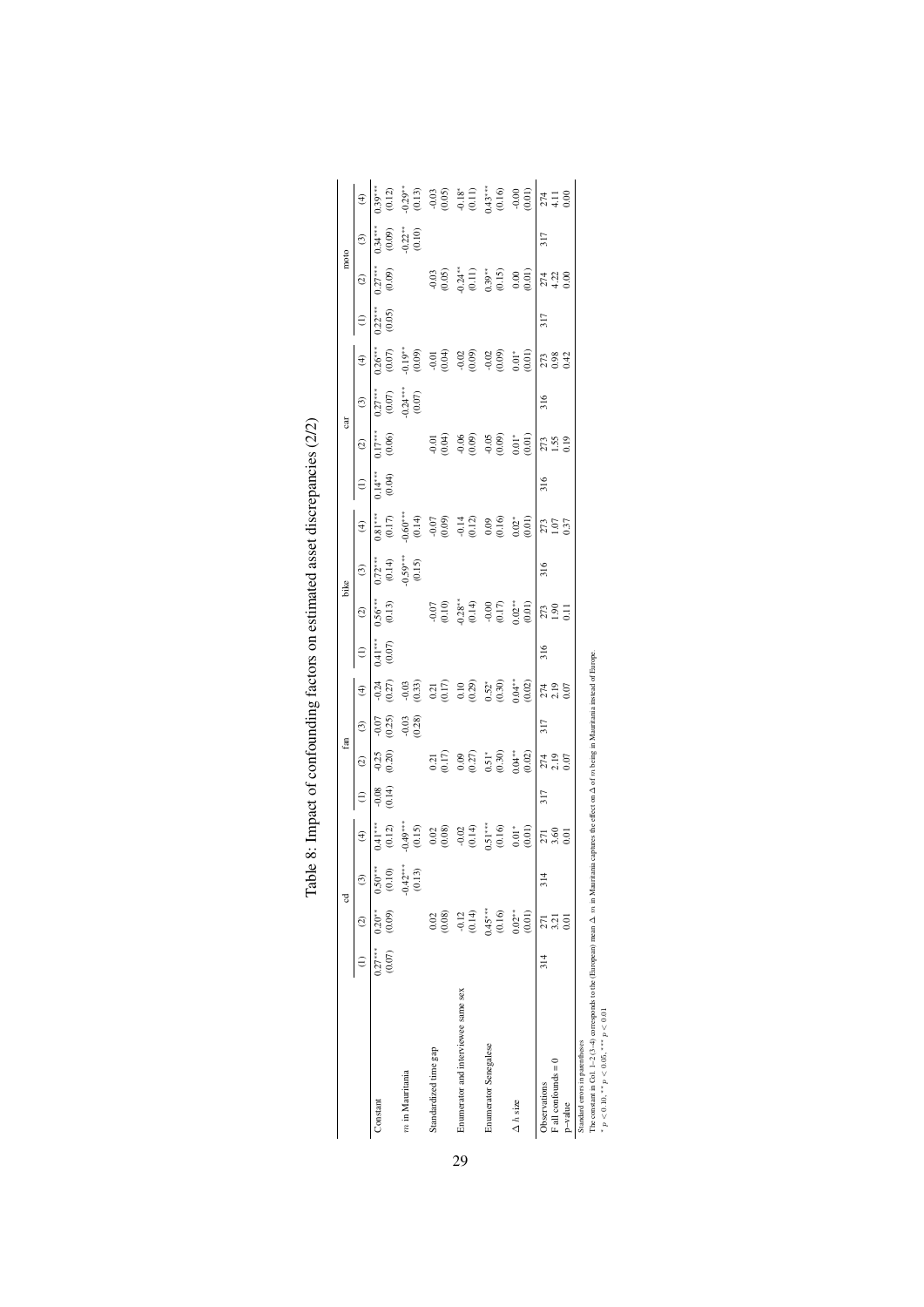|                                          | fridge                                                                                |    |                         |                    | freezer                  |                |                |                     | tyset               |                      |                    |                | टू                  |                   |                 |                | radio             |                |                   |
|------------------------------------------|---------------------------------------------------------------------------------------|----|-------------------------|--------------------|--------------------------|----------------|----------------|---------------------|---------------------|----------------------|--------------------|----------------|---------------------|-------------------|-----------------|----------------|-------------------|----------------|-------------------|
|                                          | (1) (2) (3)                                                                           |    | $\widehat{\mathcal{F}}$ |                    |                          |                |                |                     | g                   | ⊙                    | $\widehat{f}$      |                |                     |                   |                 |                |                   |                |                   |
| Constant                                 | $\begin{array}{ccccc} 0.09 & & 0.15 & & 0.03 \\ (0.07) & (0.16) & (0.08) \end{array}$ |    | (0.18)                  | $0.21**$<br>(60.0) | (120)                    | (0.08)         | (0.19)         | $0.68***$<br>(0.16) | $0.89***$<br>(0.31) | $-0.58***$<br>(0.14) | $0.63**$<br>(0.25) | (0.16)         | (0.29)              | (0.13)            | (0.22)          | (0.27)         | (0.45)            | 0.26           | (0.35)<br>0.25    |
| $\Delta t$ ( $\in$ 1000)                 | $\begin{array}{cc} 0.04 & 0.05 & 0.01 \\ (0.02) & (0.04) & (0.02) \end{array}$        |    | (0.03)<br>$-0.01$       | $0.04*$<br>(0.02)  | $0.03$<br>$(0.03)$       | (0.02)<br>0.02 | (0.03)<br>0.03 | (0.05)<br>0.01      | (0.08)<br>$-0.01$   | (0.04)<br>0.01       | (0.06)<br>0.01     | (0.05)<br>0.00 | $0.01$<br>$(0.05)$  | (0.04)<br>$-0.01$ | 0.00<br>(0.04)  | (60.0)<br>0.04 | 0.09<br>(0.14)    | (0.09)<br>0.02 | (0.11)<br>0.02    |
| m's total income (incl. social benefits) | (0.00)<br>$-0.00$                                                                     |    | 0.00<br>$\frac{8}{2}$   |                    | $\frac{00}{2}$<br>(0.00) |                | 0.00           |                     | 0.00<br>0.00        |                      | 0.00<br>0.00       |                | $\rm{0.00}$<br>0.00 |                   | $-0.00$<br>0.00 |                | (0.00)<br>$-0.00$ |                | (0.00)<br>$-0.00$ |
| Observations                             | 49                                                                                    | 75 |                         |                    |                          | 75             |                | ິລ                  | ą,                  | 75                   | 72                 | ৮              |                     | 75                |                 |                |                   | 75             |                   |

<span id="page-30-0"></span>

| d<br>I                                                                                           |  |
|--------------------------------------------------------------------------------------------------|--|
| i                                                                                                |  |
|                                                                                                  |  |
| $\vdots$<br>ļ                                                                                    |  |
|                                                                                                  |  |
| l<br>ׇ֚֘֝                                                                                        |  |
| ۱<br>I<br>ļ                                                                                      |  |
| ļ<br>ı                                                                                           |  |
| ı                                                                                                |  |
| ı<br>I<br>ξ                                                                                      |  |
|                                                                                                  |  |
| i<br>i<br>Ś                                                                                      |  |
| ı<br>ł                                                                                           |  |
|                                                                                                  |  |
|                                                                                                  |  |
|                                                                                                  |  |
| I<br>֧֧ׅ֧֧ׅ֧֧ׅ֧֧ׅ֧֧֛֧֦֧֧֧֛֧֛֛֛֪֛֛֛֛֛֛֛֛֛֚֚֚֚֚֚֚֚֚֚֚֚֚֚֚֚֝֜֡֜֓֜֡֓֜֓֓֜֓֓֜֓֓֓֜֜֜<br>֧֧֛֛֛֛֛֛֛֜֜֜֜֜֜ |  |
| i                                                                                                |  |
|                                                                                                  |  |
| i                                                                                                |  |
|                                                                                                  |  |
|                                                                                                  |  |
| ;<br>ו<br>ו<br>l<br>j<br>۱                                                                       |  |
|                                                                                                  |  |
|                                                                                                  |  |
|                                                                                                  |  |
|                                                                                                  |  |
|                                                                                                  |  |
|                                                                                                  |  |
| j                                                                                                |  |
|                                                                                                  |  |
| i                                                                                                |  |
|                                                                                                  |  |
| j                                                                                                |  |
| ֕<br>l                                                                                           |  |
| I                                                                                                |  |
| ı<br>$\frac{1}{2}$<br>í<br>É                                                                     |  |

Simaland errors in parentheses<br>
For each vanishe  $\Delta X$ , Col. 1–2 (3–4) define  $\Delta t$  as missing (0) when no transfer by  $m$  was reported by  $h$ .<br>
" $p < 0.10$ , " $p < 0.05$ , "" $p < 0.01$ For each variable ∆X, Col. 1–2 (3–4) define ∆t as missing (0) when no transfer by m was reported by h. ∗Standard errors in parentheses

p < 0.10, ∗∗ p < 0.05, ∗∗∗ p < 0.01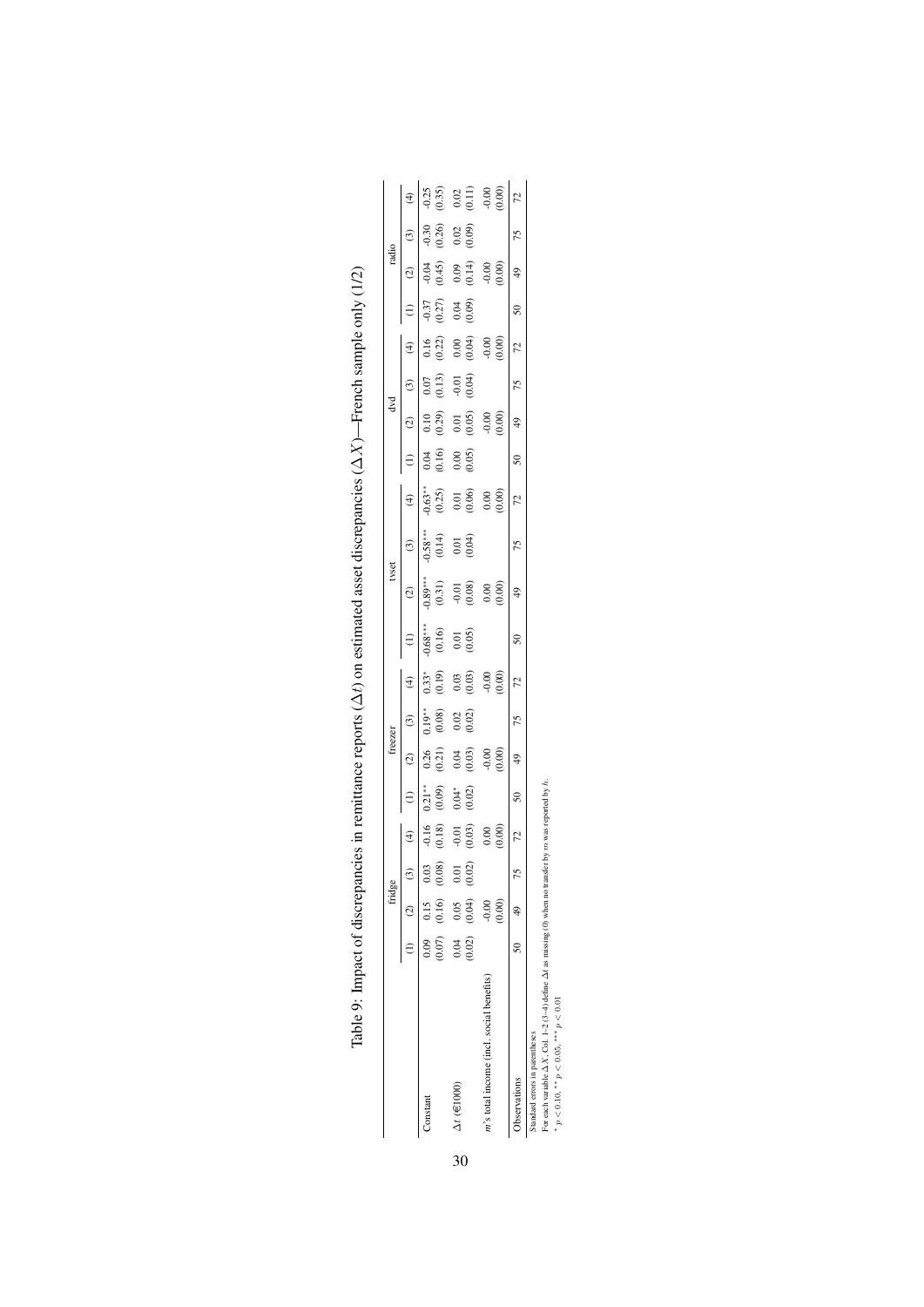|                                                  |                   |                    | ರ                   |                                             |                      | fan                                         |                                             |                    |                     | bike                |                     |                                             |                         | car                 |                   |                          |                     | moto                |                    |                                                     |
|--------------------------------------------------|-------------------|--------------------|---------------------|---------------------------------------------|----------------------|---------------------------------------------|---------------------------------------------|--------------------|---------------------|---------------------|---------------------|---------------------------------------------|-------------------------|---------------------|-------------------|--------------------------|---------------------|---------------------|--------------------|-----------------------------------------------------|
|                                                  |                   |                    | $\odot$             | $\widehat{\mathcal{F}}$                     |                      | $\widehat{c}$                               | $\odot$                                     | E                  |                     | $\widehat{c}$       | $\odot$             | $\widehat{\mathcal{F}}$                     | Э                       | $\widehat{c}$       | $\odot$           | $\widehat{\mathfrak{t}}$ |                     | $\widehat{\infty}$  | ⊙                  | $\widehat{\mathcal{F}}$                             |
| Constant                                         | (0.14)<br>$0.28*$ | (0.26)<br>0.35     | $126**$<br>(0.12)   | $\begin{array}{c} 0.15 \\ 0.20 \end{array}$ | $-0.96***$<br>(0.25) | (0.49)<br>$-0.81$                           | $-0.58$ *<br>$(0.31)$                       | $(6 + 0.38)$       | $0.74***$<br>(0.23) | $0.87***$<br>(0.43) | $0.55***$<br>(0.19) | $\begin{array}{c} 0.28 \\ 0.36 \end{array}$ | $\frac{0.16^*}{(0.08)}$ | $\frac{0.21}{0.18}$ | $(0.07)$<br>0.10  | (0.13)<br>0.15           | (0.15)<br>0.24      | (0.32)<br>$-0.04$   | (0.13)<br>0.17     | $0.06$<br>$(0.26)$                                  |
| $\Delta t$ ( $\in$ 1000)                         | 0.01<br>(0.03)    | $0.02$<br>$(0.04)$ | $-0.00$<br>$(0.03)$ | $-0.02$<br>$(0.04)$                         | 0.09)<br>(0.09)      | $\begin{array}{c} 0.10 \\ 0.11 \end{array}$ | $\begin{array}{c} 0.05 \\ 0.08 \end{array}$ | $0.07$<br>$(0.08)$ | $0.09$<br>$(0.08)$  | $0.10$<br>$(0.10)$  | $0.07$<br>$(0.07)$  | $0.04$<br>$(0.08)$                          | $-0.01$<br>$(0.03)$     | $-0.00$<br>(0.02)   | $-0.01$<br>(0.02) | $-0.00$<br>$(0.02)$      | $-0.00$<br>$(0.05)$ | $-0.04$<br>$(0.06)$ | $0.06$<br>$(0.06)$ |                                                     |
| <i>n</i> 's total income (incl. social benefits) |                   | (0.00)<br>$-0.00$  |                     | $\begin{matrix} 0.00 \\ 0.00 \end{matrix}$  |                      | 0.00000                                     |                                             | $-0.00$            |                     | $-0.00$<br>0.00     |                     | 0.00000                                     |                         | $-0.00$             |                   | $-0.00$<br>$(0.00)$      |                     | $0.00$<br>$0.00$    |                    | $\begin{array}{c} 36 \\ 36 \\ 36 \\ 38 \end{array}$ |
| <b>Oservations</b>                               |                   |                    | 75                  | 72                                          | $\overline{50}$      | $\frac{49}{5}$                              | 75                                          | 72                 | $\overline{50}$     | $\frac{49}{5}$      | 75                  | 72                                          | $\overline{50}$         | $\frac{4}{9}$       | 75                | 72                       | $\overline{50}$     | $\frac{4}{9}$       | 75                 | 72                                                  |

<span id="page-31-0"></span>

| I                                                                                                                    |
|----------------------------------------------------------------------------------------------------------------------|
| İ                                                                                                                    |
|                                                                                                                      |
| í                                                                                                                    |
|                                                                                                                      |
|                                                                                                                      |
|                                                                                                                      |
|                                                                                                                      |
| ֧֧ׅ֧֧֧֧ׅ֧֧֧ׅ֧֧֧֧֧֧ׅ֧֧֧֛֛֛֛֛֛֚֚֚֚֚֚֚֚֚֚֚֚֚֚֚֚֚֚֚֚֚֚֚֚֚֚֚֚֚֚֚֚֝֟֜֝֓֝֓֝֓֝֬֜֝֓֝֬֜֝֬֜֝֬֜֝֬֜֝֬֜֝<br>֧֛֧֛֧֛֧֧֛֛֚֚֚֚֚֚֜֜֜֜֝֜ |
|                                                                                                                      |
|                                                                                                                      |
|                                                                                                                      |
|                                                                                                                      |
|                                                                                                                      |
| ţ                                                                                                                    |
|                                                                                                                      |
| ł                                                                                                                    |
|                                                                                                                      |
|                                                                                                                      |
| $\overline{a}$<br>ï<br>l                                                                                             |
|                                                                                                                      |
|                                                                                                                      |
|                                                                                                                      |
| ı                                                                                                                    |
|                                                                                                                      |
| 1                                                                                                                    |
|                                                                                                                      |
|                                                                                                                      |
|                                                                                                                      |
|                                                                                                                      |
|                                                                                                                      |
|                                                                                                                      |
|                                                                                                                      |
|                                                                                                                      |
|                                                                                                                      |
|                                                                                                                      |
|                                                                                                                      |
|                                                                                                                      |
|                                                                                                                      |
|                                                                                                                      |
|                                                                                                                      |
|                                                                                                                      |
|                                                                                                                      |
|                                                                                                                      |
|                                                                                                                      |
|                                                                                                                      |
|                                                                                                                      |
|                                                                                                                      |
|                                                                                                                      |
|                                                                                                                      |
|                                                                                                                      |
|                                                                                                                      |
|                                                                                                                      |
|                                                                                                                      |
|                                                                                                                      |
|                                                                                                                      |
|                                                                                                                      |
|                                                                                                                      |
|                                                                                                                      |
|                                                                                                                      |
|                                                                                                                      |
|                                                                                                                      |
|                                                                                                                      |
|                                                                                                                      |
|                                                                                                                      |
|                                                                                                                      |
|                                                                                                                      |
|                                                                                                                      |
|                                                                                                                      |
|                                                                                                                      |
|                                                                                                                      |
|                                                                                                                      |
|                                                                                                                      |
|                                                                                                                      |
|                                                                                                                      |
|                                                                                                                      |
|                                                                                                                      |
|                                                                                                                      |
|                                                                                                                      |
|                                                                                                                      |
|                                                                                                                      |
|                                                                                                                      |
|                                                                                                                      |
|                                                                                                                      |
|                                                                                                                      |
|                                                                                                                      |
|                                                                                                                      |
|                                                                                                                      |
|                                                                                                                      |
|                                                                                                                      |
| í                                                                                                                    |
|                                                                                                                      |
|                                                                                                                      |
|                                                                                                                      |
|                                                                                                                      |
|                                                                                                                      |
|                                                                                                                      |
|                                                                                                                      |
|                                                                                                                      |
| $\overline{\phantom{a}}$                                                                                             |
|                                                                                                                      |
|                                                                                                                      |
|                                                                                                                      |
|                                                                                                                      |
| ۱                                                                                                                    |
|                                                                                                                      |
|                                                                                                                      |
| نہ<br>س<br>I                                                                                                         |

Standard errors in parentheses

Standard errors in parentheses<br>
For each vanishe  $\Delta X$ , Col. 1–2 (3–4) define  $\Delta t$  as missing (0) when no transfer by  $m$  was reported by  $h$ .<br>
" $p < 0.10$ , "" $p < 0.05$ , "" $p < 0.01$ For each variable ∆X, Col. 1–2 (3–4) define ∆t as missing (0) when no transfer by m was reported by h. ∗

p < 0.10, ∗∗ p < 0.05, ∗∗∗ p < 0.01

31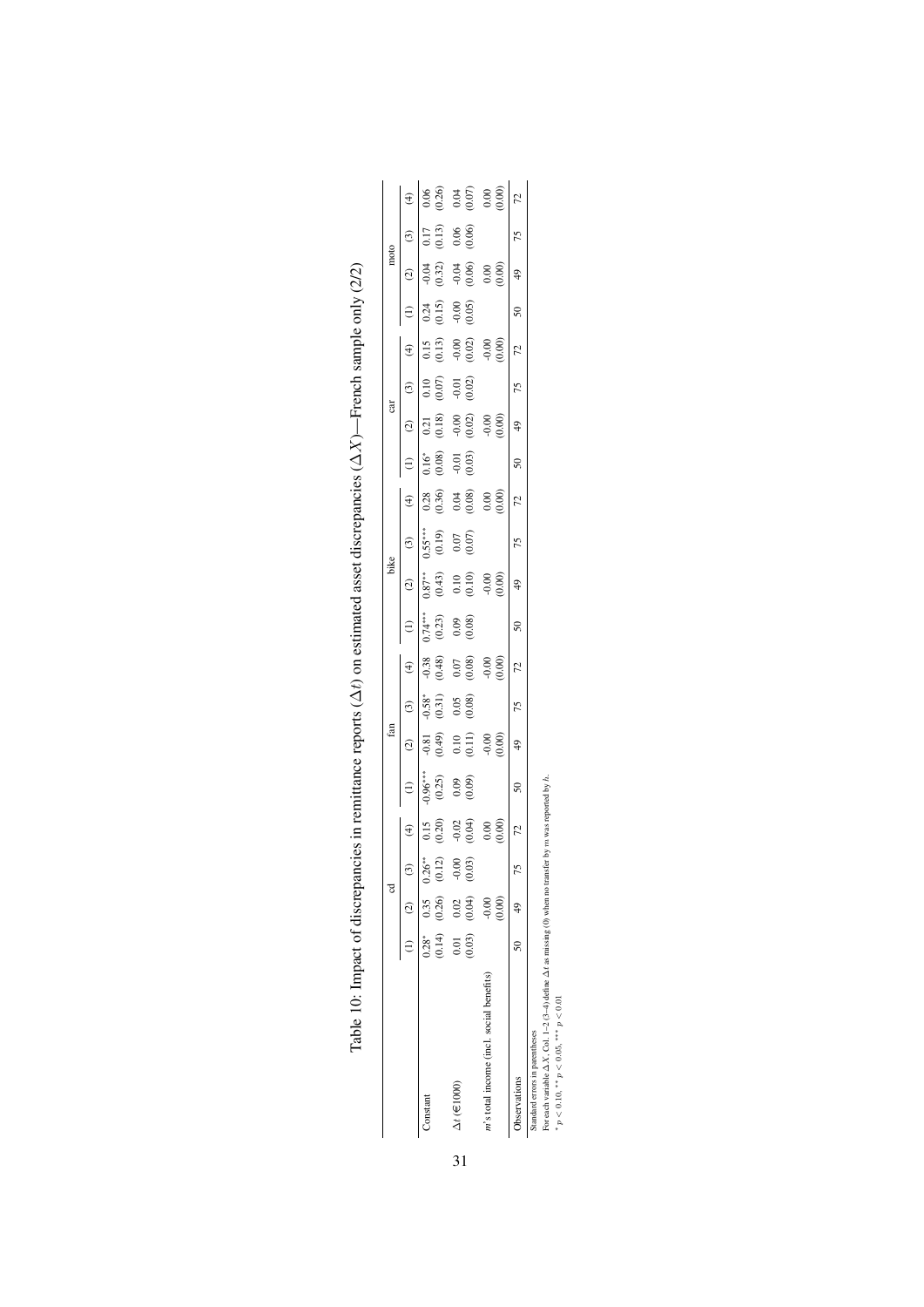<span id="page-32-0"></span>Table 11: Effect of m being in Mauritania on  $\Delta$ : Potential channels of impact

| Channel                      | Sign |
|------------------------------|------|
| <b>Monitoring cost</b>       |      |
| <b>Remitting capacity</b>    |      |
| $m$ less educated than $h$   |      |
| Info. asymm. problems likely |      |
| $h$ 's wealth                |      |
| Mutual affection             |      |

In the absence of exogenous instruments, Table [12](#page-34-0) revisits evidence on Prediction 2 with controls for obvious confounds. Unfortunately, these controls cannot be argued to be well identified. As a consequence, the results should be taken with a pinch of salt and are merely presented here to scrutinize the robustness of the effect of the high– observability proxy.

Table [12](#page-34-0) regresses the discrepancies for each asset variable  $37$  on the Mauritania dummy and different controls (as indicated by row titles), all interacted with the high– observability proxy. The controls are the following: A variable equal to 1 if the migrant received some schooling while the head of her household of origin—who is usually entrusted with the remittances—did not, 0 when they have the same level of education and  $-1$  when the migrant is less educated than h's head; a dummy equal to 1 if the migrant's spouse lives with h; a dummy equal to 1 when m has at least one child living with  $h$ ; and an index of  $h$ 's wealth, constructed thanks to principal component analysis—two versions of the index are tested, one based on asset ownership at the time of the survey and the other five years before, to alleviate part of reverse causality concerns, albeit at the cost of reduced sample size (275 instead of 310). Migrant's income is finally controlled for to try to disentangle the monitoring and remitting capacity channels, although this approach entails a risk of netting both effects out, since monitoring is costly.

<span id="page-32-1"></span>We can see from Table [12](#page-34-0) that when significant the Mauritania dummy remains

<sup>37.</sup> Although the Mauritania dummy was not found to be a significant determinant of housing quality discrepancies, Table [F6](#page-52-0) provides similar evidence on housing characteristics.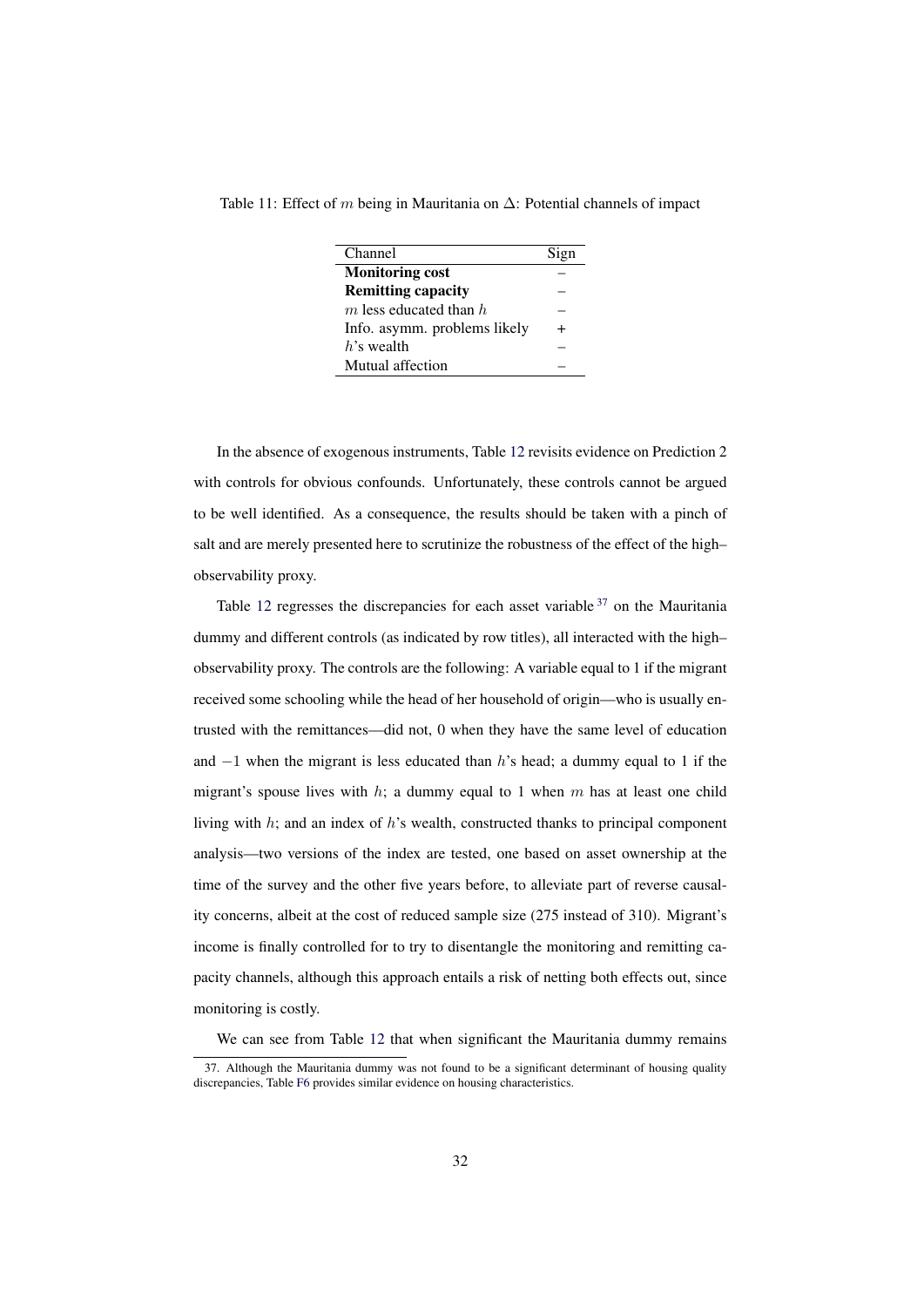robustly negative. [38](#page-33-1) Besides, the controls do not lead to statistically significantly different point estimates, even though they often enter the regressions significantly especially the wealth index and proxies for affective ties—and with the expected negative sign.

#### <span id="page-33-0"></span>6 Conclusion and discussion

The thread of this paper is a stylized fact emerging from matched data on Senegalese migrants interviewed in France, Italy and Mauritania and their households of origin in Senegal: Migrants tend to systematically overestimate or overstate the number of assets owned by their households of origin, as well as the quality of their dwellings. This pattern fits nicely into the picture of the Senegalese diaspora painted in the socio– anthropological literature. Senegalese migrants are indeed keen on sending remittances to invest in real estate or productive endeavors back home, or simply refurbish or equip their households' compounds. Transfer recipients on the other hand may have different preferences and be subjected to stronger pressures to share or spend, thereby causing conflicts and strategic behavior over the use of remittances.

Based on socio–anthropological evidence and the economic literature, we modeled Senegalese migrants' transfer behavior in an information–asymmetry framework. We established that even if much of the two parties' maximization problems is common knowledge, and allowing for monitoring, remittance recipients may still find it optimal to divert targeted funds and we may observe gaps between transfer senders' and recipients' reports that we can impute to information manipulation.

The empirical part of the paper establishes the stylized fact and tests additional predictions that are difficult to explain outside the information–asymmetry framework, providing evidence of increased information manipulation by remittance recipients when observability is lower.

A theoretical conclusion can finally be drawn: Even when monitoring is allowed to partially restore observability, the unitary and collective household frameworks may not be relevant empirically. Since transfer recipients may extract rents from senders

<span id="page-33-1"></span><sup>38.</sup> The only exception is TV sets, as in previous tables.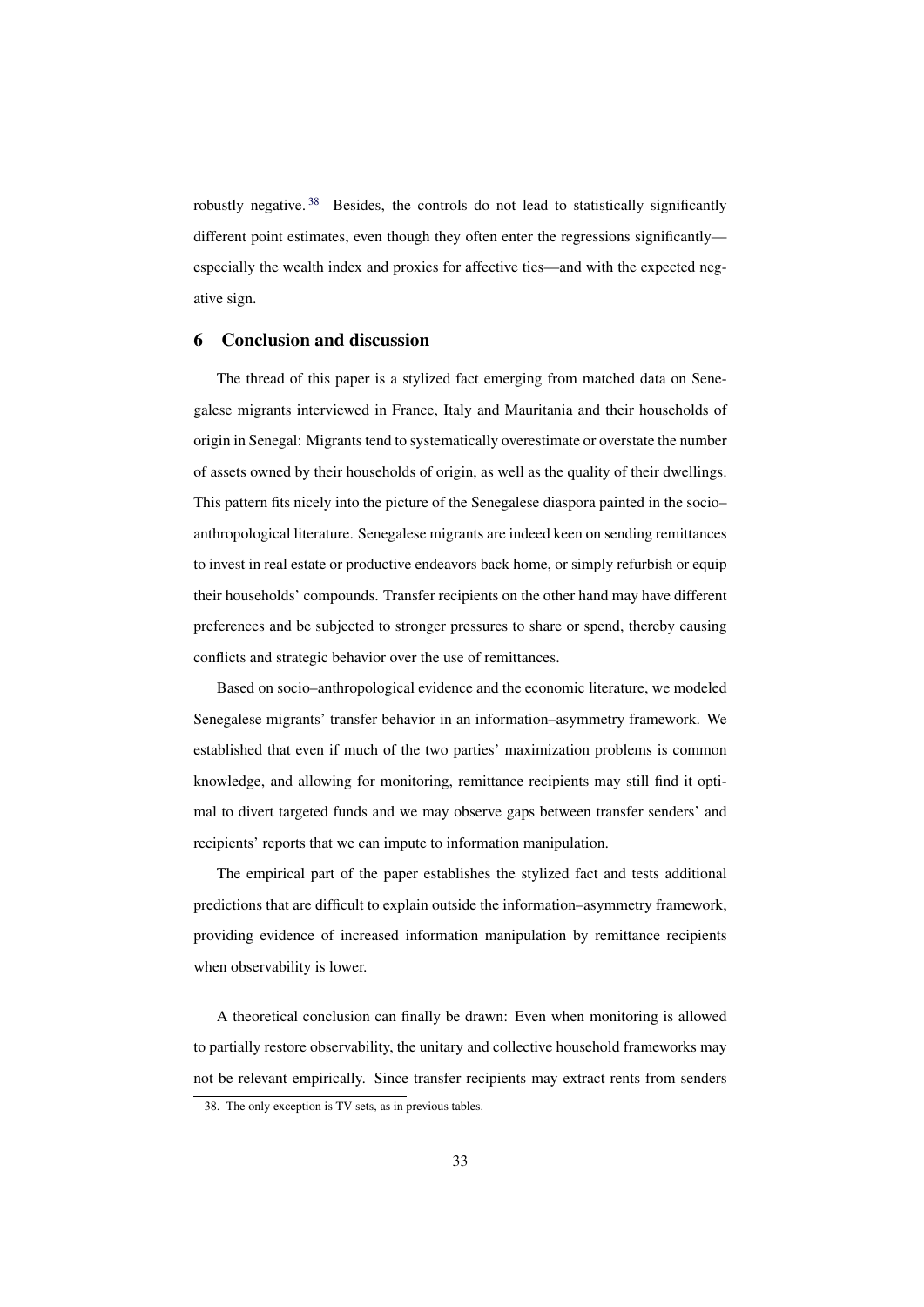<span id="page-34-0"></span>

| for likely confounding factors                                                                                                                         |                      |                           |                               |                                             |                     |                            |                      |                        |                        |                                |
|--------------------------------------------------------------------------------------------------------------------------------------------------------|----------------------|---------------------------|-------------------------------|---------------------------------------------|---------------------|----------------------------|----------------------|------------------------|------------------------|--------------------------------|
|                                                                                                                                                        | $(1)$<br>fridge      | reezer<br>$\widehat{c}$   | tyset<br>$\odot$              | dvd<br>$\bigoplus$                          | adio<br>$\odot$     | $\circledcirc$<br>उ        | fan<br>$\widehat{C}$ | $\circ$ ike            | car<br>ම               | moto<br>$\frac{1}{2}$          |
| No controls                                                                                                                                            | (6.08)               | $(0.07)$<br>$\frac{1}{2}$ | $(0.17)$<br>(0.17)            | (0.11)                                      | $\frac{1}{20.24}$   | $\frac{1}{0.42}$<br>(0.13) | (0.28)<br>$-0.03$    | $0.59***$<br>(0.15)    | $0.24***$<br>$(0.07)$  | $\frac{1}{2}$<br>(0.10)        |
| $m$ more educated than $h$ 's head                                                                                                                     | $-0.18***$<br>(0.09) | $^{+*}$<br>(0.07)         | $\frac{0.22}{0.21}$           | $\frac{0.05}{(0.13)}$                       | $-0.29$<br>$(0.26)$ | $-0.46***$<br>$(0.17)$     | $-0.13$<br>(0.33)    | $-0.50***$<br>(0.14)   | $-0.20***$<br>(0.08)   | $-0.23**$                      |
| Spouse resident in household of origin                                                                                                                 | $-0.15$<br>(0.10)    | $-0.13$<br>(0.08)         | $0.42***$<br>(0.19)           | $\frac{0.01}{(0.13)}$                       | $-0.12$<br>(0.26)   | $-0.27**$<br>(0.13)        | $-0.03$<br>(0.31)    | $-0.64***$<br>$(0.17)$ | $0.23***$<br>(0.09)    | $-0.18$ <sup>*</sup><br>(0.11) |
| origin<br>At least one child lives in household of                                                                                                     | $-0.15$<br>(0.11)    | $-0.13$<br>(0.09)         | $0.41$ <sup>*</sup><br>(0.21) | $\frac{0.03}{0.15}$                         | $-0.26$<br>(0.28)   | $-0.28$ *<br>(0.15)        | $0.02$<br>(0.34)     | $-0.68***$<br>(0.19)   | $-0.25***$<br>(0.10)   | $-0.22$ <sup>*</sup><br>(0.12) |
| h's wealth index, h's report                                                                                                                           | $-0.10$<br>(0.08)    | $-0.19***$                | $0.40***$<br>(0.14)           | $\begin{array}{c} 0.02 \\ 0.12 \end{array}$ | $-0.26$<br>(0.22)   | $-0.44***$<br>(0.12)       | $-0.11$<br>(0.25)    | $-0.62***$<br>(0.15)   | $-0.25***$<br>$(0.07)$ | $-0.24**$<br>(0.10)            |
| report:<br>$h$ 's wealth index (5 y. bef. survey), $h$ 's i                                                                                            | $-0.03$<br>(0.08)    | $-0.15**$<br>(0.07)       | $\frac{0.51***}{(0.16)}$      | $\frac{0.05}{(0.13)}$                       | $-0.19$<br>$(0.23)$ | $-0.37***$<br>(0.14)       | $-0.09$<br>(0.30)    | $-0.60***$<br>(0.17)   | $-0.25***$             | $-0.28***$<br>(0.11)           |
| All controls but income                                                                                                                                | $-0.24**$<br>(0.11)  | $-0.15*$<br>(0.09)        | $0.15$<br>$(0.24)$            | $\begin{array}{c} 0.02 \\ 0.15 \end{array}$ | $-0.40$<br>(0.28)   | $-0.30*$<br>(0.15)         | $-0.20$<br>(0.35)    | $-0.61***$<br>$(0.16)$ | $-0.25**$<br>(0.11)    | $-0.28***$<br>(0.13)           |
| $m$ 's total income $(\epsilon)$                                                                                                                       | $0.01$<br>(0.14)     | $-0.08$<br>(0.12)         | $0.74***$<br>(0.28)           | $-0.01$<br>(0.20)                           | (0.33)              | $-0.21$<br>(0.18)          | (0.47)<br>$0.02\,$   | $-0.43*$<br>(0.23)     | $-0.34***$<br>(0.12)   | $-0.11$<br>(0.17)              |
| All controls                                                                                                                                           | $(0.17)$<br>$-0.05$  | (0.15)<br>$-0.07$         | $0.66***$<br>(0.32)           | (0.24)<br>$0.03\,$                          | (0.38)<br>$-0.05$   | (0.21)<br>$-0.01$          | (0.50)<br>0.09       | $-0.52**$<br>(0.25)    | $-0.39***$<br>(0.16)   | $-0.27$<br>(0.20)              |
| - 55<br>Standard errors in parentheses<br>$\text{TH}_{\text{max}}$ and $\text{H}_{\text{max}}$ and $\text{H}_{\text{max}}$ and $\text{H}_{\text{max}}$ |                      |                           |                               |                                             |                     |                            |                      |                        |                        |                                |

Table 12: Impact of geographical distance on the discrepancies between  $m$ 's and h's reports of the latter's asset ownership ( $X_{hm} - X_{hh}$ ), controlling Table 12: Impact of geographical distance on the discrepancies between m's and h's reports of the latter's asset ownership ( $X_{hm} - X_{hh}$ ), controlling  $\epsilon_{m,11}$ ...

The table displays the Mauritania dummy coefficients, controlling for different factors in each row. Interactions between the Mauritania dummy and the controls are not reported. The table displays the Mauritania dummy coefficients, controlling for different factors in each row. Interactions between the Mauritania dummy and the controls are not reported.<br>\*  $p < 0.10$ , \*\*  $p < 0.05$ , \*\*\*  $p < 0.01$ 

 $p < 0.10$ , \*\*  $p < 0.05$ , \*\*\*  $p < 0.01$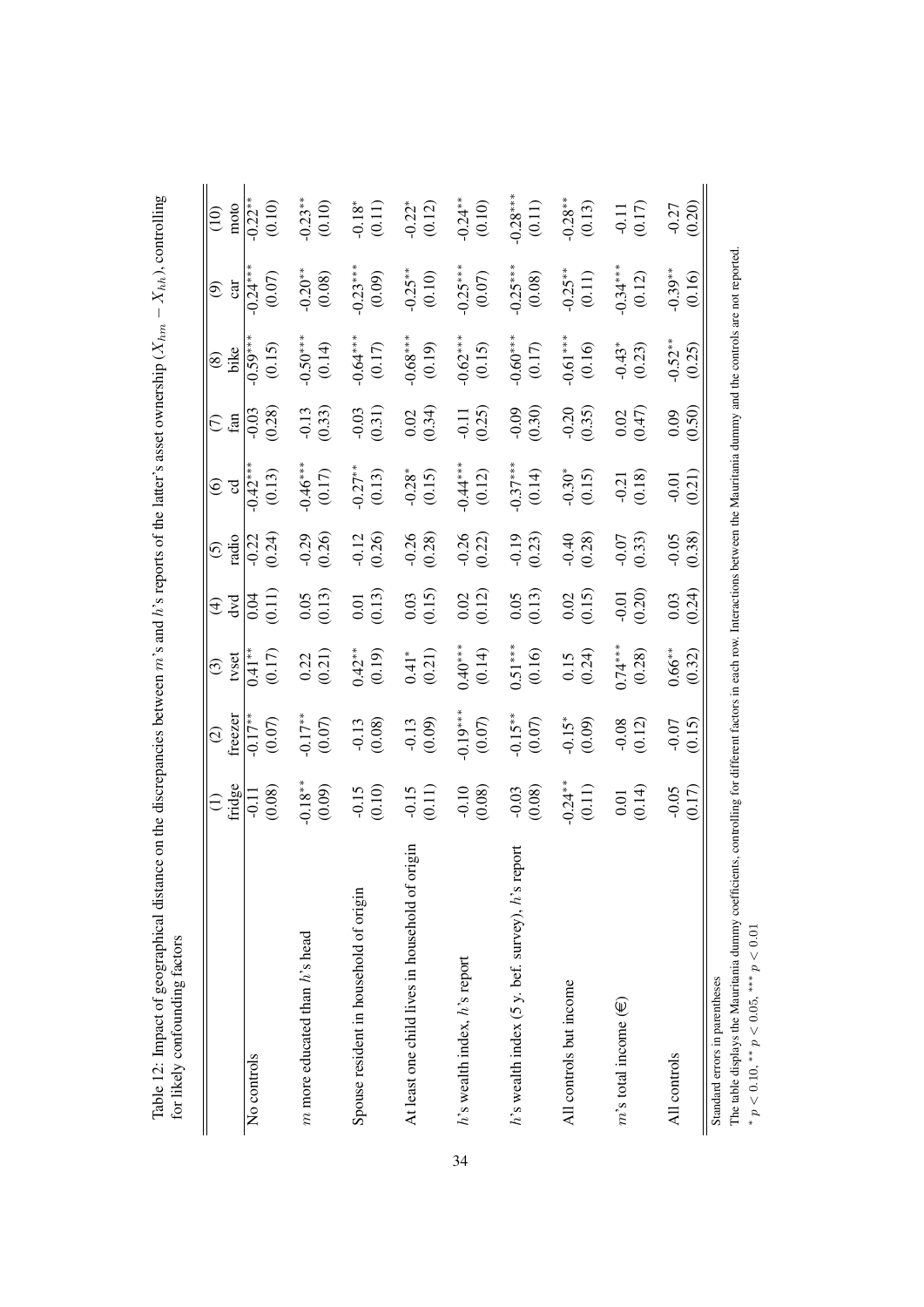thanks to private information they can manipulate, the assumption or prediction (based on altruism) that migrants and their non–migrant relatives should arrive at efficient intra–household allocations that benefit the group as a whole is unwarranted.

Whether improving migrants' information about remittance use is beneficial to the transnational household and development in general however remains an open question that we reserve for future research. The developmental cost of information asymmetry in the remittance context hinges indeed on a comparison of the impacts of senders' and recipients' preferred uses of the remittance manna. Even though the investments in durable assets (and housing quality) studied in this paper may serve a productive purpose and trigger positive multiplier effects, a more precise assessment of the welfare impact of granting more information and thus more control to migrants is necessary.

#### Acknowledgements

I would like to thank my Ph.D. supervisor, Flore Gubert. I am also indebted to Jenny Aker, Cátia Batista, Marshall Burke, Isabelle Chort, Marcel Fafchamps, Marc Gurgand, Émilie Hu, Sylvie Lambert, Valentina Mazzucato, Marion Mercier, Ted Miguel, Jean-Noël Senne, Miri Stryjan, Roberta Ziparo and the participants in the 63<sup>rd</sup> Annual Meeting of the French Economic Association (Lyon, 2014), the 13<sup>th</sup> European Development Research Network PhD Workshop (Hannover, 2014), the 2015 American Economic Association Annual Meeting (Boston), the Centre for the Study of African Economies Conference 2015 (Oxford), the Hong Kong Polytechnic University APSS Research Seminar Series (Hong Kong, 2015) and the Department of Economics Seminar of Lingnan University (Hong Kong, 2015).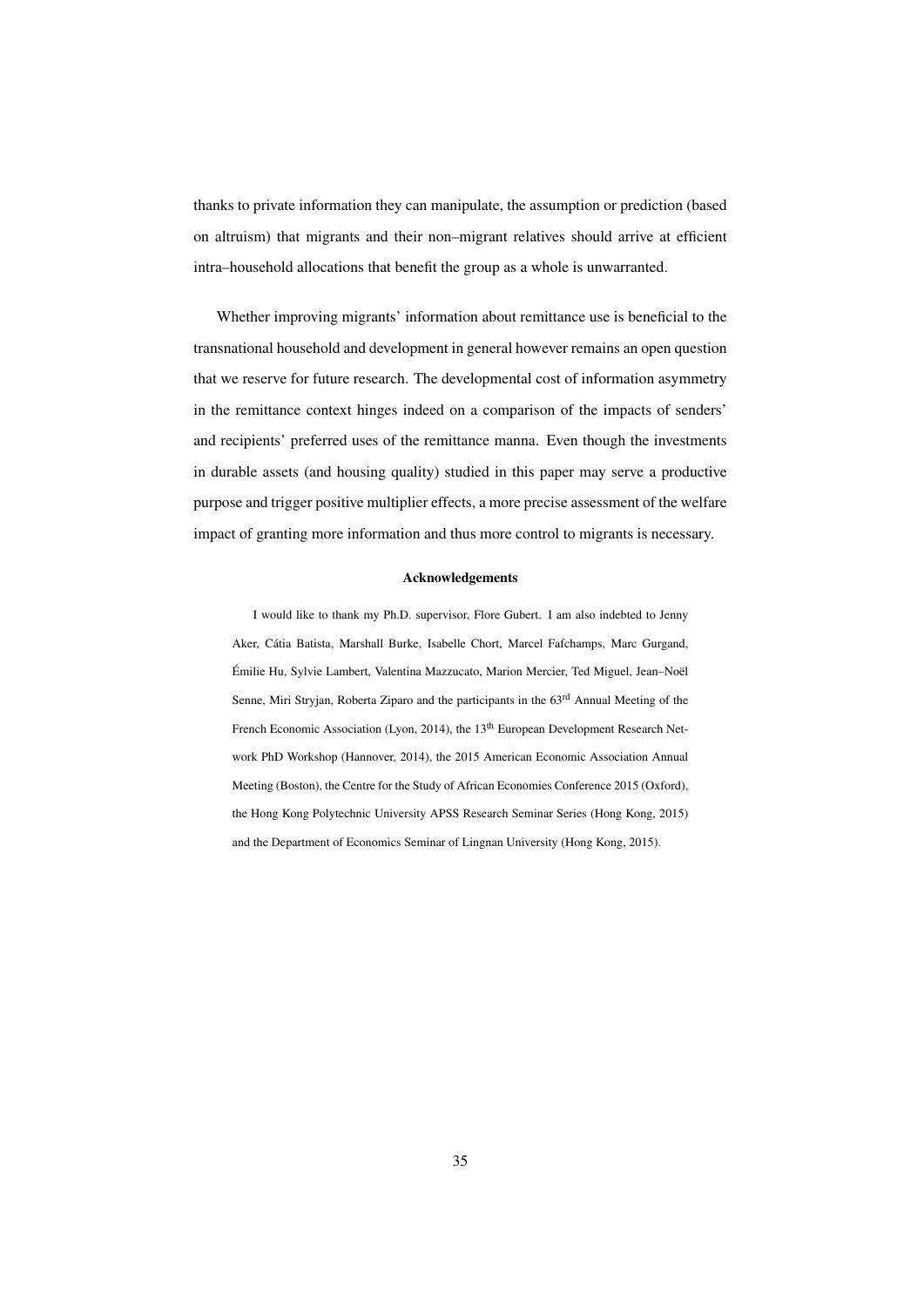#### <span id="page-36-5"></span>Bibliography

- Ambler, C. (2012, November). Don't Tell on Me: Experimental Evidence of Asymmetric Information in Transnational Households. Job Market Paper, University of Michigan.
- <span id="page-36-6"></span>Ashraf, N. (2009). Spousal Control and Intra–household Decision Making: An Experimental Study in the Philippines. *Am. Econ. Rev. 99*(4), 1245–1277.
- <span id="page-36-1"></span>Ashraf, N., D. Aycinena, C. Martinez, and D. Yang (2011). Remittances and the problem of control: A field experiment among migrants from El Salvador. *Working Papers*.
- <span id="page-36-4"></span>Azam, J.-P. and F. Gubert (2005). Those in Kayes. *Revue économique 56*(6), 1331– 1358.
- <span id="page-36-2"></span>Batista, C. and G. Narciso (2013). Migrant Remittances and Information Flows: Evidence from a Field Experiment.
- <span id="page-36-3"></span>Batista, C., D. Silverman, and D. Yang (2013). Directed Giving: Evidence from an Inter–Household Transfer Experiment.
- <span id="page-36-8"></span>Boltz–Laemmel, M. and P. Villar (2014, January). Redistribution au sein de la famille étendue au Sénégal : Le rôle des migrants internes et internationaux. *Document de travail (Docweb) CEPREMAP* (1404).
- <span id="page-36-9"></span>Bound, J. and A. B. Krueger (1991). The Extent of Measurement Error in Longitudinal Earnings Data: Do Two Wrongs Make a Right? *Journal of Labor Economics 9*(1).
- <span id="page-36-0"></span>Carling, J. (2008). The determinants of migrant remittances. *Oxf. Rev. of Econ. Policy 24*(3), 581–598.
- <span id="page-36-7"></span>Castilla, C. and T. Walker (2013). Is Ignorance Bliss? The Effect of Asymmetric Information between Spouses on Intra–Household Allocations. *American Economic Review: Papers & Proceedings 103*(3), 263–268.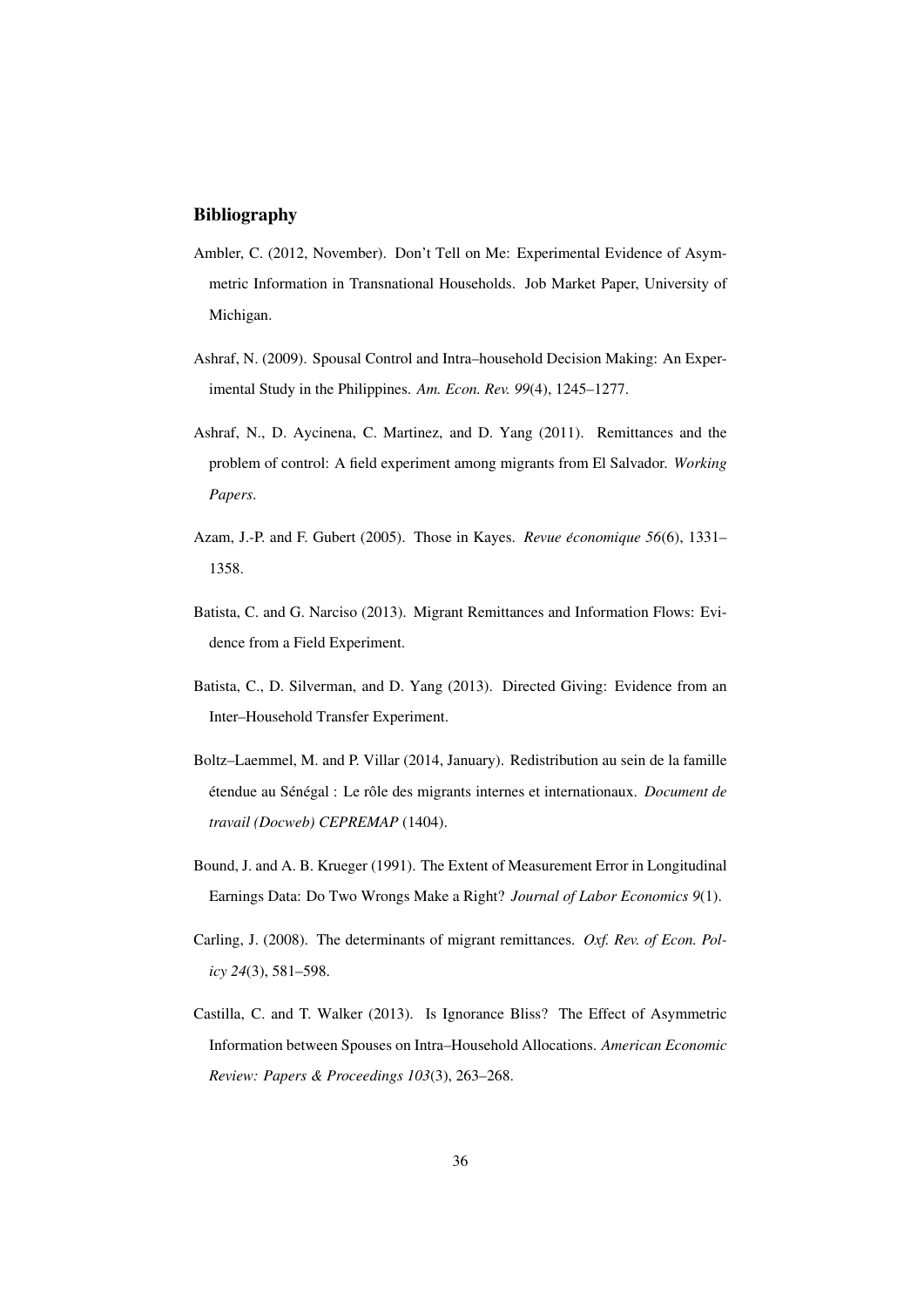- <span id="page-37-4"></span>Chami, R., C. Fullenkamp, and S. Jahjah (2005). Are Immigrant Remittance Flows a Source of Capital for Development? *IMF Staff Papers 52*(1), 55–81.
- <span id="page-37-5"></span>Chen, J. J. (2006). Identifying Non–Cooperative Behavior Among Spouses: Child Outcomes in Migrant–Sending Households.
- <span id="page-37-6"></span>Chen, J. J. (2013). Identifying Non–Cooperative Behavior Among Spouses: Child Outcomes in Migrant–Sending Households. *J. Dev. Econ. 100*, 1–18.
- <span id="page-37-0"></span>Chimhowu, A., J. Piesse, and C. Pinder (2005). The Socioeconomic Impact of Remittances on Poverty Reduction. In S. M. Maimbo and D. Ratha (Eds.), *Remittances: Development Impact and Future Prospects*, Chapter 3, pp. 83–102. The World Bank.
- <span id="page-37-2"></span>Chin, A., L. Karkoviata, and N. Wilcox (2010). Impact of Bank Accounts on Migrant Savings and Remittances: Evidence from a Field Experiment.
- <span id="page-37-8"></span>Chort, I., F. Gubert, and J.-N. Senne (2012). Migrant networks as a basis for social control: Remittance incentives among Senegalese in France and Italy. *Reg. Sci. and Urban Econ.*.
- <span id="page-37-9"></span>Chort, I. and J.-N. Senne (2013). Intra–household Selection into Migration: Evidence from a Matched Sample of Migrants and Origin Households in Senegal. *Document de travail UMR DIAL*.
- <span id="page-37-3"></span>De Laat, J. (2008). Household Allocations and Endogenous Information. *CIRPEE Working Paper No. 08-27*.
- <span id="page-37-1"></span>De Vreyer, P., S. Lambert, and A. Safir (2008). Remittances and Poverty: Who benefits in the Household? *Paris School of Economics mimeograph*.
- <span id="page-37-7"></span>De Weerdt, J., G. Genicot, and A. Mesnard (2014, August). Asymmetry of Information within Family Networks. *Centre for Research & Analysis of Migration Discussion Paper Series, CPD 33/14*.
- <span id="page-37-10"></span>Dia, H. (2007). Les investissements des migrants dans la vallée du fleuve Sénégal: confiance et conflits d'intérêts. Rev. europ. des migr. int. 23(3), 29-49.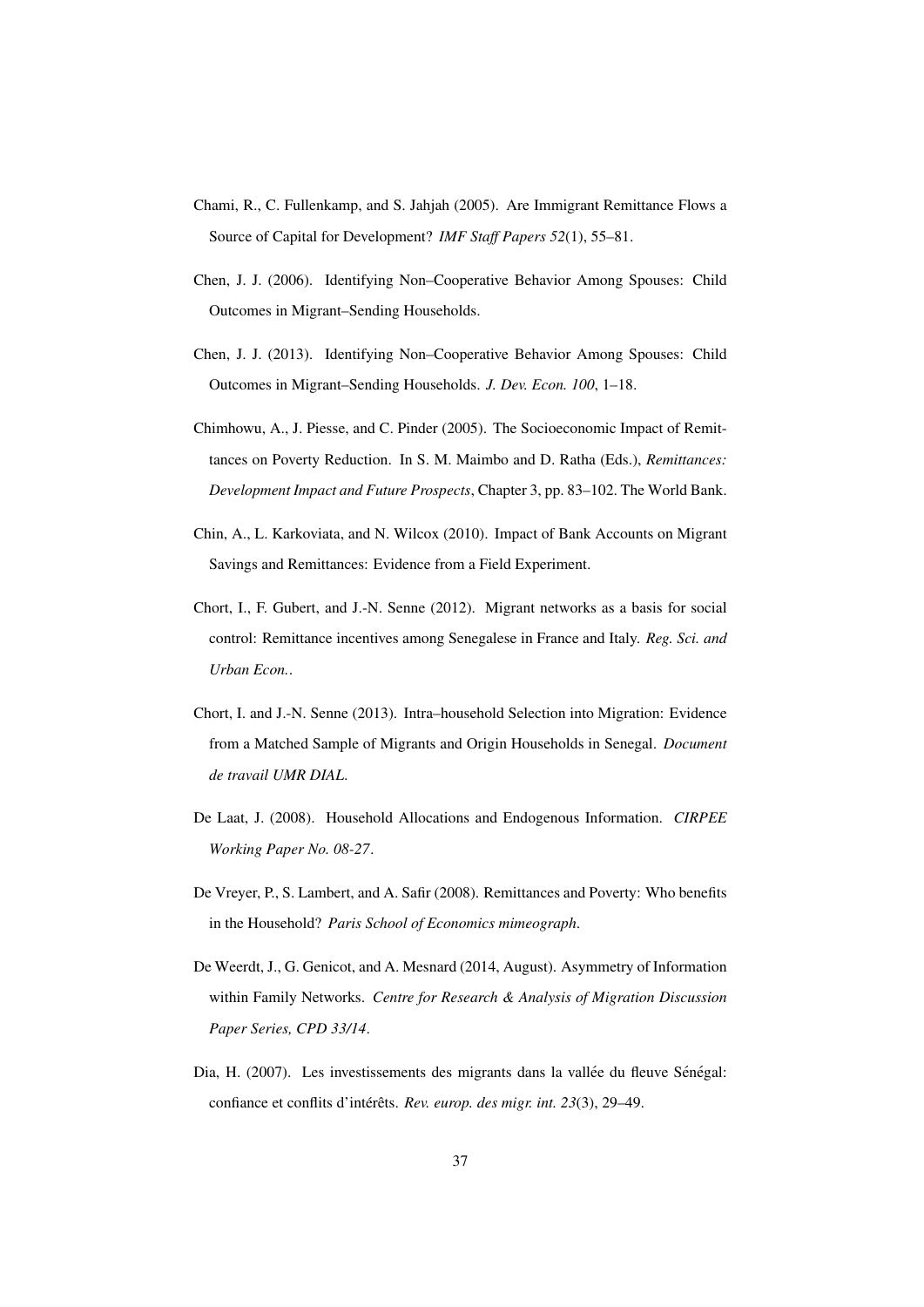- <span id="page-38-5"></span>Dia, H. and M. Adamou (2003). *Les transferts d'argent des migrants de la vallee´ du fleuve Sen´ egal. Processus d'affectation et impact sur la r ´ egion d'origine ´* , pp. 21–32. Migrations internationales, recompositions territoriales et developpement. ´ Document de synthése des projets du Programme FSP 2003-74. Institut de recherche pour le développement.
- <span id="page-38-4"></span>Fall, P. (2003). Migration internationale et droits des travailleurs au Sénégal. Série *UNESCO: Rapports par pays sur la ratification de la Convention des Nations Unies sur les droits des migrants*.
- <span id="page-38-8"></span>Grossman, S. J. and O. D. Hart (1983). An Analysis of the Principal–Agent Problem. *Econometrica: Journal of the Econometric Society*, 7–45.
- <span id="page-38-0"></span>Maimbo, S. M. and D. Ratha (Eds.) (2005). *Remittances: Development Impact and Future Prospects*, Washington, D.C. The World Bank: The World Bank.
- <span id="page-38-6"></span>Marfaing, L. (2003). Les Sénégalais en Allemagne : quotidien et stratégies de retour. Paris: Karthala.
- <span id="page-38-2"></span>McKenzie, D., J. Gibson, and S. Stillman (2013). A land of milk and honey with streets paved with gold: Do emigrants have over–optimistic expectations about incomes abroad? *J. Dev. Econ. 102*, 106–127.
- <span id="page-38-7"></span>Mookherjee, D. and I. Png (1989, May). Optimal Auditing, Insurance, and Redistribution. *The Quarterly Journal of Economics 104*(2), 399–415.
- <span id="page-38-3"></span>Platteau, J.-P. (2012). *Redistributive Pressures in Sub–Saharan Africa: Causes, Consequences and Coping Strategies*. African Development in Historical Perspective. Cambridge University Press.
- <span id="page-38-9"></span>Seror, M. (2012). Measuring Information Asymmetries and Modeling their Impact on Senegalese Migrants' Remittances. Master's thesis, Paris School of Economics and University of California, Berkeley.
- <span id="page-38-1"></span>Seshan, G. and R. Zubrickas (2014, May). Remittance Flows under Asymmetric Information: A Contracting Approach.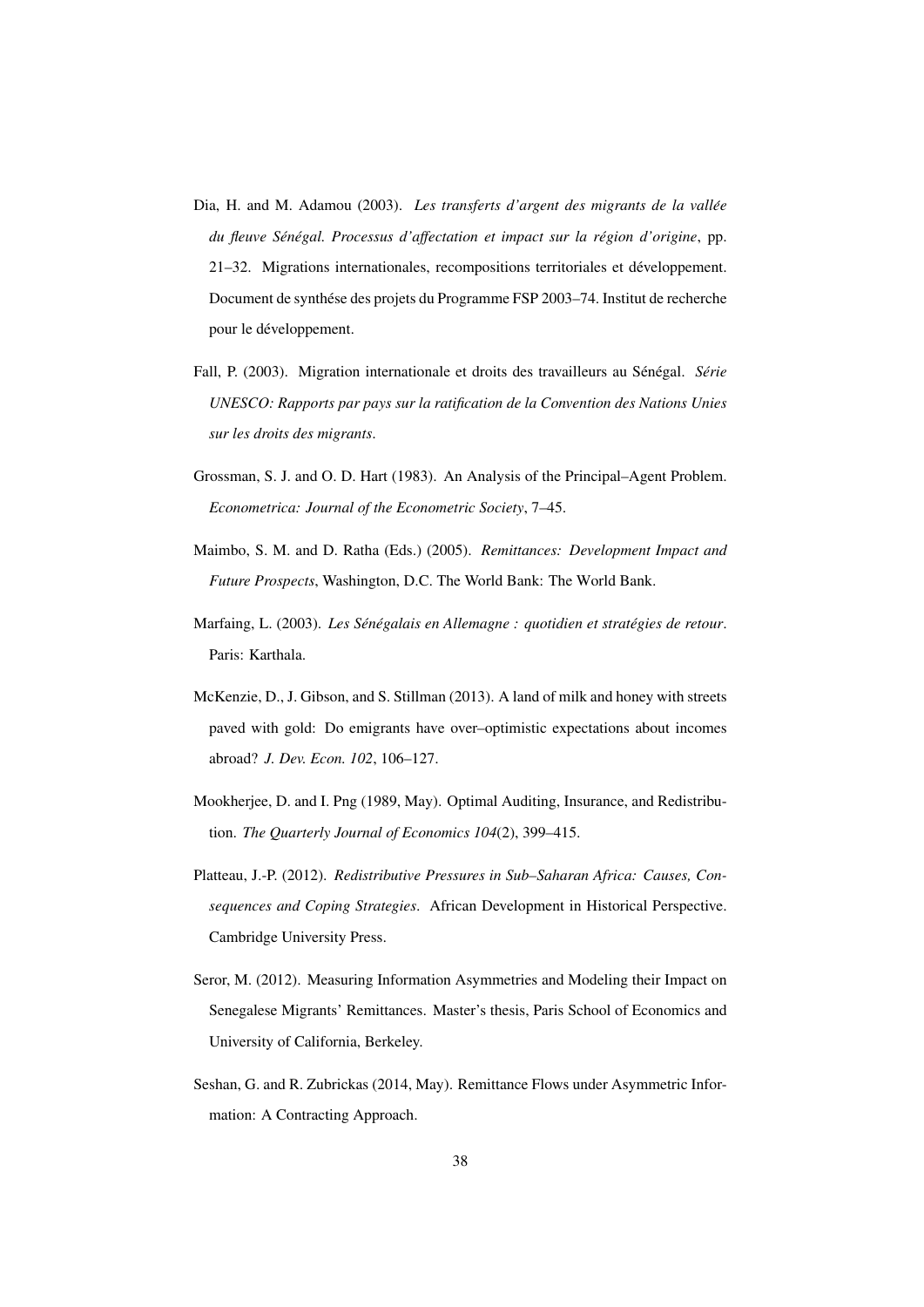- <span id="page-39-3"></span>Some, A. N. (2009). Migration au Sénégal. Technical report, International Organization for Migration.
- <span id="page-39-4"></span>Torero, M. and A. Viceisza (2013). To remit, or not to remit: that is the question. A remittance field experiment.
- <span id="page-39-1"></span>World Bank (2014a, July). News & Broadcast: Migrants and Remittances. [http:](http://web.worldbank.org/WBSITE/EXTERNAL/NEWS/0,,contentMDK:20648762~pagePK:64257043~piPK:437376~theSitePK:4607,00.html) [//web.worldbank.org/WBSITE/EXTERNAL/NEWS/0,,contentMDK:](http://web.worldbank.org/WBSITE/EXTERNAL/NEWS/0,,contentMDK:20648762~pagePK:64257043~piPK:437376~theSitePK:4607,00.html) [20648762˜pagePK:64257043˜piPK:437376˜theSitePK:4607,00.](http://web.worldbank.org/WBSITE/EXTERNAL/NEWS/0,,contentMDK:20648762~pagePK:64257043~piPK:437376~theSitePK:4607,00.html) [html](http://web.worldbank.org/WBSITE/EXTERNAL/NEWS/0,,contentMDK:20648762~pagePK:64257043~piPK:437376~theSitePK:4607,00.html). Accessed July 27, 2014.
- <span id="page-39-0"></span>World Bank (2014b, July). World Development Indicators. [http://data.](http://data.worldbank.org/data-catalog/world-development-indicators) [worldbank.org/data-catalog/world-development-indicators](http://data.worldbank.org/data-catalog/world-development-indicators). Accessed July 22, 2014.
- <span id="page-39-2"></span>Yang, D. (2011). Migrant Remittances. *J. Econ. Perspect. 25*(3), 129–151.
- <span id="page-39-5"></span>Ziparo, R. (2014, February). Public good provision and communication in the household. A model and some evidence from Cameroon.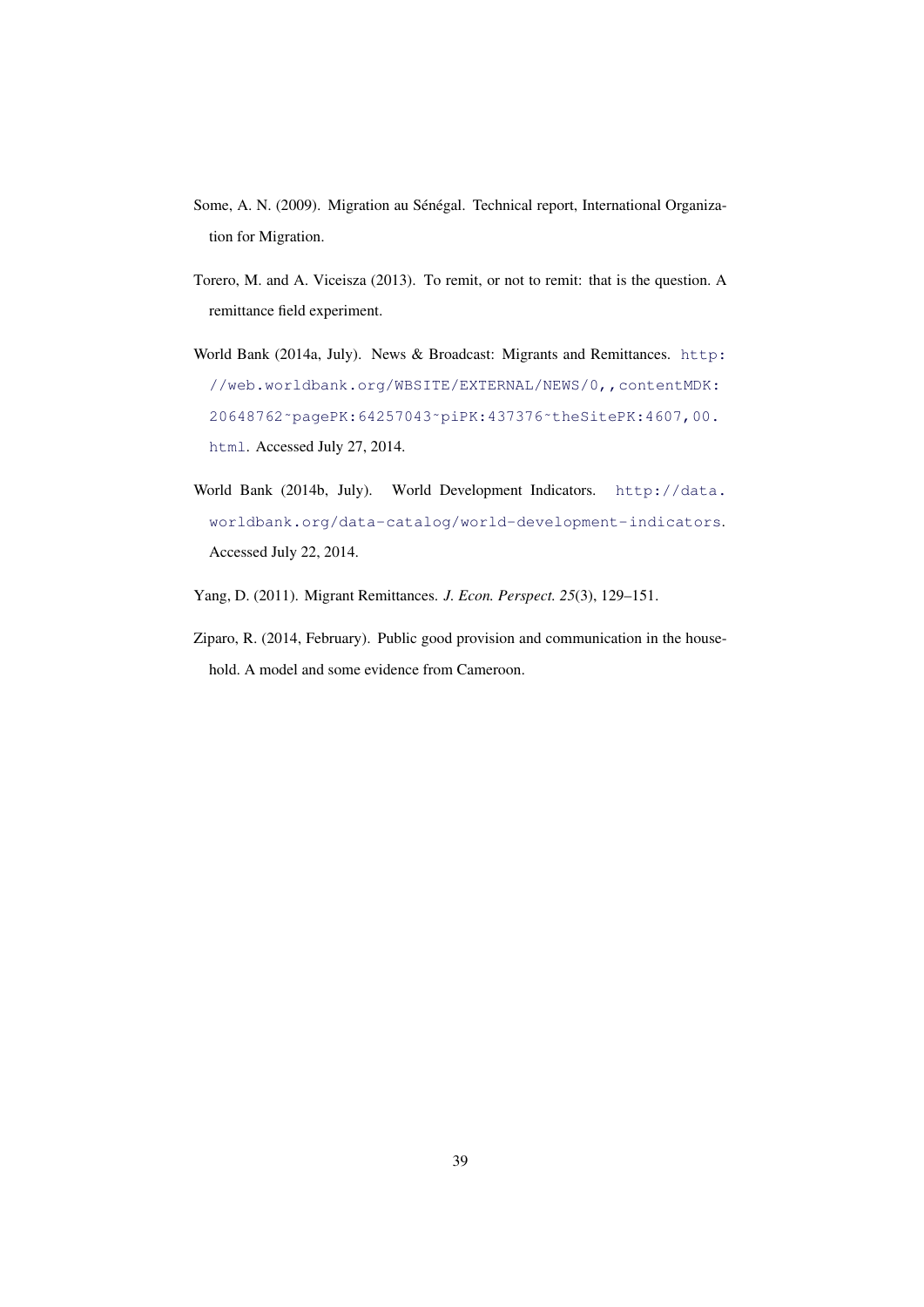## Appendices

#### <span id="page-40-0"></span>A Impact of remittances on *h*'s participation

Since m ignores  $\tau$  in the contract<sup>[39](#page-40-1)</sup> and sets a target  $X^{*m}$  that h must meet lest they incur F, h is expected to consume *less* than  $Y^*(\omega(1-\tau))$  when  $\tau > 0$  in order to reach the target  $X^{*m}$ . This reallocation of resources is indeed the only way to abide by the contract when  $\tau > 0$ .

Let us model this reallocation as h consuming  $Y^*(\omega(1 - \tau - L))$  instead, where  $L \geq 0$ . L is determined so that  $X^*(\omega) + \frac{t}{p_X}$  can be reached with  $\omega(1-\tau)$ . This is feasible as long as  $L \leq 1 - \tau$ . Then h accepts the contract if and only if:

#### *h*'s participation constraint:

Utility from participating when 
$$
\tau = 0 \left\{ \pi \left[ u^h(Y^*(\omega)) + v^h(X^*(\omega) + \frac{t}{p_X}) \right] \right\}
$$
  
Utility from participating when  $\tau > 0 \left\{ \begin{aligned} &+(1-\pi) \left[ u^h(Y^*(\omega(1-\tau-L))) \right. \\ &+ v^h(X^*(\omega) + \frac{t}{p_X}) \right] \end{aligned} \right.$ 

$$
\geq
$$
  
Utility from not participating when  $\tau = 0 \left\{ \pi \left[ u^h(Y^*(\omega)) + v^h(X^*(\omega)) \right] \right\}$   
Utility from not participating when  $\tau > 0 \left\{ \begin{aligned} &+(1-\pi) \left[ u^h(Y^*(\omega(1-\tau)) \right] \right. \\ &+ v^h(X^*(\omega(1-\tau)) ) \right] \end{aligned} \right.$ 

Assuming  $u^h(Y^*(\omega(1-\tau))) \neq 0$  and  $\pi \neq 1$ ,—in which cases participation obtains trivially,—we have:

<span id="page-40-2"></span>
$$
\frac{v^h(X^*(\omega) + \frac{t}{p_X}) - [\pi v^h(X^*(\omega)) + (1 - \pi)v^h(X^*(\omega(1 - \tau)))]}{(1 - \pi)[u^h(Y^*(\omega(1 - \tau))) - u^h(Y^*(\omega(1 - \tau - L)))]} \ge 1
$$
 (5)

<span id="page-40-1"></span>As can be seen from Equation [5,](#page-40-2) the participation constraint is not necessarily sat-

<sup>39.</sup> The alternative for m would be to base the contract on  $\tau > 0$  and accept granting h a rent they can then spend as they please. If we relax this assumption and allow h to invoke  $\tau > 0$  in order to obtain more remittances, the same result follows as from a stochastic  $\omega$ : We still have  $\widehat{X_{hh}} \ge X_{hh}$  but the two are more often equal.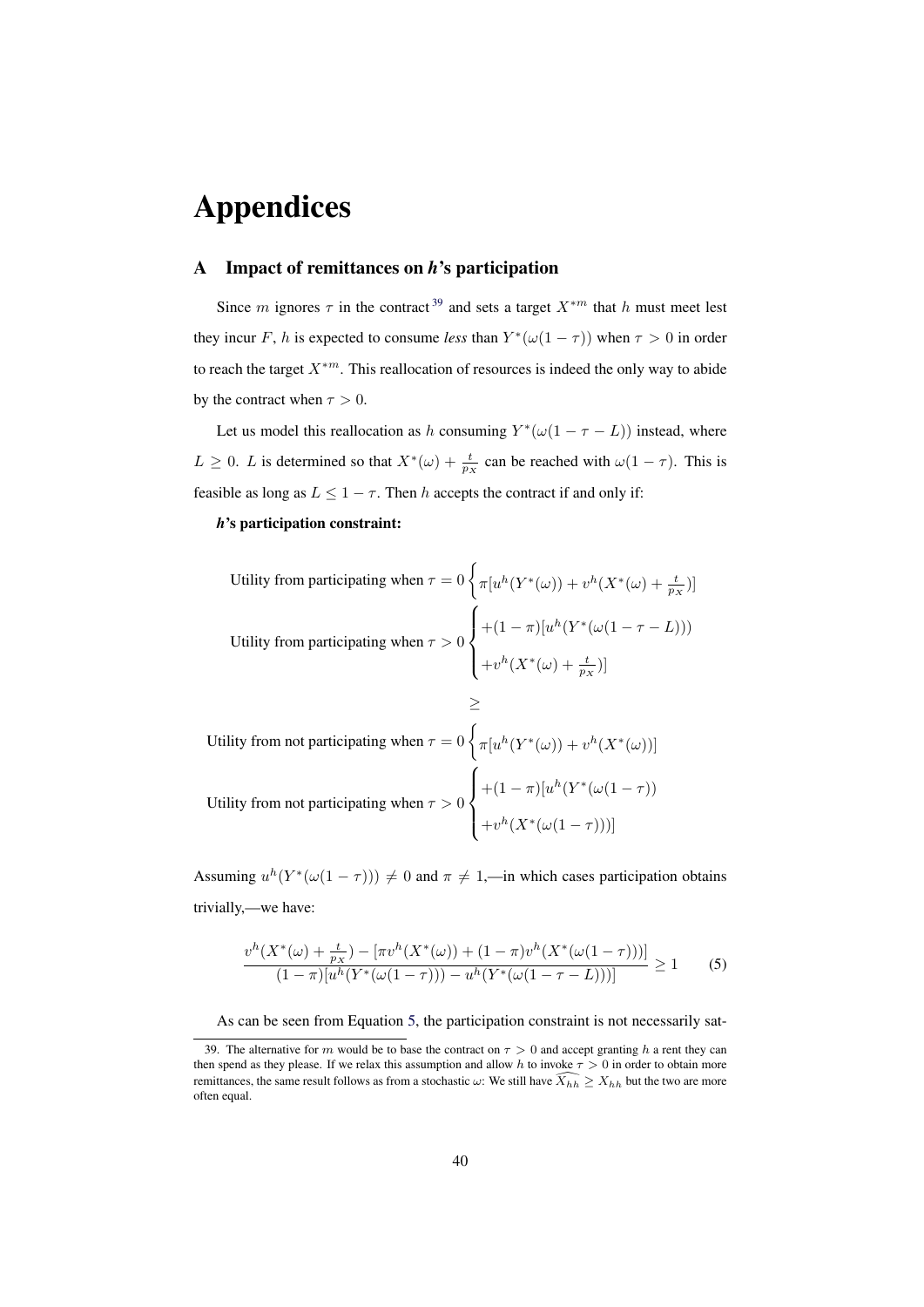isfied. We can however note that  $m$  can induce participation by raising  $t$ , which enters the numerator positively, provided  $L \leq 1 - \tau$ .<sup>[40](#page-41-1)</sup> The decrease in h's utility due to L implies that there are cases such that  $m$  can induce participation only by disconnecting t from  $X^{*m}$ , e.g., by increasing t but keeping the target level of X unchanged, or, which boils down to the same, by basing the contract on states where  $\tau > 0$ —then m implicitly accepts to finance some Y when  $\tau = 0$ .

#### <span id="page-41-0"></span>B Impact of remittances on *h*'s incentive to deviate

Deviation benefits  $h$  if and only if the following inequality does not hold:

<span id="page-41-2"></span>*h*'s incentive compatibility constraint:

Gain from deviating when 
$$
\tau = 0
$$
  
\n
$$
\begin{cases}\n\pi[u^h(Y^*(\omega+t)) + v^h(X^*(\omega+t)) \\
-u^h(Y^*(\omega)) - v^h(X^*(\omega) + \frac{t}{p_X})]\n\end{cases}
$$
\nGain from deviating when  $\tau > 0$   
\n
$$
\begin{cases}\n+(1-\pi)[u^h(Y^*(\omega(1-\tau)+t)) \\
+v^h(X^*(\omega(1-\tau)+t)) \\
-u^h(Y^*(\omega(1-\tau-L))) - v^h(X^*(\omega) + \frac{t}{p_X})]\n\end{cases}
$$
\n
$$
\leq \qquad (6)
$$
\nCost of deviating\n
$$
\begin{cases}\nF[\pi\alpha(q(X^*(\omega) + \frac{t}{p_X} - X^*(\omega+t);Q^*)) \\
+(1-\pi)\alpha(q(X^*(\omega) + \frac{t}{p_X} - X^*(\omega+t);Q^*))\n\end{cases}
$$

<span id="page-41-1"></span><sup>40.</sup> We also expect the ratio on the left-hand side of Equation [5](#page-40-2) to increase with  $\frac{p_X}{p_Y}$ , h's preference for X relative to Y and their aversion to risk in their consumption of X relative to Y, all else equal. These elements are however beyond m's control.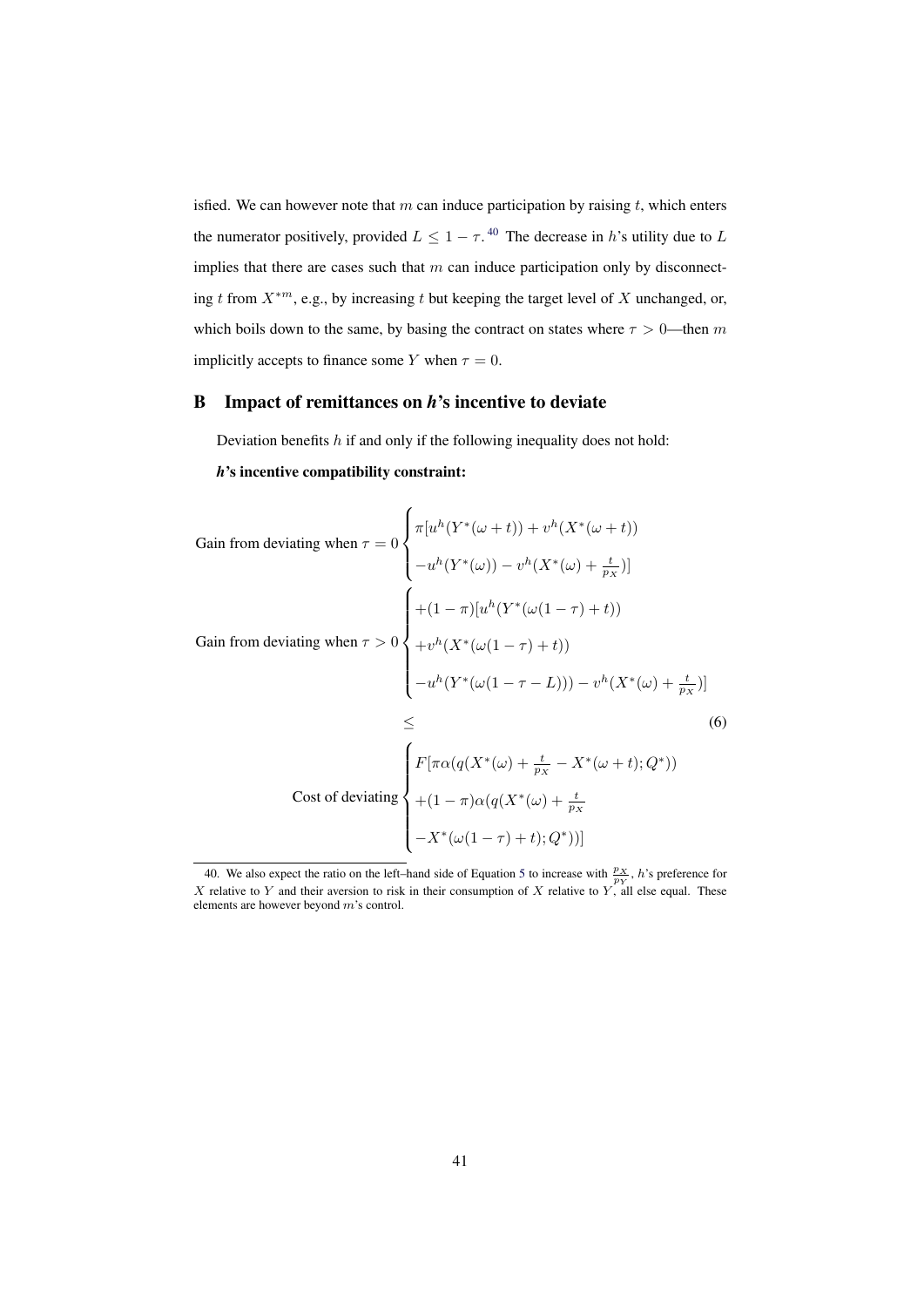The first derivative of constraint  $6$  with respect to  $t$  is:

$$
\pi[u^{h'}(Y^*(\omega+t))\frac{\partial Y^*(\omega+t)}{\partial t} + v^{h'}(X^*(\omega+t))\frac{\partial X^*(\omega+t)}{\partial t} - \frac{1}{p_X}v^{h'}(X^*(\omega) + \frac{t}{p_X})]
$$

$$
+ (1 - \pi)[u^{h'}(Y^*(\omega(1 - \tau) + t))\frac{\partial Y^*(\omega(1 - \tau) + t)}{\partial t} + v^{h'}(X^*(\omega(1 - \tau) + t))\frac{\partial X^*(\omega(1 - \tau) + t)}{\partial t} - \frac{1}{p_X}v^{h'}(X^*(\omega) + \frac{t}{p_X})]
$$

$$
- \pi F \alpha'(\cdot) q'(X^*(\omega) + \frac{t}{p_X} - X^*(\omega + t); Q^*)[\frac{1}{p_X} - \frac{\partial X^*(\omega + t)}{\partial t}]
$$

$$
- (1 - \pi)F \alpha'(\cdot) q'(X^*(\omega) + \frac{t}{p_X} - X^*(\omega(1 - \tau) + t); Q^*)[\frac{1}{p_X} - \frac{\partial X^*(\omega(1 - \tau) + t)}{\partial t}]
$$
(7)

The argument being symmetric for  $\tau = 0$  and  $\tau > 0$ , let us focus on the former. We have:

$$
u^{h'}(Y^*(\omega+t))\frac{\partial Y^*(\omega+t)}{\partial t} + v^{h'}(X^*(\omega+t))\frac{\partial X^*(\omega+t)}{\partial t} - \frac{1}{p_X}v^{h'}(X^*(\omega)+\frac{t}{p_X})
$$

$$
-F\alpha'(\cdot)q'(X^*(\omega)+\frac{t}{p_X}-X^*(\omega+t);Q^*)[\frac{1}{p_X}-\frac{\partial X^*(\omega+t)}{\partial t}] \tag{8}
$$

Now, since a fungible  $t$  necessarily increases consumption of both  $X$  and  $Y$  and therefore  $h$ 's utility, the first two components in this sum are positive. Note that  $v^{h'}(X^*(\omega+t))\frac{\partial X^*(\omega+t)}{\partial t} \geq \frac{1}{p_X}v^{h'}(X^*(\omega)+\frac{t}{p_X}),$  since h should always prefer an interior solution to the corner solution imposed by the contract. Therefore, absent monitoring (the last term of the sum) we see that  $h$  always has an incentive to deviate and that this incentive is stronger, the larger the remittances. If we allow for monitoring, the incentive compatibility constraint may—but need not—be satisfied.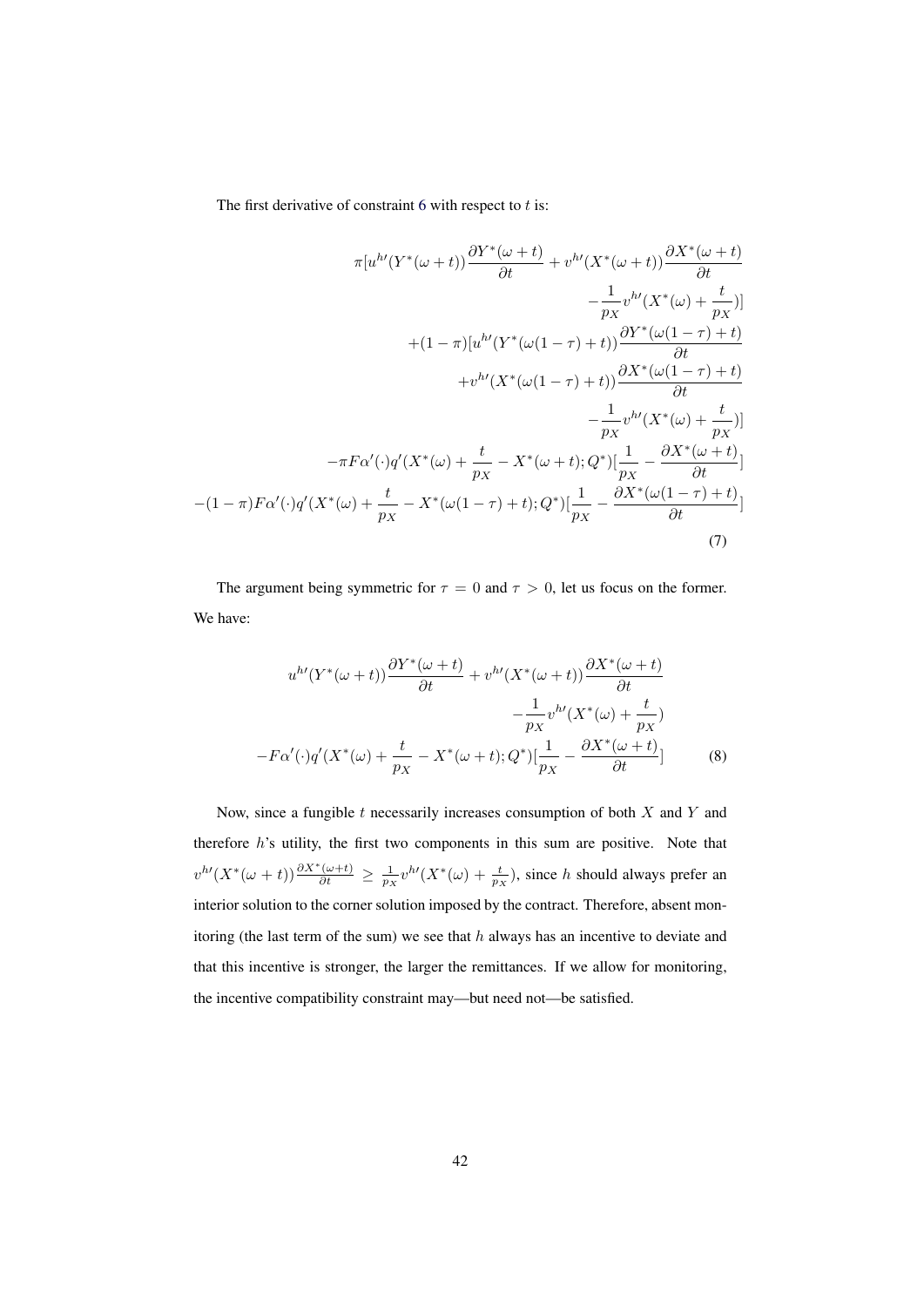#### <span id="page-43-1"></span>C Impact of  $\tau$  on *h*'s incentive to deviate

The first derivative of constraint [6](#page-41-2) with respect to  $\tau$  is:

$$
(1 - \pi)[u^{h'}(Y^*\omega(1 - \tau - L))\frac{\partial Y^*(\omega(1 - \tau - L))}{\partial \omega(1 - \tau - L)}(1 + L'(\tau))
$$

$$
-u^{h'}(Y^*(\omega(1 - \tau) + t))\frac{\partial Y^*(\omega(1 - \tau) + t)}{\partial \omega(1 - \tau) + t}
$$

$$
-v^{h'}(X^*(\omega(1 - \tau) + t))\frac{\partial X^*(\omega(1 - \tau) + t)}{\partial \omega(1 - \tau) + t}
$$

$$
-F\alpha'(\cdot)q'(X^*(\omega) + \frac{t}{p_X} - X^*(\omega(1 - \tau) + t); Q^*)\frac{\partial X^*(\omega(1 - \tau) + t)}{\partial \omega(1 - \tau) + t}] \tag{9}
$$

If we abstract from monitoring, we can see that the derivative of constraint [6](#page-41-2) with respect to  $\tau$  is equivalent to:  $(1 - \pi) \left[ \frac{\partial W^h}{\partial \tau} \right]$  when h abides by the contract  $-\frac{\partial W^h}{\partial \tau}$ when h deviates], where obviously  $\frac{\partial W^h}{\partial \tau} < 0$ . Now, since the contract pushes h into a corner solution and moreover h needs to reduce their consumption of Y when  $\tau > 0$  in order to meet the target  $X^{*m}$ , we know that  $\frac{\partial W^h}{\partial \tau}$  is larger in absolute value when h is compliant. Therefore, absent monitoring h is more likely to deviate when  $\tau > 0$  than when  $\tau = 0$ .

#### <span id="page-43-0"></span>D Covariance of *t* and *Q*

From the F.O.C.s of Problem [3,](#page-13-2) we have:

∴

$$
t: v'(\cdot)\frac{\partial X^*}{\partial t} - \lambda p_t = 0 \tag{10}
$$

$$
Q: v'(\cdot)\frac{\partial X^*}{\partial Q} - \lambda l'(Q) = 0
$$
\n(11)

Since  $l'(Q) > 0$  and assuming that  $\frac{\partial X^*}{\partial Q} \neq 0$ , we have:

$$
\frac{p_t}{l'(Q)} = \frac{\frac{\partial X^*}{\partial t}}{\frac{\partial X^*}{\partial Q}}
$$
(12)

$$
\frac{p_t}{l'(Q)} \frac{\partial X^*}{\partial Q} = \frac{\partial X^*}{\partial t} \tag{13}
$$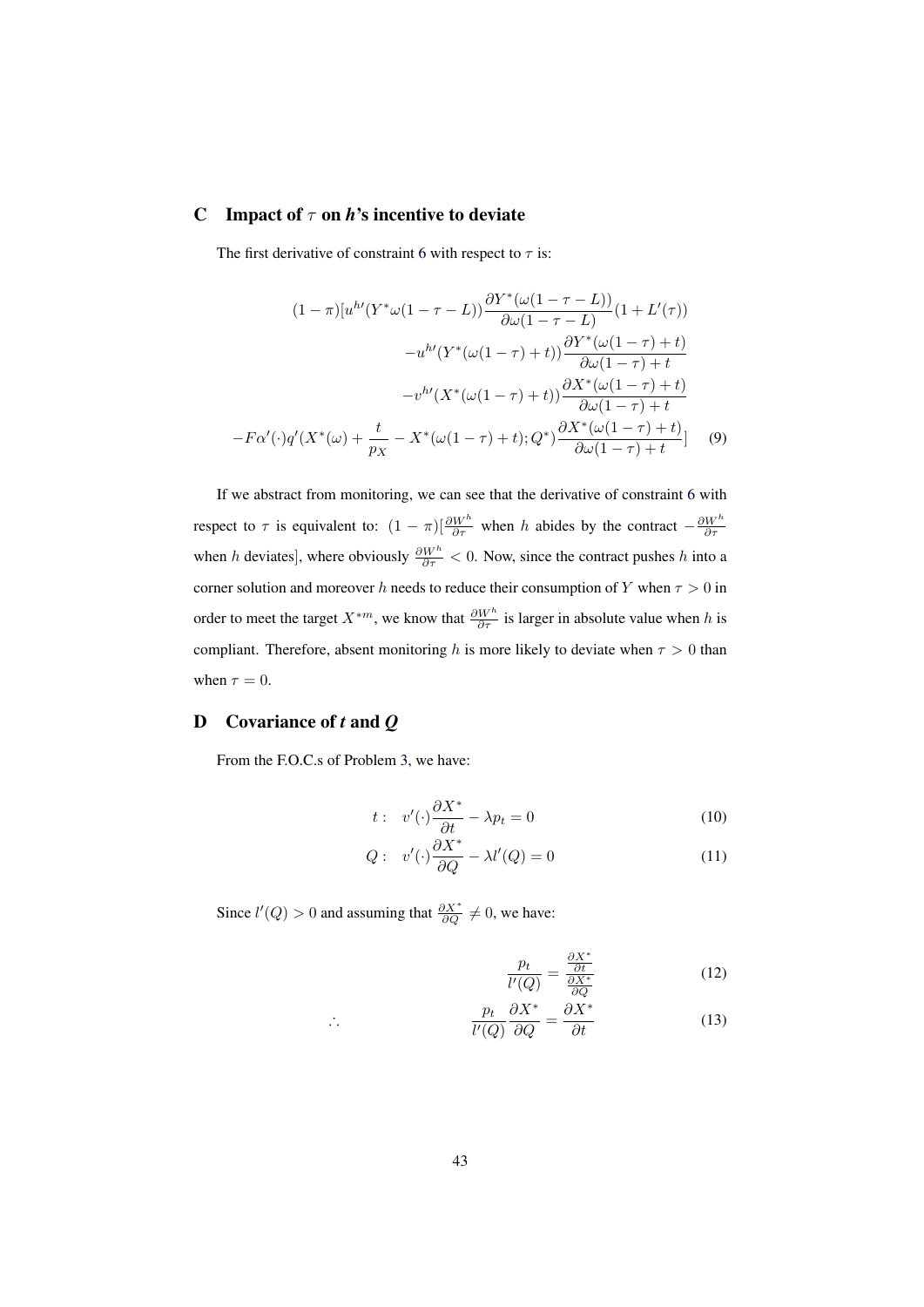Assuming  $t(Q)$  differentiable, by the Chain Rule we get:

$$
\frac{p_t}{l'(Q)} \frac{\partial X^*}{\partial t} \frac{\partial t}{\partial Q} = \frac{\partial X^*}{\partial t}
$$
(14)

Assuming that  $\frac{\partial X^*}{\partial t} \neq 0$  and since  $p_t > 0$ :

∴

<span id="page-44-2"></span>
$$
\frac{p_t}{l'(Q)}\frac{\partial t}{\partial Q} = 1\tag{15}
$$
\n
$$
\frac{\partial t}{\partial Q} = \frac{l'(Q)}{p_t} > 0
$$

#### <span id="page-44-0"></span>E Measurement error

We model  $h$ 's and  $m$ 's survey answers as follows:

<span id="page-44-1"></span>
$$
\widetilde{X_{hh}} = X_{hh} \tag{16}
$$

$$
\widetilde{X_{hm}} = (1 - c)(1 + \zeta + \delta_A + \delta_O)X_{hh} + cr + \nu \tag{17}
$$

where  $\widetilde{X_{hi}}$  denotes the (potentially error–ridden) report of the true information  $X_{hi}$ held by  $i = h, m; \zeta \in [-1, 0]$  captures a negative correlation between the report and the error–free variable, which [Bound and Krueger](#page-36-9) [\(1991\)](#page-36-9) call "mean–reverting measurement error" and is particularly likely for bounded variables such as  $X$ ;  $\delta_A \geq 0$ corresponds to the inflation in  $h$ 's message to  $m$  possible under information asymmetry;  $\delta_O \geq 0$  stands for factors leading to a systematic inflation of the migrant's report;  $\nu$  is such that  $E[\nu] = 0$  and  $E[X_{hh}\nu] = 0$ ; and c is the migrant's propensity to provide a "clueless" random answer  $r$ . We shall deal with cluelessness first and then discuss the impact of the other sources of measurement error.

Two points are worth noting. First,  $X$  in Equations [16](#page-44-2) and [17](#page-44-1) refers to durable asset ownership. The structure of the error is more complex for housing quality variables; they are meant to be ordinal but because  $m$ 's quality ranking is unknown, we cannot exclude that further measurement error has been introduced. Asset ownership on the other hand is a ratio variable stated by  $m$  and  $h$  themselves. Moreover, the former are often bimodal, whereas the latter are strongly unimodal.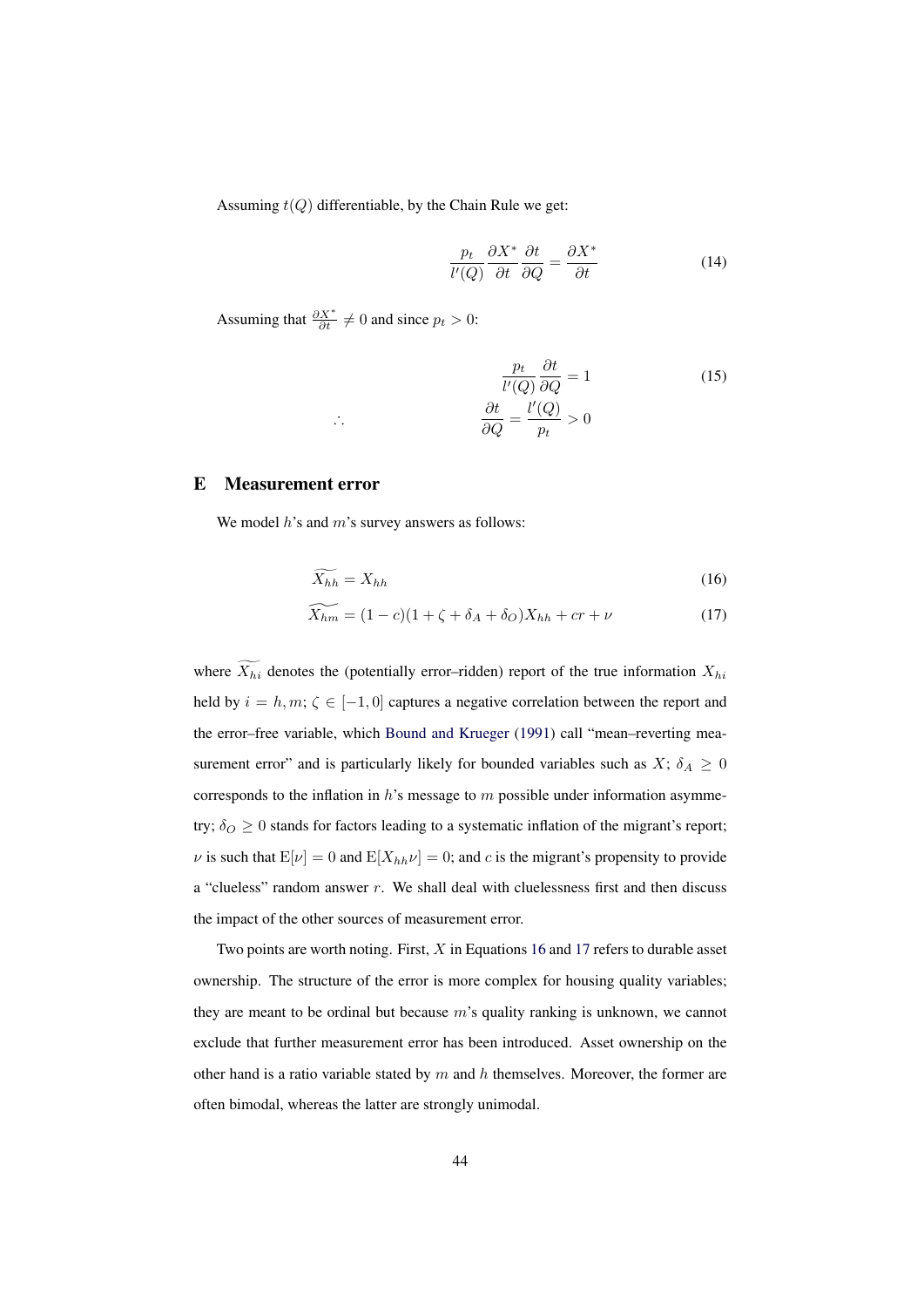Second, Equation [17](#page-44-1) immediately tells us that Prediction 1 ( $\Delta \ge 0$ ) can be tested with  $\tilde{\Delta}$  as long as  $\delta_O = 0$ . Indeed,  $\zeta$  being negative it can only bias our estimate of ∆ downwards. We show in Appendix [E.2](#page-45-1) that this holds true even when the effect of  $\zeta$  is allowed to vary with distance. Given our assumptions about  $\nu$ , artificial support for Prediction 1 can only originate in the positive  $\delta_O$ , studied in Section [5.3.2,](#page-25-0) or from cluelessness—see below.

#### <span id="page-45-0"></span>E.1 Cluelessness

Considering for simplicity that  $X_{hi}$  is a binary variable, i.e., equal to 1 if h owns at least one unit of  $X$  according to  $i$  and  $0$  otherwise, an intuitive way of modeling clueless migrants' behavior is to assume that their answers follow a Bernoulli distribution of mean .5, responding 0 or 1 with equal probability. We assume that the probability  $c$  is the same for all respondents but may differ across assets. <sup>[41](#page-45-2)</sup>

Rewriting Equation [17](#page-44-1) to focus on cluelessness, we have:

$$
\widetilde{X_{hm}} = (1 - c)X_{hh} + cr \tag{18}
$$

$$
\therefore c = \frac{\Delta}{r - X_{hh}}
$$
 (19)

Since we assumed that  $r = .5$ , we can replace c by  $\tilde{\Delta}/(.5 - X_{hh})$ . Averaging over all individuals in the sample yields the desired quantity c.

Estimates of c are displayed in Table [6.](#page-24-0)

#### <span id="page-45-1"></span>E.2 Measurement error in the test of Prediction 2

Rephrasing the measurement error model to focus on discrepancies in reports, we get:

$$
\widetilde{\Delta} = \widetilde{X_{hh}} - \widetilde{X_{hh}} = (1 + \zeta + \delta_A + \delta_O)X_{hh} - X_{hh} + \nu
$$

$$
= \Delta + (\zeta + \delta_O)X_{hh} + \nu
$$

<span id="page-45-2"></span><sup>41.</sup> Assuming the converse yields qualitatively similar results—available upon request.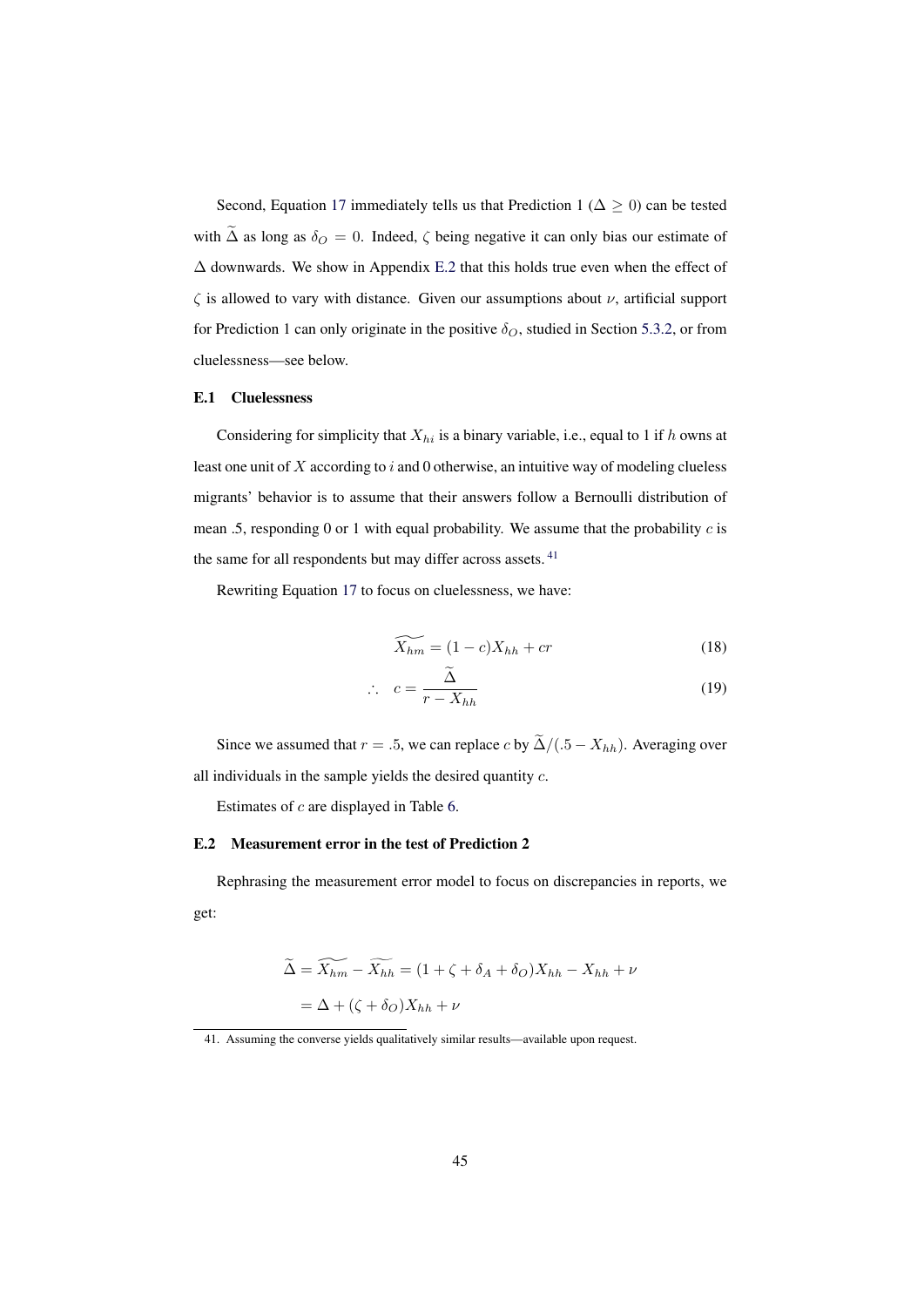where  $\Delta \equiv \delta_A X_{hh}$  represents the true discrepancy due to information asymmetry, which we intend to highlight empirically.<sup>[42](#page-46-0)</sup>

#### E.2.1 Focusing on  $\zeta$

Focusing on  $\zeta$ , we have  $\widetilde{\Delta} = \Delta + \zeta X_{hh} + \nu$  and we want to estimate  $\Delta =$  $\beta MAU + \epsilon$ , where MAU is a dummy variable equal to 1 if m is in Mauritania and 0 if she lives in Europe, and  $\epsilon$  is assumed to be uncorrelated with  $MAU$  and to have zero expectation. Since being in Mauritania both increases observability and reduces potential transfers, which leads to a decrease in  $\Delta$ —see Section [5.3,](#page-20-0)—we expect  $\beta \leq 0$ .

Using OLS, we obtain:

$$
\widehat{\beta} = \frac{\text{cov}(MAU, \widehat{\Delta})}{\text{var}(MAU)} = \frac{\text{cov}(MAU, \Delta + \zeta X_{hh} + \nu)}{\text{var}(MAU)} \tag{20}
$$

<span id="page-46-2"></span>
$$
= \frac{\text{cov}(MAU, \beta MAU + \zeta X_{hh} + \nu + \epsilon)}{\text{var}(MAU)} = \frac{\beta \sigma_{MAU}^2 + \zeta \sigma_{MAU, X_{hh}}}{\sigma_{MAU}^2} \tag{21}
$$

<span id="page-46-1"></span>
$$
= \beta + \zeta \beta_{X_{hh},MAU} \ge \beta \tag{22}
$$

where  $\beta_{X_{hh},MAU}$  denotes the coefficient on  $MAU$  in a regression with  $X_{hh}$  as the dependent variable. Given the lower living standard in Mauritania than in Europe,  $\beta_{X_{hh},MAU}$  is expected to be negative and the data support this conjecture. Therefore,  $\widehat{\beta}$  *over* estimates  $\beta$ , which goes counter to Prediction 2.

What about the effect of  $\zeta$  on the significance of  $\hat{\beta}$ ? From Equation [22,](#page-46-1) we have:

$$
\text{plim}\hat{\beta} - \beta = \zeta \beta_{X_{hh},MAU} \tag{23}
$$

and 
$$
\widehat{\epsilon} = \Delta - \beta MAU = \Delta + \zeta X_{hh} + \nu - \beta MAU \tag{24}
$$

$$
= \epsilon - (\Delta - \beta MAU) + \Delta + \zeta X_{hh} + \nu - \widehat{\beta} MAU \tag{25}
$$

$$
= \epsilon - (\beta - \widehat{\beta})MAU + \zeta X_{hh} + \nu \tag{26}
$$

<span id="page-46-0"></span>Calling  $\sigma_{\epsilon}^2$  the variance of  $\epsilon$  and  $\sigma_{\epsilon}^2$  its estimator (and using a similar notation for

<sup>42.</sup> The results are robust to introducing information manipulation into Equation [17](#page-44-1) additively rather than as a fraction of  $X_{hh}$ ,  $\delta_A X_{hh}$ , because they do not rely on the correlation between  $\Delta$  and  $X_{hh}$ —see below.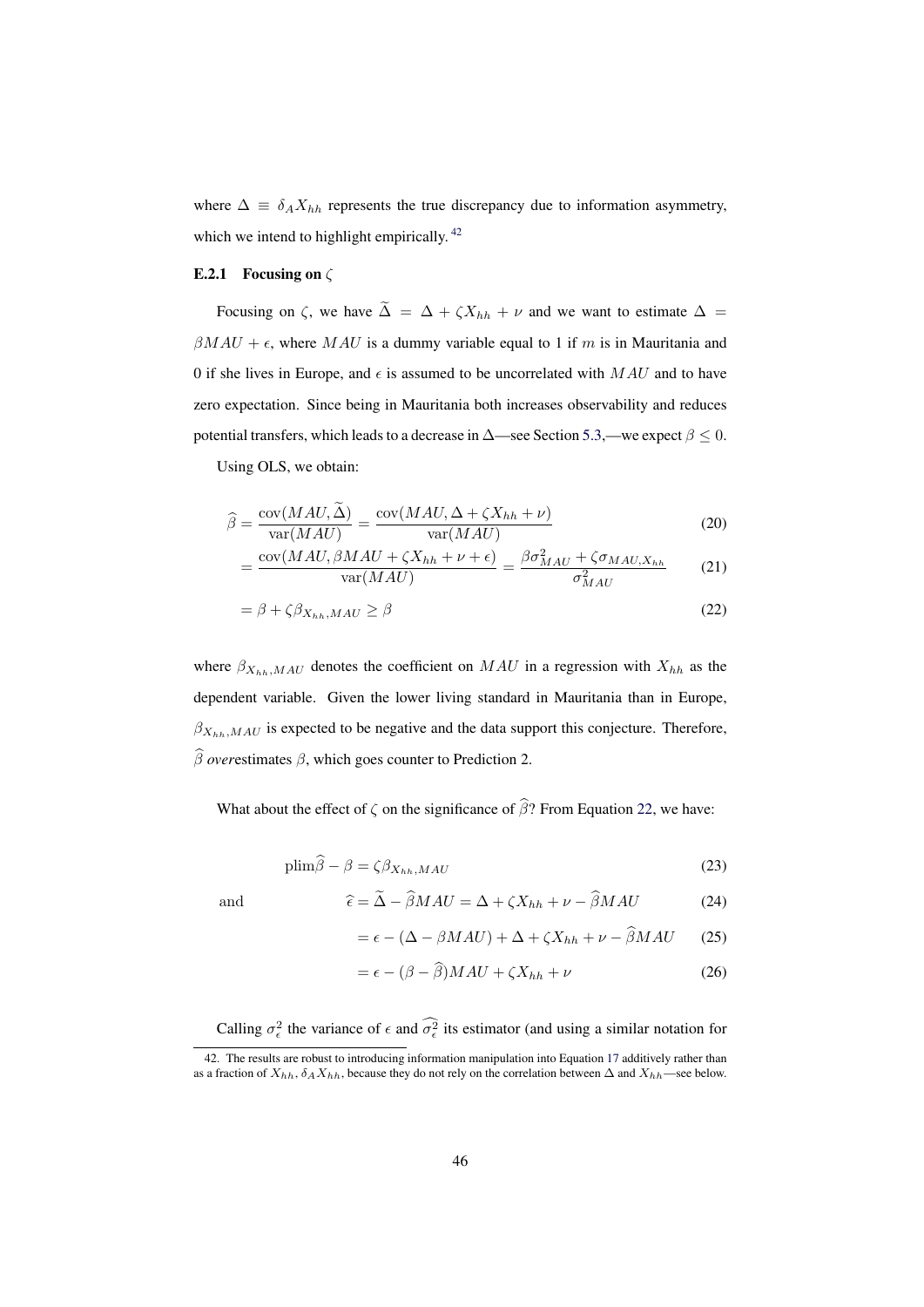$\nu$ ), we have:

$$
\text{plim}\widehat{\sigma_{\epsilon}^{2}} = \sigma_{\epsilon}^{2} + \zeta^{2} \beta_{X_{hh},MAU}^{2} \sigma_{MAU}^{2} + \zeta^{2} \sigma_{X_{hh}}^{2} + \sigma_{\nu}^{2} + \zeta^{2} \beta_{X_{hh},MAU} \sigma_{X_{hh},MAU}
$$

<span id="page-47-0"></span>
$$
(27)
$$

$$
\therefore \text{plim}\hat{s} \equiv \text{plim}\frac{\widehat{\sigma_{\epsilon}^2}}{\sigma_{MAU}^2}
$$
\n
$$
= \frac{\sigma_{\epsilon}^2 + \zeta^2 \beta_{X_{hh},MAU}^2 \sigma_{MAU}^2 + \zeta^2 \sigma_{X_{hh}}^2 + \sigma_{\nu}^2 + \zeta^2 \beta_{X_{hh},MAU} \sigma_{X_{hh},MAU}}{\sigma_{MAU}^2}
$$
\n(28)

$$
= s + \zeta^2 \beta_{X_{hh},MAU}^2 + \zeta^2 \frac{\sigma_{X_{hh}}^2}{\sigma_{MAU}^2} + \frac{\sigma_{\nu}^2}{\sigma_{MAU}^2} + \zeta^2 \beta_{X_{hh},MAU}^2
$$
\n(29)

$$
= s + 2\zeta^2 \beta_{X_{hh},MAU}^2 + \zeta^2 \frac{\sigma_{X_{hh}}^2}{\sigma_{MAU}^2} + \frac{\sigma_{\nu}^2}{\sigma_{MAU}^2}
$$
(30)

$$
\therefore \frac{\text{plim}t}{\sqrt{n}} = \frac{\text{plim}\beta}{\text{plim}\sqrt{\hat{s}}} = \frac{\beta + \zeta\beta_{X_{hh},MAU}}{\sqrt{s + 2\zeta^2\beta_{X_{hh},MAU}^2 + \zeta^2\frac{\sigma_{X_{hh}}^2}{\sigma_{MAU}^2} + \frac{\sigma_{\nu}^2}{\sigma_{MAU}^2}}}
$$
(31)

$$
\therefore \left| \frac{\text{plim}t}{\sqrt{n}} \right| \le \left| \frac{\beta}{\sqrt{s}} \right| \tag{32}
$$

Since the numerator in Equation [31](#page-47-0) is greater than  $\beta$  and  $\beta$  is expected to be negative,  $\zeta$  biases our t–statistics toward 0 (and may even yield the wrong sign on  $\beta$ ). The denominator is clearly greater than  $\sqrt{s}$ , which also biases also t–statistics downwards.

### E.2.2 Allowing mean–reverting measurement error to be exacerbated by distance

It is likely that the element in  $\widetilde{X_{hm}}$  that is negatively correlated with  $X_{hh}$  increases with the geographical distance between  $m$  and  $h$ . We model this as follows:

$$
\widetilde{\Delta} = \Delta + \zeta (1 - \eta MAU) X_{hh} + \nu
$$

where  $\eta \in [0;1]$ .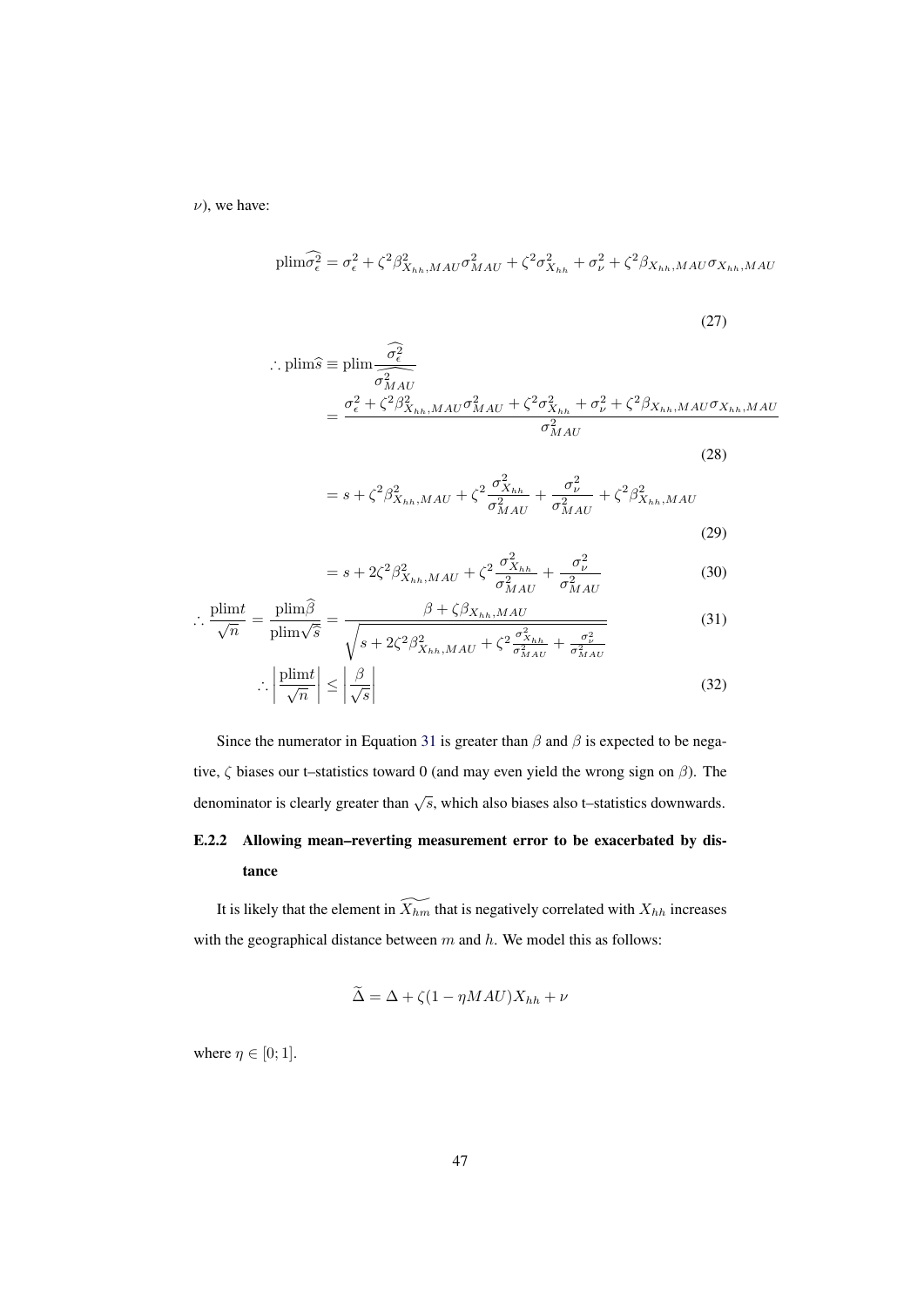Adapting Equation [20](#page-46-2) yields:

$$
\widehat{\beta} = \frac{\text{cov}(MAU, \Delta + \zeta(1 - \eta MAU)X_{hh} + \nu)}{\text{var}(MAU)}\tag{33}
$$

$$
=\frac{\text{cov}(MAU, \beta MAU + \zeta(1 - \eta MAU)X_{hh} + \nu + \epsilon)}{\text{var}(MAU)}\tag{34}
$$

$$
=\frac{\beta\sigma_{MAU}^{2}+\zeta\sigma_{MAU,X_{hh}}-\zeta\eta\sigma_{MAU,X_{hh}MAU}}{\sigma_{MAU}^{2}}
$$
\n(35)

$$
= \beta + \zeta \frac{\sigma_{MAU,X_{hh}} - \eta \sigma_{MAU,X_{hh}MAU}}{\sigma_{MAU}^2}
$$
\n(36)

Based on the binary nature of MAU, it can be shown that  $\sigma_{MAU,X_{hh}MAU} \geq 0$ . Since  $\zeta \leq 0$ ,  $\eta \geq 0$  and  $\sigma_{X_{hh},MAU} \leq 0$ , it still holds that  $\widehat{\beta} \geq \beta$ .

#### E.3 Focusing on  $\delta_O$

Focusing on  $\delta_O$ , we now have:

$$
\beta = \beta + \delta_O \beta_{X_{hh},MAU} \le \beta \le 0 \tag{37}
$$

because  $\delta_O \geq 0$  and  $\beta_{X_{hh},MAU} \leq 0$ .  $\delta_O$  therefore represents a serious confound in the test of Prediction 2, considered in Section [5.3.2.](#page-25-0)

#### <span id="page-48-0"></span>F Additional empirical evidence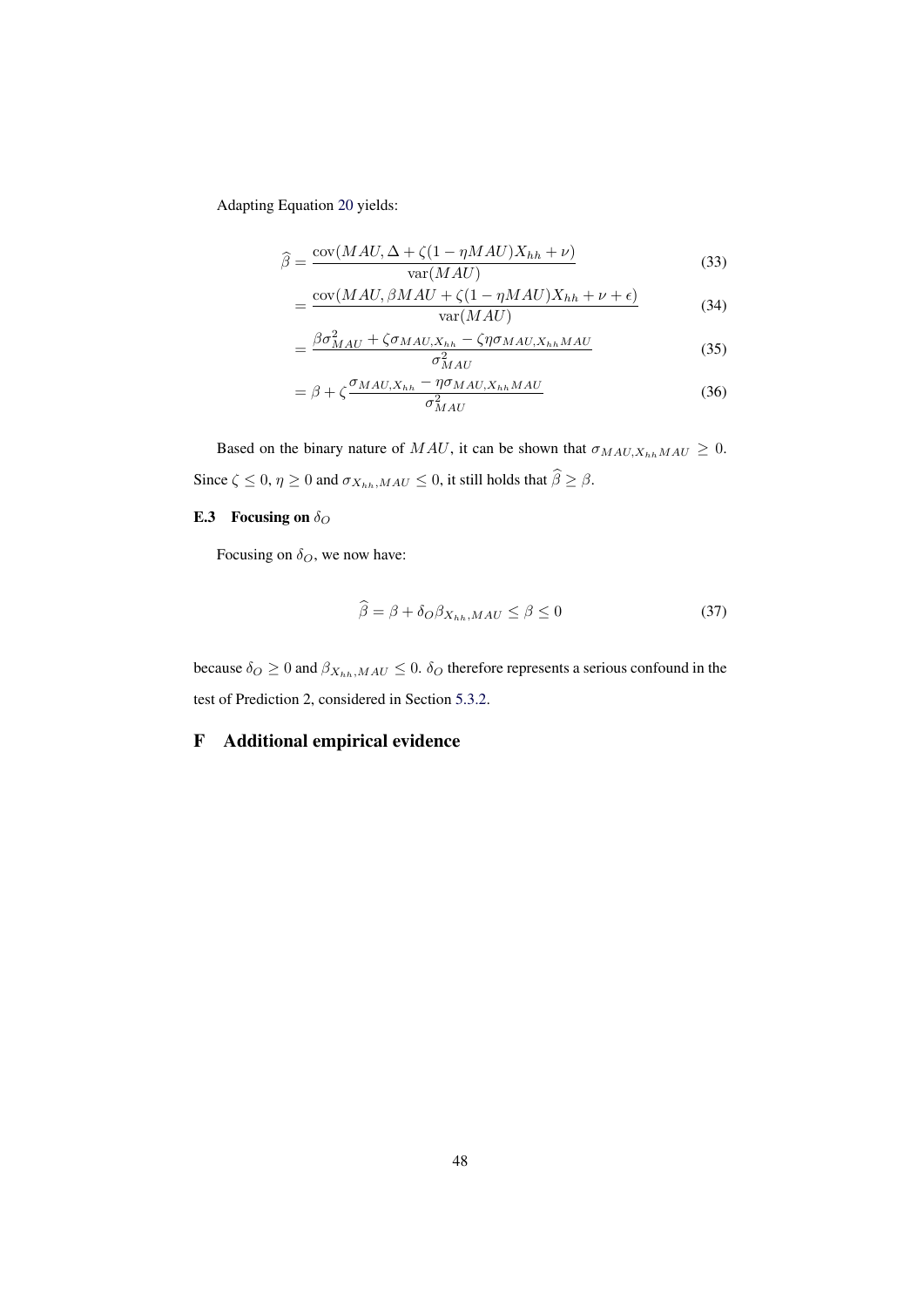|                                | (1)                          | (2)                          | (3)                                    |
|--------------------------------|------------------------------|------------------------------|----------------------------------------|
|                                | Nb of visits to $h$ per year | Days since last visit to $h$ | $\%$ of total remittances to h in kind |
| $m$ in Rosso, Mau.             | $1.02**$                     | $-269.62***$                 | $8.75*$                                |
|                                | (0.44)                       | (98.12)                      | (5.06)                                 |
| $m$ in Nouakchott, Mau.        | $0.56***$                    | $-172.30**$                  | $9.75***$                              |
|                                | (0.15)                       | (68.04)                      | (1.78)                                 |
| $m$ in Nouadhibou, Mau.        | $0.78*$                      | $-211.01*$                   | $4.80*$                                |
|                                | (0.42)                       | (123.74)                     | (2.83)                                 |
| Constant                       | $0.82***$                    | 794.68***                    | $2.49***$                              |
|                                | (0.05)                       | (43.78)                      | (0.36)                                 |
| <b>Observations</b>            | 895                          | 711                          | 757                                    |
| m in Rosso = $m$ in Nouakchott | 0.99                         | 0.91                         | 0.04                                   |
| p-value                        | 0.32                         | 0.34                         | 0.85                                   |
| m in Rosso = $m$ in Nouadhibou | 0.15                         | 0.16                         | 0.47                                   |
| p-value                        | 0.70                         | 0.69                         | 0.50                                   |

<span id="page-49-0"></span>Table [F1](#page-48-0): Correlation between migration destination (within Mauritania) and monitoring proxies

Standard errors in parentheses

The constant corresponds to the European mean dependent variable. The regressors capture the effect of  $m$  being in different Mauritanian locations instead of Europe.  $*$   $p$  < 0.10,  $*$   $*$   $p$  < 0.05,  $*$   $*$   $*$   $p$  < 0.01

|                     | 1                    | (2)         |                         | (4)                  |
|---------------------|----------------------|-------------|-------------------------|----------------------|
|                     | House type (quality) | Nb of rooms | Roof material (quality) | h own their dwelling |
| Constant            | $0.22*$              | $2.16***$   | $0.15*$                 | $0.10***$            |
|                     | (0.12)               | (0.48)      | (0.08)                  | (0.03)               |
| $m$ in Mauritania   | 0.00                 | $-0.52$     | 0.02                    | $-0.00$              |
|                     | (0.15)               | (0.81)      | (0.11)                  | (0.04)               |
| <b>Observations</b> | 316                  | 304         | 308                     | 319                  |

<span id="page-49-1"></span>Table [F2](#page-48-0): Discrepancies between m's and h's reports of the latter's housing characteristics  $(X_{hm} - \hat{X_{hh}})$ 

Standard errors in parentheses

The constant corresponds to the European mean  $\Delta$ .  $m$  in Mauritania captures the effect on  $\Delta$  of  $m$  being in Mauritania instead of Europe. \*  $p < 0.10$ , \*\*  $p < 0.05$ , \*\*\*  $p < 0.01$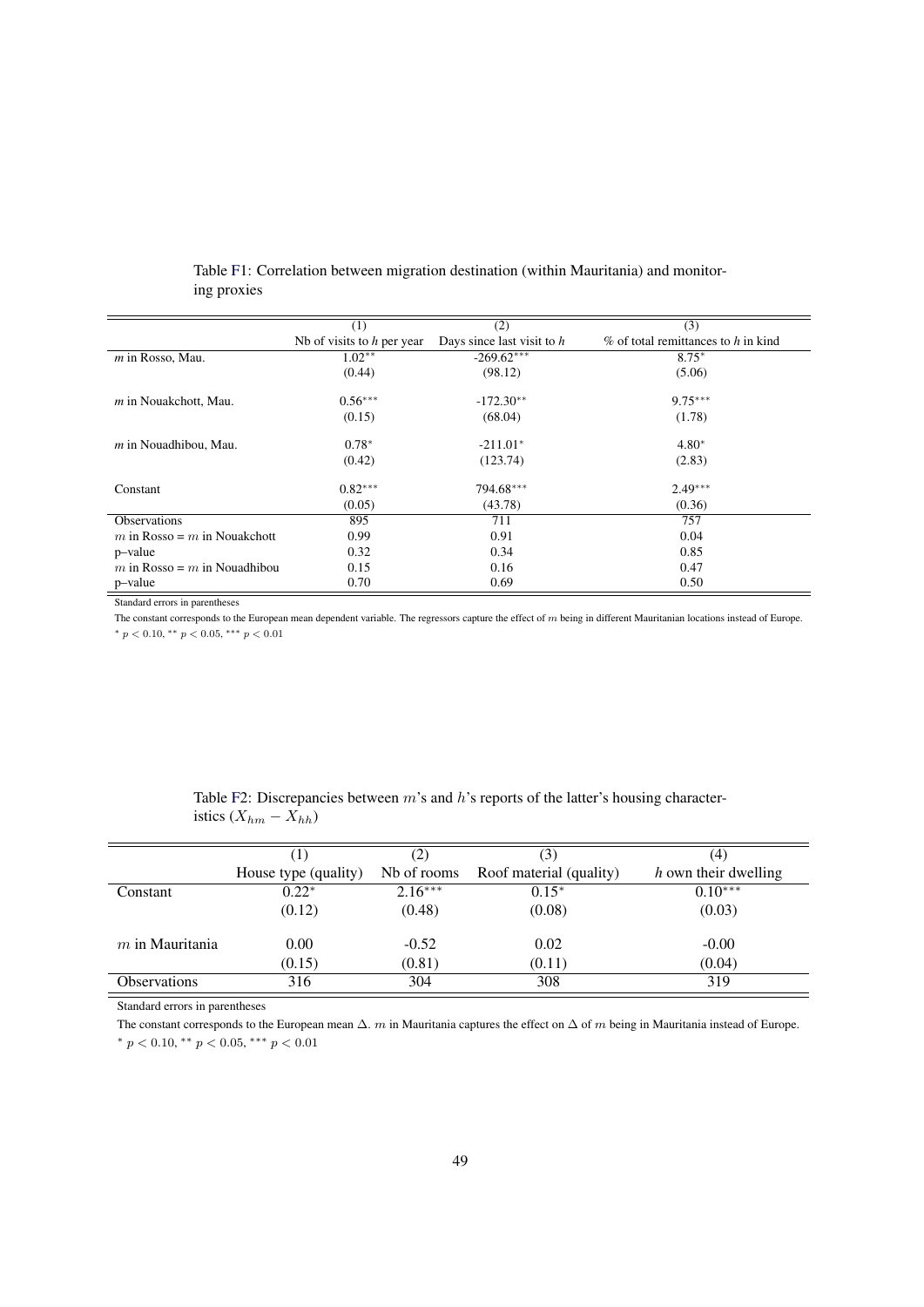|                          | (1)                            |  |
|--------------------------|--------------------------------|--|
|                          | Nb phone calls to $h$ per year |  |
| No controls              | $23.90***$                     |  |
|                          | (4.13)                         |  |
| m's total income $(\in)$ | $22.04***$                     |  |
|                          | (4.15)                         |  |
| Spouse lives with $h$    | $20.35***$                     |  |
|                          | (4.21)                         |  |
| $m$ has child in $h$     | $18.61***$                     |  |
|                          | (4.24)                         |  |
| $h$ 's wealth index      | $23.32***$                     |  |
|                          | (4.08)                         |  |
| All controls             | $15.55***$                     |  |
|                          | (4.27)                         |  |

#### <span id="page-50-0"></span>Table [F3](#page-48-0): Covariance between remittances and the number of phone calls between  $m$ and h—European sample only

Standard errors in parentheses

The dependent variable is total remittances sent by m in the past 12 months (in kind included). The regressor of interest is the number of phone calls between m and h per year.  $*$   $p$  < 0.10,  $*$   $*$   $p$  < 0.05,  $*$   $*$   $*$   $p$  < 0.01

|                                     | (1)                  | (2)         | (3)                     | (4)                   |
|-------------------------------------|----------------------|-------------|-------------------------|-----------------------|
|                                     | House type (quality) | Nb of rooms | Roof material (quality) | h owns their dwelling |
| Constant                            | 0.22                 | $1.55***$   | 0.09                    | $0.11***$             |
|                                     | (0.16)               | (0.66)      | (0.10)                  | (0.04)                |
| $m$ in Mauritania                   |                      |             |                         |                       |
|                                     | $-0.02$              | 0.43        | $-0.04$                 | 0.02                  |
|                                     | (0.17)               | (0.81)      | (0.12)                  | (0.04)                |
| Standardized time gap               | $-0.02$              | $-0.02$     | 0.02                    | $0.03*$               |
|                                     | (0.10)               | (0.32)      | (0.06)                  | (0.02)                |
| Enumerator and interviewee same sex | 0.08                 | $-0.19$     | 0.09                    | $-0.06$               |
|                                     | (0.17)               | (0.77)      | (0.12)                  | (0.04)                |
| <b>Enumerator Senegalese</b>        | $-0.13$              | $-0.21$     | 0.19                    | 0.06                  |
|                                     | (0.18)               | (0.85)      | (0.15)                  | (0.05)                |
| $\Delta h$ size                     | 0.00                 | $0.22***$   | $-0.01$                 | $0.00*$               |
|                                     | (0.01)               | (0.04)      | (0.01)                  | (0.00)                |
| <b>Observations</b>                 | 272                  | 266         | 268                     | 275                   |
| $F$ all confounds = 0               | 0.20                 | 7.60        | 1.58                    | 2.28                  |
| p-value                             | 0.94                 | 0.00        | 0.18                    | 0.06                  |

#### <span id="page-50-1"></span>Table [F4](#page-48-0): Impact of confounding factors on estimated housing discrepancies

Standard errors in parentheses

The constant corresponds to the European mean  $\Delta$ . m in Mauritania captures the effect on  $\Delta$  of m being in Mauritania instead of Europe.

 $*$  p < 0.10,  $*$  p < 0.05,  $*$   $*$  p < 0.01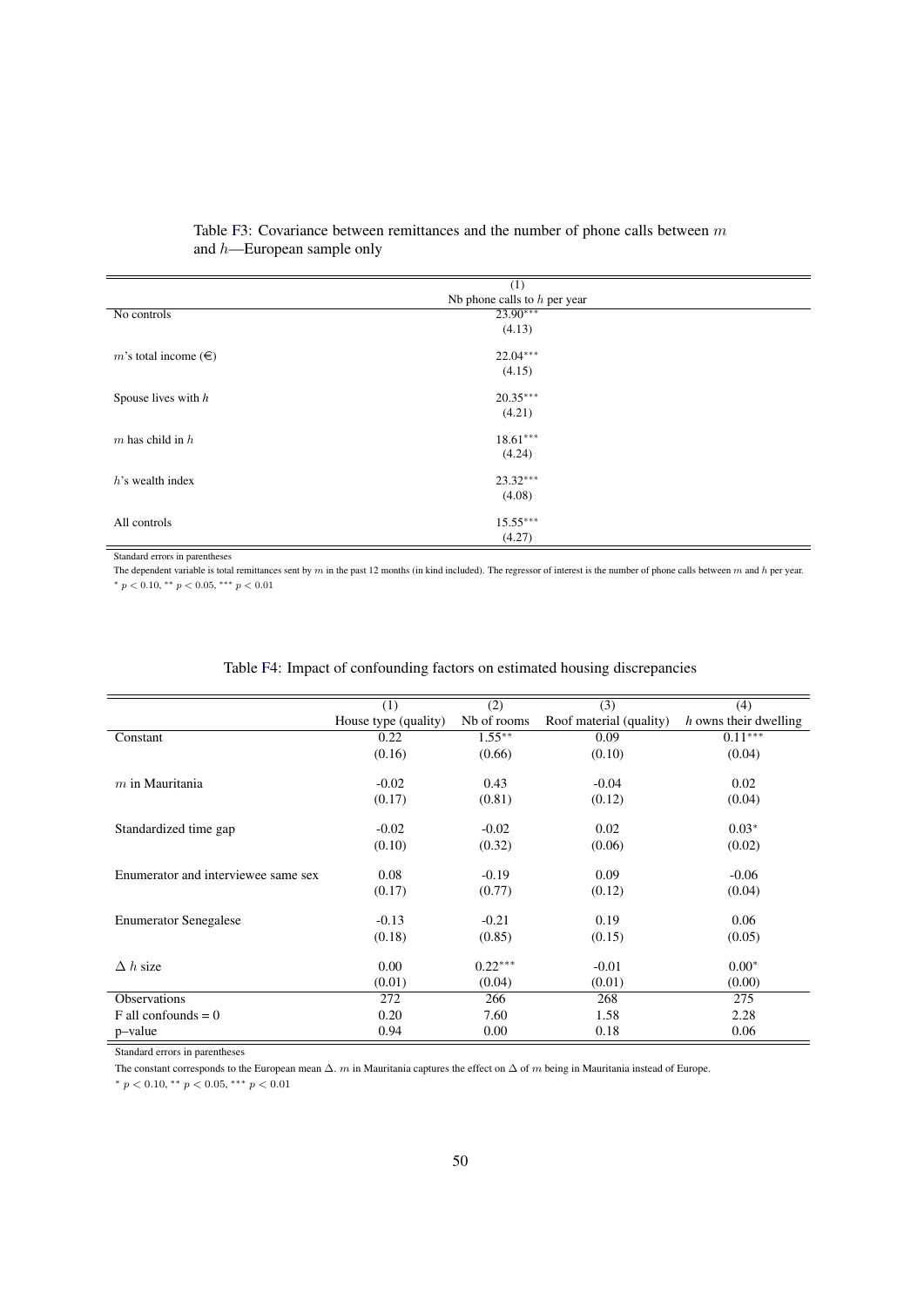|                                          |                   |                   | louse type (quality |                                             |                     | Nb of rooms            |                     |                                             |                  |                     | Roof material (quality) |                   |                     |                   | town their dwelling   |                                      |
|------------------------------------------|-------------------|-------------------|---------------------|---------------------------------------------|---------------------|------------------------|---------------------|---------------------------------------------|------------------|---------------------|-------------------------|-------------------|---------------------|-------------------|-----------------------|--------------------------------------|
|                                          |                   |                   | $\odot$             | $\widehat{\mathcal{F}}$                     |                     | $\widehat{c}$          | $\odot$             | E                                           |                  | $\widehat{c}$       | $\odot$                 |                   |                     |                   | $\odot$               | $\bigcirc$                           |
| Constant                                 | (0.21)<br>0.24    | (0.53)            | $0.17)$<br>$0.30*$  | $\begin{array}{c} 0.35 \\ 0.38 \end{array}$ | $3.28***$<br>(0.93) | (1.75)<br>$-0.51$      | $2.98***$<br>(0.71) | $\frac{13}{1.69}$                           | $(0.17)$<br>0.23 | $(0.32)$<br>$-0.14$ | (0.14)<br>$0.26*$       | (0.25)            | $0.10**$<br>(0.04)  | (0.11)<br>0.13    | $0.10***$<br>$(0.04)$ | $0.19*$<br>$(0.10)$                  |
| $\Delta t$ ( $\in$ 1000)                 | (0.06)<br>$-0.10$ | $-0.12$<br>(0.07) | $-0.07$<br>0.06     | $-0.07$<br>0.06)                            | 0.27<br>0.44)       | $-0.21$<br>$(0.38)$    | $\frac{0.21}{0.32}$ | $\begin{array}{c} 0.03 \\ 0.28 \end{array}$ | 0.05             | $-0.01$<br>(0.06)   | $\frac{0.02}{0.05}$     | $-0.03$<br>(0.05) | $-0.01$<br>$(0.02)$ | $-0.01$<br>(0.01) | $0.01$<br>$(0.02)$    |                                      |
| m's total income (incl. social benefits) |                   | 0.00<br>S.        |                     | $0.00$<br>$0.00$                            |                     | $0.00^{*}$<br>$(0.00)$ |                     | $0.00$<br>$0.00$                            |                  | 0.00<br>(0.00)      |                         | $0.00^{**}$       |                     | $-0.00$           |                       | $0.02$<br>$0.02$<br>$0.00$<br>$0.00$ |
| Observations                             | ᢦ                 |                   | 74                  |                                             | $\overline{4}$      | 43                     | $\frac{8}{3}$       | 65                                          | 48               |                     |                         | $\frac{8}{3}$     |                     |                   | 75                    |                                      |
|                                          |                   |                   |                     |                                             |                     |                        |                     |                                             |                  |                     |                         |                   |                     |                   |                       |                                      |

<span id="page-51-0"></span>

| ;                                                                                                                                |
|----------------------------------------------------------------------------------------------------------------------------------|
|                                                                                                                                  |
|                                                                                                                                  |
|                                                                                                                                  |
| $\frac{1}{2}$                                                                                                                    |
|                                                                                                                                  |
|                                                                                                                                  |
| j                                                                                                                                |
| ı<br>ļ<br>ı                                                                                                                      |
|                                                                                                                                  |
|                                                                                                                                  |
| i<br> <br>                                                                                                                       |
|                                                                                                                                  |
|                                                                                                                                  |
|                                                                                                                                  |
|                                                                                                                                  |
|                                                                                                                                  |
|                                                                                                                                  |
| l                                                                                                                                |
|                                                                                                                                  |
|                                                                                                                                  |
| ï                                                                                                                                |
| l                                                                                                                                |
| Į                                                                                                                                |
|                                                                                                                                  |
|                                                                                                                                  |
|                                                                                                                                  |
|                                                                                                                                  |
|                                                                                                                                  |
|                                                                                                                                  |
|                                                                                                                                  |
|                                                                                                                                  |
|                                                                                                                                  |
|                                                                                                                                  |
|                                                                                                                                  |
| $\sim 2.5$                                                                                                                       |
|                                                                                                                                  |
| l                                                                                                                                |
|                                                                                                                                  |
|                                                                                                                                  |
| ś                                                                                                                                |
| l                                                                                                                                |
| i                                                                                                                                |
|                                                                                                                                  |
|                                                                                                                                  |
|                                                                                                                                  |
|                                                                                                                                  |
|                                                                                                                                  |
|                                                                                                                                  |
| $\frac{1}{2}$                                                                                                                    |
| ĺ                                                                                                                                |
|                                                                                                                                  |
|                                                                                                                                  |
|                                                                                                                                  |
|                                                                                                                                  |
|                                                                                                                                  |
|                                                                                                                                  |
|                                                                                                                                  |
| ì                                                                                                                                |
|                                                                                                                                  |
|                                                                                                                                  |
| i                                                                                                                                |
| l                                                                                                                                |
|                                                                                                                                  |
| المستخدم المستخدم المستخدم المستخدم المستخدم المستخدم المستخدم المستخدم المستخدم المستخدم المستخدم المستخدم ال<br>$\overline{a}$ |
|                                                                                                                                  |
|                                                                                                                                  |
| $\frac{1}{2}$                                                                                                                    |
| $\frac{1}{2}$<br>Tabl                                                                                                            |

Standard errors in parentheses

Standard errors in parentheses<br>Standard errors in parentheses<br>For each variable  $\Delta X$ , Co1. 1–2 (3–4) define  $\Delta t$  as missing (0) when no transfer by  $m$  was reported by  $h$ .<br>\*  $p < 0.10$ , \*\*  $p < 0.05$ , \*\*\*  $p < 0.01$ For each variable ∆X, Col. 1–2 (3–4) define ∆t as missing (0) when no transfer by m was reported by h. ∗

\*  $p < 0.10$ , \*\*  $p < 0.05$ , \*\*\*  $p < 0.01$